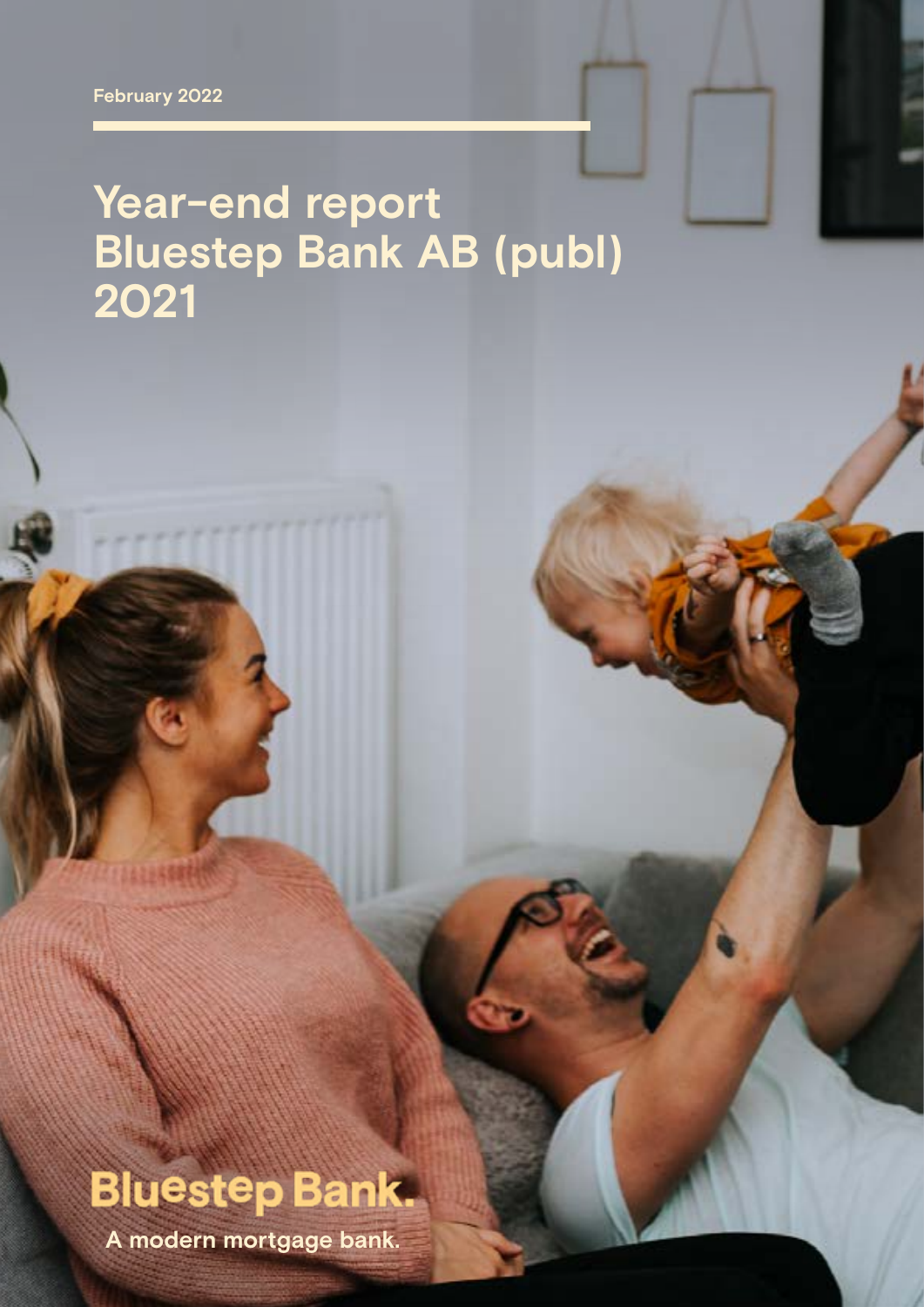Content [The year in brief](#page-2-0) Comments from the Chi [This is Bluestep](#page-4-0) [Administration report](#page-5-0) Income statement - Gro Statement of comprehen Balance sheet - Group Statement of changes in Cash flow statement -  $G$ Income statement - Par Statement of comprehen [Balance sheet - Parent](#page-9-0) Statement of changes in Cash flow statement - P [Disclosures](#page-11-0) Affirmation by the Chief Definition of alternative



"Bluestep's mortgages enable more people to own their home and help them improve their economic circumstances in a sustainable way."

|                       | 4              |
|-----------------------|----------------|
| ef Executive Officer  | 6              |
|                       | $\overline{8}$ |
|                       | 10             |
| up                    | 14             |
| nsive income - Group  | 14             |
|                       | 15             |
| equity - Group        | 16             |
| roup                  | 17             |
| ent<br>.              | 18             |
| nsive income - Parent | 18             |
|                       | 19             |
| equity - Parent       | 20             |
| <u>arent</u>          | 21             |
|                       | 22             |
| Executive Officer     | 43             |
|                       | 44             |
| performance measures  |                |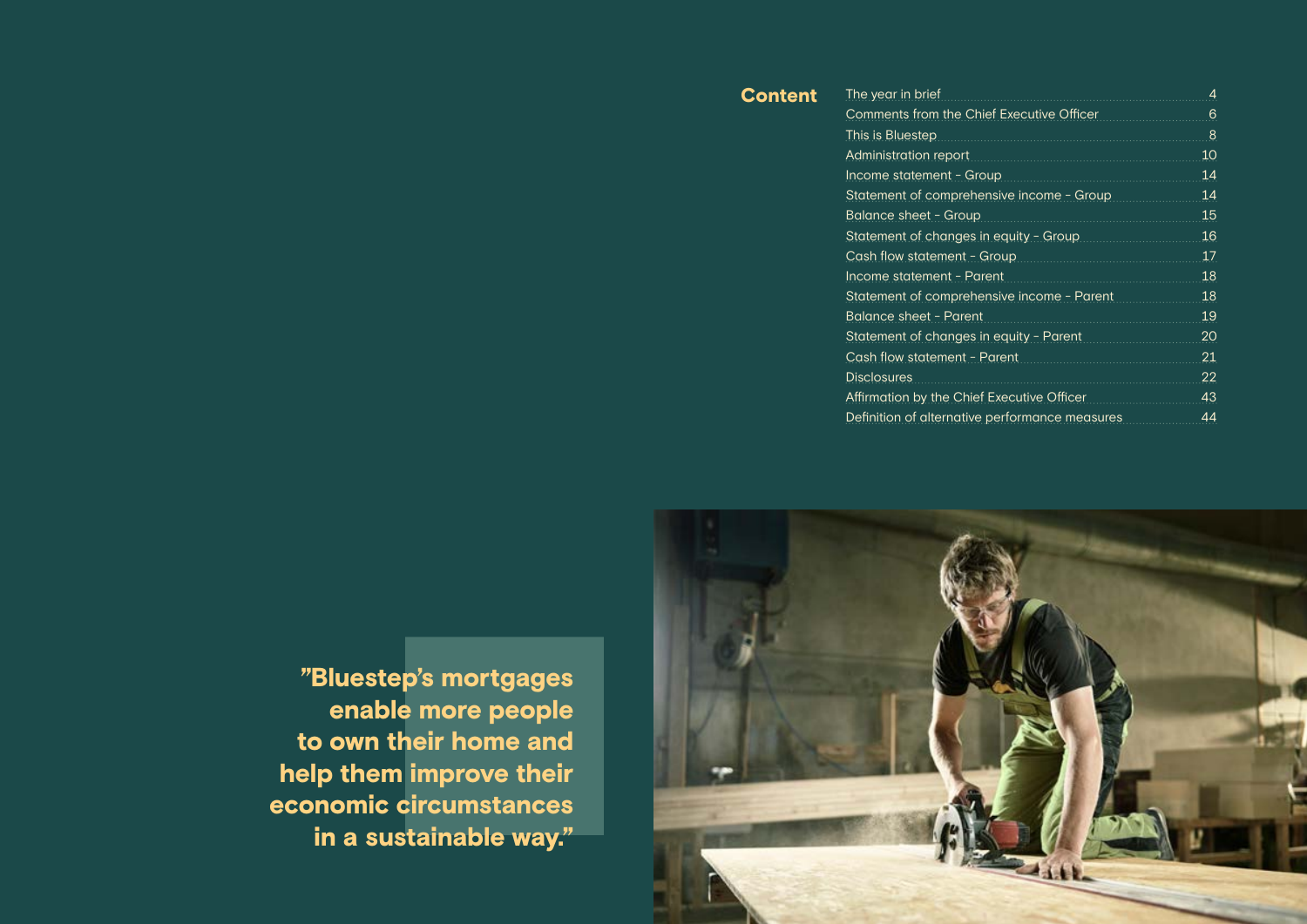## Strategic development and significant events

- As the Swedish Financial Supervisory Authority decided not to extend their dividend recommendation, the Board of Directors of Bluestep Holding AB (owning 100% of the Bank) held an extraordinary general meeting in October announcing a dividend distribution of SEK 250m.
- During 2021 the Bank signed the UN Principles for Responsible Banking, and launched green mortgages in Sweden.
- The common Nordic function for lending- and deposit administration was established, realising synergies and paving the way for future expansion.
- Expansion of equity-release product in Sweden and mortgages in Finland continue, and outstanding loan balances per end of year is approx. SEK 0.8bn. Operating result is still negatively impacted by approx. SEK 50m.
- Pontus Sardal joined as new Chief Financial Officer ("CFO") for the Bank in July.
- In October, Julia Ehrhardt was appointed to the Board of Directors, increasing the number of Board members from 7 to 8.
- The Covid-19 pandemic has had no material effects on neither profit- nor volume development during the year.

| 117   1941 V                          |                     |                     |          |                |                |         |  |
|---------------------------------------|---------------------|---------------------|----------|----------------|----------------|---------|--|
|                                       | H <sub>2</sub> 2021 | H <sub>2</sub> 2020 | $\Delta$ | <b>FY 2021</b> | <b>FY 2020</b> | Δ       |  |
| Lending to the public (MSEK)          | 18 3 3 3            | 16 116              | 14%      | 18 3 3 3       | 16 116         | 14%     |  |
| Deposits from the public (MSEK)       | 10 4 26             | 12 613              | $-17%$   | 10 4 26        | 12613          | $-17%$  |  |
| Net interest income (MSEK)            | 421                 | 396                 | 6%       | 833            | 809            | 3%      |  |
| <b>Operating expenses (MSEK)</b>      | 273                 | 295                 | $-8%$    | 533            | 581            | $-8%$   |  |
| <b>Operating profit (MSEK)</b>        | 144                 | 115                 | 25%      | 325            | 215            | 51%     |  |
| $C/1$ (%) $^{1,2}$                    | 64%                 | 73%                 | $-8$     | 62%            | 69%            | -8      |  |
| Credit losses (%) <sup>1,2,3</sup>    | 0.07%               | $-0.04%$            | 0.12     | 0.04%          | 0.25%          | $-0.21$ |  |
| Return on Equity (%) <sup>1,2,3</sup> | 12.3%               | 10.6%               | 1.70     | 14.6%          | 10.1%          | 4.43    |  |
| CET1 ratio $(%)1$                     | 16.4%               | 19.7%               | $-3.26$  | 16.4%          | 19.7%          | $-3.26$ |  |

*1 The change is in percentage points*

*2 Alternative performance measures, see page 44 for definitions 3 Key figures related to H2 are annualised to full year values*

# <span id="page-2-0"></span>The year in brief

## Performance and financial position

- Lending to the public increased by 14% to SEK 18 333m (SEK 16 116m). Adjusted for currency effects the increase was 10%. All countries are showing a positive portfolio development, mainly driven by increased lending to customer segments with lower risk.
- New lending for the year increased by 16% to SEK 7 169m (SEK 6 197m). Adjusted for the personal loan portfolio and currency effects the increase was also 16%, as the difference in new lending of personal loans in 2020 was equivalent to the currency effects in 2021.
- Operating profit increased by 51% and amounted to SEK 325m (SEK 215m). A stable net interest income together with decreased operating expenses mainly due to efficiency improvements during 2021 have contributed to the increased profit. The C/I ratio for the Bank has decreased to a level of 62%, which is eight percentage points less compared to previous year.
- Net credit losses amounted to SEK 7m (SEK 40m). This is equivalent to a credit loss level of 0.04% (0.25%). The decrease is mainly related to the divestment of the personal loan portfolio, but credit losses related to mortgages have also decreased compared to the previous year.
- The positive development of operating profit also contributed to an increase on the return on equity of four percentage points to 14.6% (10.1%).
- The Common Equity Tier 1 ratio ("CET1") was 16.4% (19.7%). The CET1-target is 16%.
- The Board of Directors propose an ordinary dividend distribution of SEK 300m to the annual general meeting for fiscal year 2021.

## Financing

- The diversification of the Group's financing continued during the year, with increased outstanding bond volumes and reduced deposits from the public. The change has contributed to a lower funding cost.
- During the second quarter the Bank issued its first NOK-denominated senior unsecured bond. The volume amounted to NOK 200m with a tenor of three years, which was increased to NOK 550m later in the same quarter.
- At the end of the year, the Group had an outstanding volume of SEK 2 050m and NOK 550m in senior unsecured bonds (under the Bank's MTN-programme), SEK 5 300m in covered bonds (under the Bank's MTCNprogramme) as well as RMBS funding of SEK 492m.
- Deposits from the public decreased as planned by 17% to SEK 10 426m (SEK 12 613m).

## Key Figures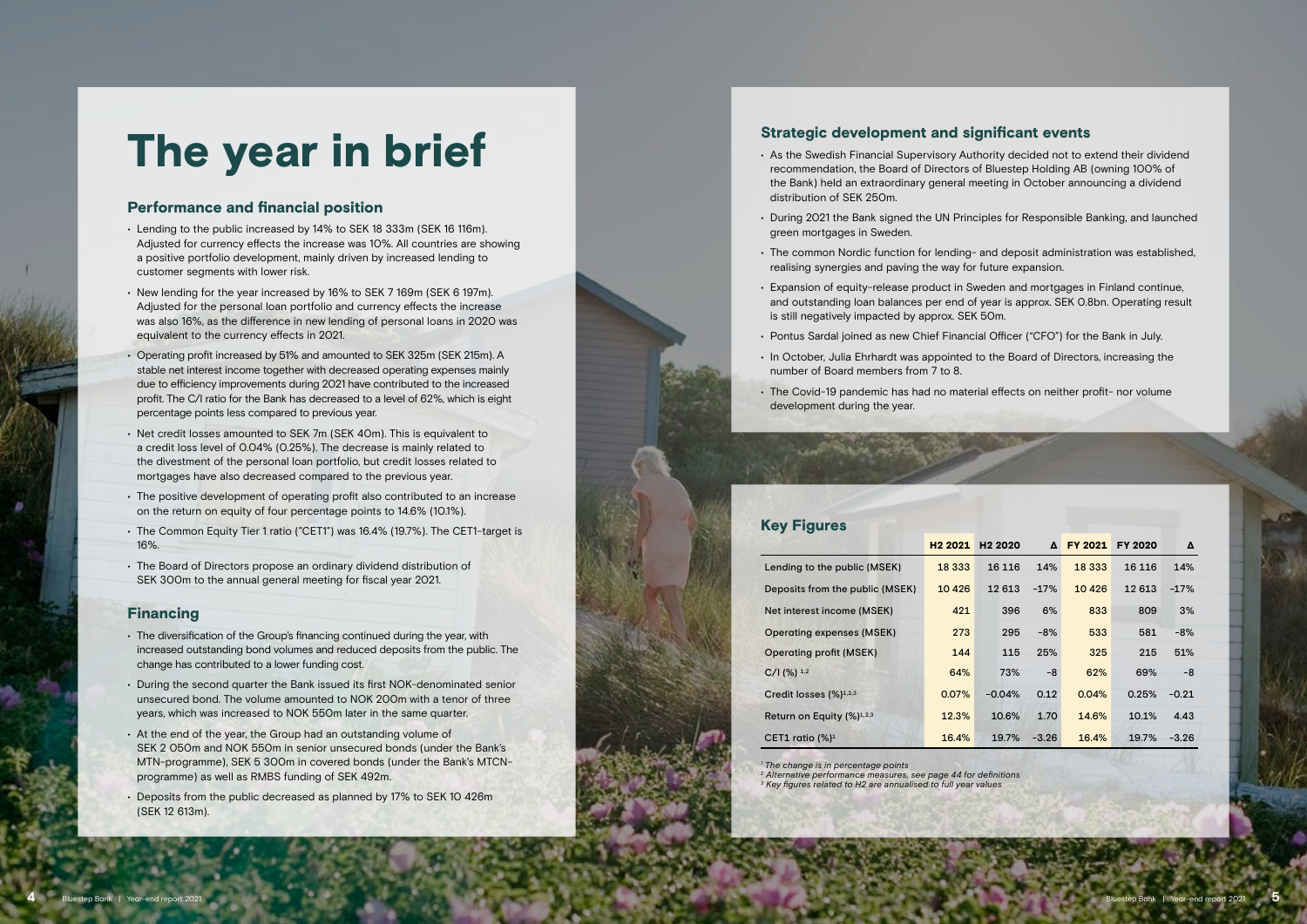### Successful strategic journey towards a specialised mortgage bank

In spite of 2021 still being impacted by Covid-19, Bluestep Bank delivered its best operating profit ever, became a specialised mortgage bank, and built a strategic platform for future growth. Even as we hoped to exit the pandemic in 2021, we saw continued human suffering and socioeconomic consequences.

Inside Bluestep Bank, we had to learn new ways of working as a team and have accelerated the transformation of the company through better digital customer journeys and synergies from a stronger central technical platform. Furthermore we safeguarded our unique market position, launched a new brand platform and divested our personal loan portfolio, establishing

ourselves as a specialised mortgage bank.

### Continued technological transformation and scalability

Bluestep Bank is now active in three markets and as we review geographical expansion opportunities, we need to realize further synergies, both between existing markets and new ones. We have already successfully launched one Nordic core banking platform, which will ensure streamlined operations and facilitate expansion into new markets. In addition, we have centralised our back office in Stockholm and we have digitised many customer journeys, adding another dimension of scalability and efficiency to the company as we continue to grow.

### New brand strategy showcasing the real Bluestep Bank

We have refined our unique market position by focusing on financial inclusion and sustainability, and took the important step of divesting the personal loan portfolio. We are now a specialised mortgage bank, a challenger in the mortgage market and a modern alternative to traditional banks. A new strategic positioning was of the utmost importance

## "One core banking platform and a common Nordic backoffice ensures efficiency and paves the way for further expansion."

"2021 has resulted in the highest operating profit in the history of Bluestep Bank."

for us, and the new Brand communication concept clearly showcases our offering to potential clients, employees, partners and other stakeholders.

## Measurable sustainability agenda

In 2020 Bluestep Bank created an ambitious Environmental, Social and Governance (ESG) plan. The agenda is now fully integrated into the company strategy. In 2021 we have taken considerable steps to implement it with clear and measurable targets. We focus on the Social and Governance categories, where Bluestep Bank has a clear role to play in society. Within the Social category, Bluestep Bank will continue to work for increased financial inclusion and financial empowerment, and within Governance we are increasing our efforts in responsible banking and transparency. Within the Environmental category, 2021 is the starting point for measuring, targeting and reducing our climate impact. In 2021 we also signed the UN Principles for Responsible Banking, affirming our willingness to contribute to a more sustainable future for the generations to come.

### Successful product expansion

During the past years we have expanded our product offering to fully realise the potential in our markets. We successfully launched Second charge in Norway and Equity Release in Sweden. Both are off to a good start with potential for further growth. As part of our increased sustainability efforts we also launched green mortgages in 2021. We have also strengthened our efforts towards selfemployed, participants in the gig economy as well as freelancers - all in positions to purchase a home but excluded by traditional banks. These product launches are a strategic opportunity, but also in line with our goal of contributing to greater financial inclusion. These products have already increased the number of Bluestep Bank customers,

supporting our hypothesis that many segments in society are excluded from the banking sector and thereby from society at large. By broadening our customer base we are able to financially empower more people.

### Long term stable financing model

As the only bank in our segment in Europe offering covered bonds we are well positioned to secure long term financial stability for Bluestep Bank. Diversified risk exposure and access to lower funding costs has a direct impact on the terms offered to our customers. In 2021 we issued covered bonds amounting to SEK 2.4 billion, with a total of SEK 5.3 billion issued. We also increased our senior unsecured bond funding, including a first NOK-denominated bond. Our current credit rating is A3 with a covered bonds rating of Aa1.

### Continued focus on growth in 2022

2022 will offer many growth opportunities within our existing markets and product offerings and we will continue to explore the possibilities of further expansion both in terms of geographical markets and product portfolio. As a natural stage of having a private equity owner like EQT, which usually owns its portfolio companies between four to six years, EQT has initiated a strategic review to explore alternatives for its holding in Bluestep Bank. This includes, but is not limited to, a potential public listing of Bluestep Bank. Our focus will be on making mortgages accessible to more people, allowing them to take charge of their personal finances thereby driving more financial inclusion. We continue to improve our customer journey and digitising processes to ensure smooth and seamless applications.

Lastly, I would like to thank our fantastic employees who have shown resilience and commitment through a difficult time. Thanks to them we have been able to deliver our best results ever. 2021 has indeed been an spectacular year for Bluestep Bank, and I am confident that we head into 2022 with continued wind in our sails.

## **Björn Lander, Chief Executive Officer**

# <span id="page-3-0"></span>Comments from the Chief Executive Officer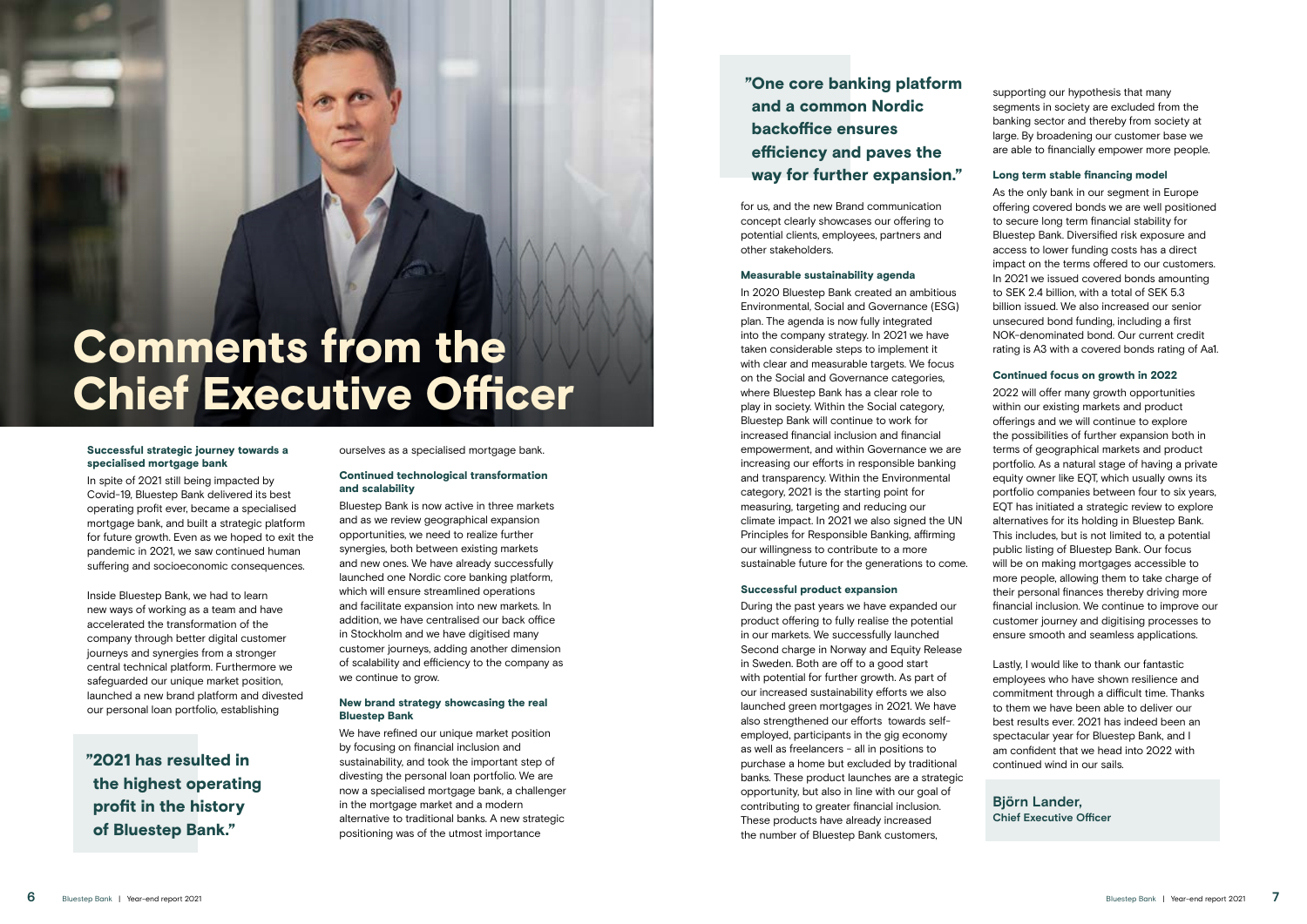## Our locations

## 1. Stockholm

- 2. Oslo
- 3. Helsinki

Bluestep Bank is a challenger in the mortgage market and a modern alternative to traditional banks, choosing to see the potential in each and every one of our customers. Since 2005, we have enabled financial empowerment of tens of thousands of people, allowing entrance to the housing market, and the possibility of regaining control of their finances. Through inclusive yet sustainable and responsible lending we play an important role for those excluded by traditional banks.

## Our business

Bluestep Bank is a specialised mortgage bank, working to increase financial inclusion and enable financial empowerment of more people. We focus our efforts on helping those who for various reasons are excluded from the traditional banking sector. Instead of solely relying on automated processes we trust each individual's potential and choose to see possibilities instead of obstacles. We were established as a challenger in the Swedish market in 2005 and today we are the leading specialist mortgage lender in the Nordics, offering our services in Sweden, Norway and Finland. Bluestep Bank also offers equity release for people over 60 years of age, enabling more people to maintain a desired living standard.



2

<span id="page-4-0"></span>

## Our role in society

In today's financial market Bluestep Bank is more relevant than perhaps ever before. All of our customers have different needs and preconditions, what unites them is the exclusion they experience from traditional banks. Much is different today compared to only a decade ago. Forms of employment have evolved, and permanent employment is either not a possibility or not a desire for many of the youths entering the job market today. Freelancing, the growth of the gig economy and the shortage of housing in combination with the continued rise in house-prices are all contributing to a generation facing difficulties in starting their adult lives in the most basic way – through leaving the parents' nest.

The modern financial market has also introduced new types of credits and loans, making it is easier than ever to end up with expensive credits and thereby facing late payments and possibly payment remarks. Previous financial decisions can threaten the financial security as well as the opportunity to purchase a house. We want to offer the possibility for people in a difficult situation to use their home as a security for consolidating expensive credits and loans and thereby lowering their monthly cost, allowing for financial planning and over time regaining control of their finances.

## Our customers

Our customers are always at the core of everything we do. Our customer base consists of people wanting to purchase a home, but lack a permanent employment, have historic payment remarks or have limited credit history. Many also consolidate their debts into their mortgage, making it possible to significantly lower their monthly interest payments. Bluestep Bank is subject to the same rules and regulations as the traditional banks, and although we have the objective to support as many people as we can, we have to carry out a thorough, fair and individual assessment of each applicant. We will always be in the forefront of responsible and fair lending and take pride in our extensive and personal application process. When welcoming a customer, we want to safeguard that each individual gets the opportunity to experience an improved financial situation both long-term and short-term. That is our customer value proposition.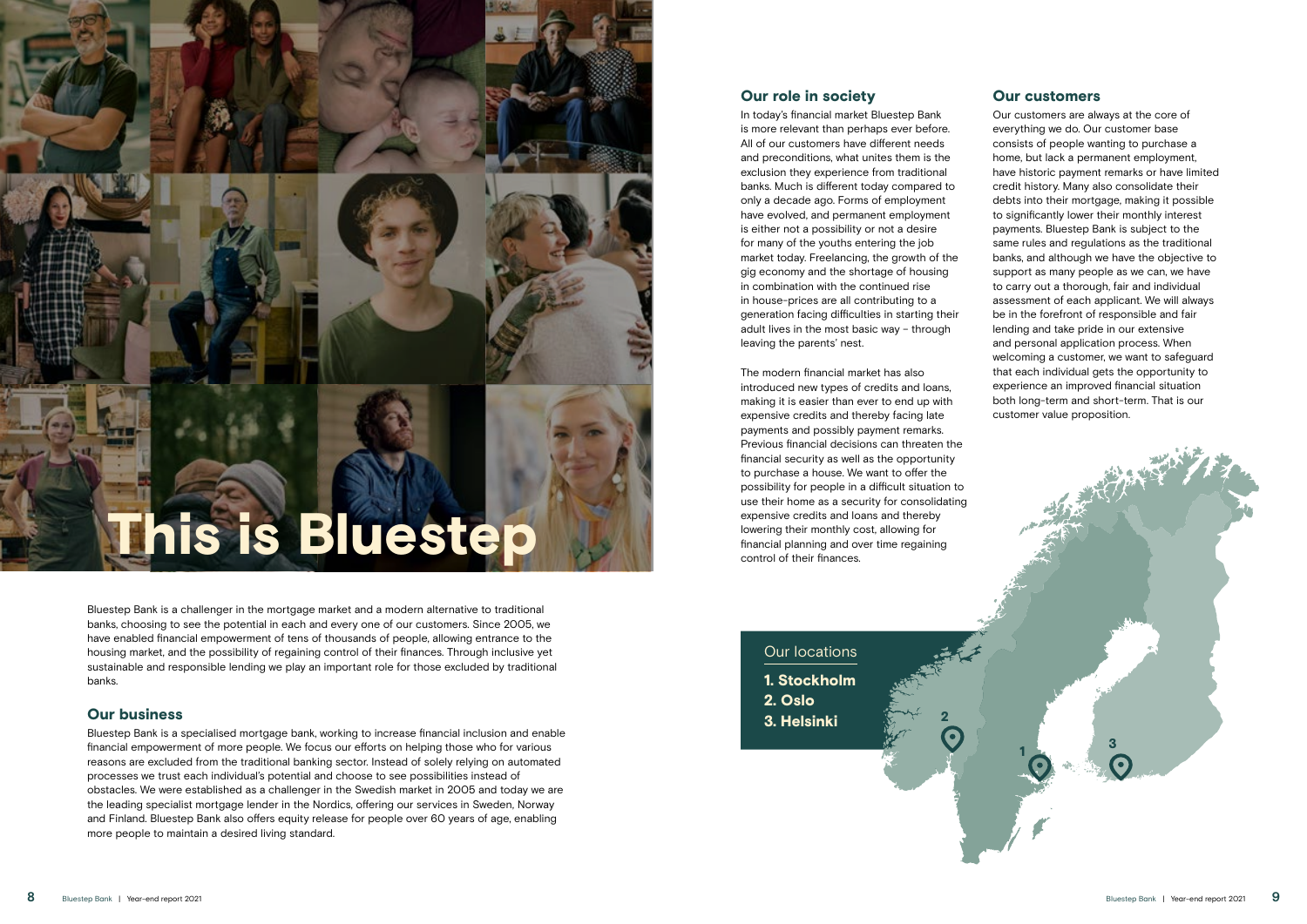# <span id="page-5-0"></span>Administration report

Bluestep Bank AB (publ) ("the Bank", also called "Parent"), org no 556717-5129 with registered offices in Stockholm, Sweden, hereby presents the interim accounts and group accounts for the period 1 January 2021 — 31 December 2021. The Group is comprised of the Bank and the wholly-owned subsidiaries: Bluestep Finans Funding No 1 AB ("BFF1"), org no 556791-6928 with registered offices in Stockholm, Sweden, Bluestep Mortgage Securities No 2 Designated Activity Company ("Step 2"), org no 522186 with registered offices in Dublin, Ireland, Bluestep Mortgage Securities No 3 Designated Activity Company ("Step 3"), org no 550839 with registered offices in Dublin, Ireland, Bluestep Mortgage Securities No 4 Designated Activity Company ("Step 4"), org no 596111 with registered offices in Dublin, Ireland, and Bluestep Servicing AB ("BSAB"), org no 556955-3927 with registered offices in Stockholm, Sweden. All financial information is provided for the Group if not otherwise stated, while the regulatory information refers to the legal entity Bluestep Bank AB (publ) or the consolidated situation which Bluestep reports to the Swedish Financial Supervisory Authority ("SFSA"). The consolidated situation consists of Bluestep Holding AB ("BHAB"), the Bank, BSAB, BFF1, Step 2, Step 3 and Step 4.

## The Group's results

The period refers to 1 July — 31 December 2021 compared to same period the previous year. The full year refers to 1 January - 31 December 2021 compared to same period the previous year.

## Operating profit

The Group's operating profit for the period increased by 25% and amounted to SEK 144m (SEK 115m). For the full year the operating profit increased by 51% and amounted to SEK 325m (SEK 215m).

## Net interest income

The Group's net interest income amounted to SEK 421m (SEK 396m). For the full year the net interest income increased by 3% to SEK 833m (SEK 809m). The net interest income has remained stable despite the sale of the personal loan portfolio, which last year showed a net interest income of SEK 73m, through increased volumes and the ongoing diversification of the Group's funding, which has contributed to lower interest expenses.

## Operating expenses

The Group´s expenses for the period decreased by 8% to SEK 273m (SEK 295m). For the full year the expenses decreased by 8% to SEK 533m (SEK 581m). C/I before credit losses decreased to 62% (69%). The improvement of the Bank's C/I ratio is driven by more efficient processes, but also by the transformation to one common Nordic back-office for the Bank's deposit and lending administration.

## **Employees**

The average number of employees in the Group during the year was 272 (275), of which 66 (67) were employed by the Norwegian branch and 15 (9) were employed by the Finnish branch.

## Credit losses

Net credit losses for the period amounted to SEK 7m (SEK -4m). For the full year, the credit losses decreased to SEK 7m (SEK 40m), which corresponds to a credit loss level of 0.04% (0.25%). The decrease is mainly due to the divestment of the personal loan portfolio, but credit losses related to mortgages have also decreased compared to previous year. Due to the long-term uncertainty of Covid-19, an additional provision was established during 2020. The provision has not yet been dissolved and the year end balance for 2021 was SEK 5.4m.

## Tax

The tax expenses amounted to SEK 69m (SEK 61m) for the year, which corresponds to an effective tax rate of 21.2% (28.4%). The deviation from previous year's nominal tax rate of 21.4% is attributable to taxable temporary differences in Norway.

## Net income

Profit for the period amounted to SEK 117m (SEK 81m). Profit for the year amounted to SEK 256m (SEK 154m).

## Financial position

Per 31 December 2021 compared to same date the previous year.

## Lending

The Group's total loan portfolio increased by 14% and amounted to SEK 18 333m (SEK 16 116m). Adjusted for currency effects, the increase was 10%. The positive volume development is foremost driven by increased lending in customer segments with lower risk. The Swedish mortgage portfolio, including the equity release product, accounts for 59% of the total lending to the public, the Norwegian mortgages for 40% and the Finnish mortgages for 1%.

## Capital base and capital adequacy

The common equity tier 1 capital ("CET1") amounted to SEK 1 390m (SEK 1 617m) for the consolidated situation, and SEK 1 410m (SEK 1 606m) for the Parent. This is equivalent to a CET1 capital ratio of 16.4% (19.7%) for the consolidated situation, and 17.1% (20.2%) for the Parent. The CET1 capital ratio is the same as the total capital ratio, as both the consolidated situation and the Parent only have CET1 capital.

The decrease of the CET1 capital is related to the extra dividend distribution in October 2021 and also includes a deduction for the dividend of SEK 300m proposed by the Board to the annual general meeting for the Bank and BHAB, thereby affecting the capital for both the Parent and the consolidated situation.

In August the SFSA announced they would not extend their limitations on dividend distributions after the third quarter of the year. In October, the Board of BHAB (owns 100% of the Bank) held an extraordinary general meeting deciding on a dividend distribution from the Bank to BHAB of SEK 205m to be able to pay a dividend of SEK 250m to the owners of BHAB. The Bank's target is a CET1 ratio of 16%. For further information regarding capital base and capital adequacy, see Note 7.

## Return on equity

Return on equity amounted to 14.6% (10.1%) for the full year.

## Financing

At end of period, the Group's sources of financing consisted of equity, deposits from the public in Sweden and Norway, issuance of RMBS (Residential Mortgage Backed Securities, i.e. bonds with underlying Swedish mortgage assets

as collateral through the wholly-owned subsidiary Step 4), covered bonds and senior unsecured bonds.

## Funding

The Bank´s outstanding volume of senior unsecured bonds amounted to SEK 2 050m (SEK 2 000m) and NOK 550m. The outstanding volume of covered bonds amounted to SEK 5 300m (SEK 2 900m) and the RMBSfunding decreased to SEK 492m (SEK 746m) due to the ongoing amortisations of the outstanding transaction (Step 4).

## **Deposits**

Total deposits from the public amounted to SEK 10 426m (SEK 12 613m), which is a decrease of 17%. Deposits in the Norwegian Branch amounted to SEK 6 335m (SEK 8 024m). The decrease is due to continued funding diversification, in favour of covered- and senior unsecured bonds.

The deposit products are covered by the Swedish government deposit guarantee, which since the 1st of January 2021 amounts to SEK 1 050 000. In Norway, the deposit products are also covered by the Norwegian deposit guarantee, which amounts to NOK 2 000 000 via the Norwegian Banks' Guarantee Fund.

## Credit rating

The Bank´s credit rating (long-term deposit rating from Moody´s) is A3 with stable outlook since June 2020. The Bank´s covered bonds have a credit rating of Aa1 from Moody´s.

## **Liquidity**

At end of period, the Group´s liquidity reserve amounted to SEK 2 334m (SEK 3 000m), of which SEK 1 147m (SEK 1 877m) was placed with credit institutions, SEK 356m (SEK 402m) was placed with central banks, SEK 283m (SEK 286m) was invested in Swedish and Norwegian covered bonds and SEK 548m (SEK 328m) was invested in bonds issued by the Swedish and Norwegian governments or municipalities. All bond investments had credit ratings of AAA / Aaa.

The liquidity coverage ratio ("LCR") for all currencies in the Consolidated situation amounted to 496% (439%) at year-end. The Net Stable Funding Ratio ("NSFR") was 130% (133%) at yearend. Both the LCR and NSFR exceed the internally applied limits as well as minimum regulatory requirements by a substantial margin.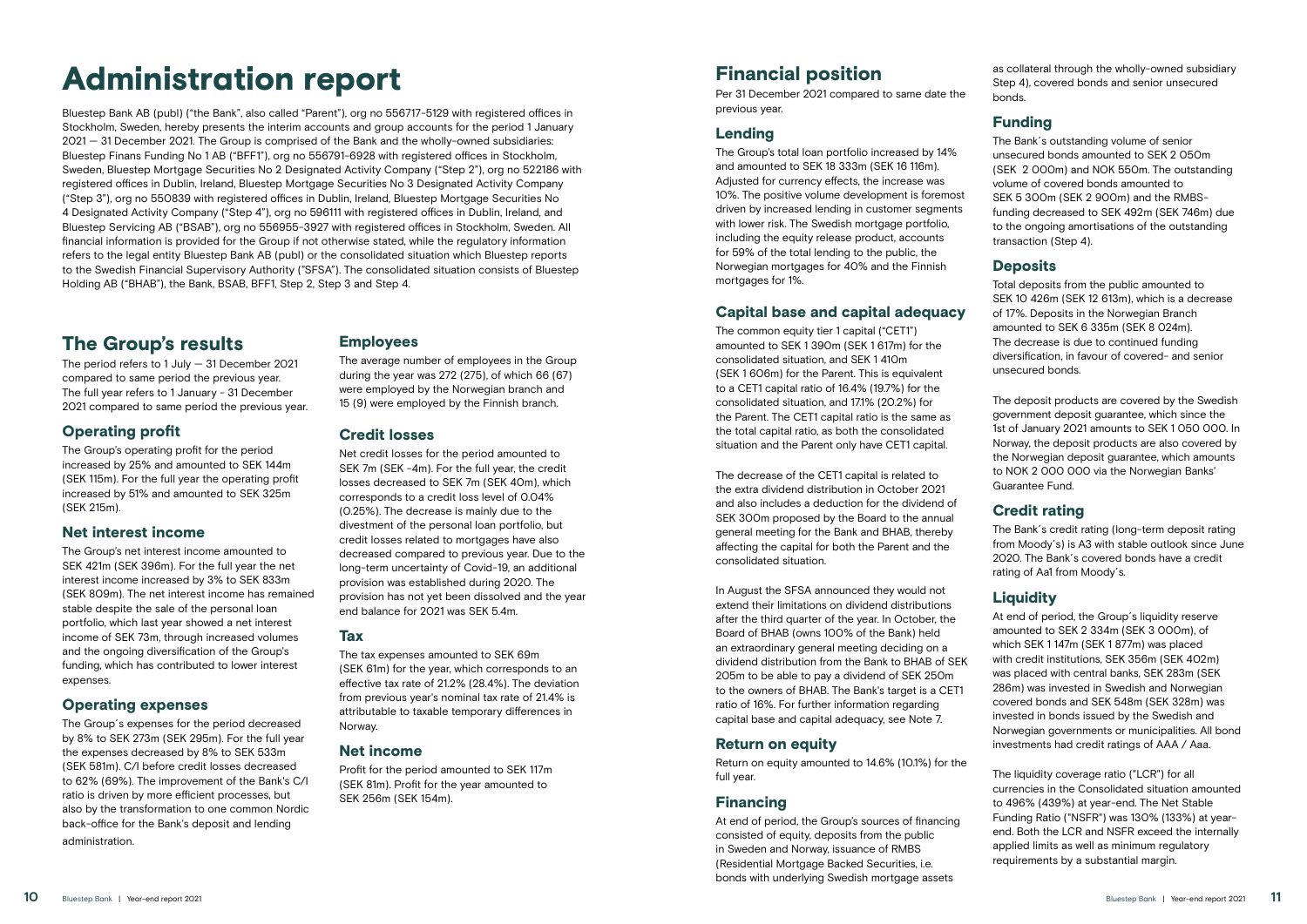## Five year overview

| Key figures   Group                                 | H <sub>2</sub> 2021 | H <sub>2</sub> 2020 | 2021       | 2020     | 2019       | 2018      | 2017      |
|-----------------------------------------------------|---------------------|---------------------|------------|----------|------------|-----------|-----------|
| <b>Operating profit (MSEK)</b>                      | 143.7               | 115.0               | 325.2      | 215.5    | 274.5      | 212.2     | 250.8     |
| Gross revenue / Lending portfolio <sup>1,2</sup>    | 6.1%                | 7.1%                | 6.3%       | 7.2%     | 7.5%       | 7.5%      | 7.4%      |
| Operating income / Lending portfolio <sup>1,2</sup> | 4.8%                | 5.0%                | 5.0%       | 5.2%     | 5.5%       | 5.3%      | 5.3%      |
| Credit losses (%) <sup>1,2</sup>                    | 0.07%               | $-0.04%$            | 0.04%      | 0.25%    | 0.37%      | 0.35%     | 0.25%     |
| CET1 (MSEK)                                         | 1 3 9 0.1           | 1 617.2             | 1 3 9 0.1  | 1617.2   | 1 474.9    | 1 303.0   | 1063.8    |
| CET1 ratio (%)                                      | 16.4%               | 19.7%               | 16.4%      | 19.7%    | 17.9%      | 17.5%     | 15.0%     |
| Return on Equity <sup>1,2</sup>                     | 12.3%               | 10.6%               | 14.6%      | 10.1%    | 14.1%      | 13.0%     | 19.4%     |
| Return on Assets <sup>2</sup>                       | 1.4%                | 1.1%                | 1.6%       | 1.1%     | 1.5%       | 1.2%      | 1.6%      |
| Liquidity reserve (MSEK)                            | 2 3 3 4 .0          | 3 000.3             | 2 3 3 4 .0 | 3 000.3  | 2673.7     | 2555.9    | 3029.7    |
| Deposits from the public (MSEK)                     | 10 4 26.0           | 12 612.9            | 10 4 26.0  | 12 612.9 | 11 4 2 1.4 | 10 4 16.6 | 10 418.6  |
| External funding (MSEK)                             | 8 5 2 1 .1          | 5 702.0             | 8521.1     | 5 702.0  | 5 901.1    | 5432.6    | 4831.3    |
| Lending portfolio (MSEK)                            | 18 333.1            | 16 115.5            | 18 333.1   | 16 115.5 | 16 150.0   | 14 521.7  | 12 3 66.0 |
| Leverage ratio                                      | 6.6%                | 7.9%                | 6.6%       | 7.9%     | 7.7%       | 7.5%      | 6.4%      |
| Average number of employees                         | 271                 | 279                 | 272        | 275      | 274        | 243       | 227       |

*1 Alternative performance measures, see page 44 for definitions*

*2 Key figures related to H2 are annualised to full year values*

## Organisation and operations

Bluestep Bank AB (publ) is a public limited liability bank company under the supervision of the Swedish Financial Supervisory Authority as a small and non-complex institution. The Bank's head office is located at Sveavägen 163, SE-104 35 Stockholm, Sweden.

## Ownership and definitions

Since November 2017 Bluestep Holding AB is owned by EQT VII. The ownership structure and definitions used are detailed below:

- Bluestep Holding AB ("BHAB") *Owns 100% of Bluestep Bank AB (publ)*
- Bluestep Bank AB (publ) ("the Bank" also called "the Parent") *Parent Company of the Bluestep Bank Group*
- *("the Group")*
- Bluestep Bank AB, Oslo branch office ("the Norwegian Branch") *Norwegian branch office for the Norwegian deposit and lending operations*
- Bluestep Bank AB, the branch office in Finland ("the Finnish Branch"), *Finnish branch office for the Finnish lending*
- *operations*
- Bluestep Finans Funding No 1 AB ("BFF1") *Financing company, 100% owned by the Bank*
- Bluestep Mortgage Securities No 2 Designated Activity Company ("Step 2") *Former financing company in liquidation, 100% owned by the Bank*
- Bluestep Mortgage Securities No 3 Designated Activity Company ("Step 3") *Former financing company in liquidation, 100% owned by the Bank*
- Bluestep Mortgage Securities No 4 Designated Activity Company ("Step 4") *Financing company, 100% owned by the Bank*
- Bluestep Servicing AB ("BSAB") *Loan administration for the Bank's financing companies, 100% owned by the Bank*

Bluestep Bank operates in Sweden, Norway and Finland. The Group is the Nordic's largest specialist residential mortgage lender in its niche and the core business is to engage in mortgage lending activities which are mainly funded by equity, deposits from the public, credit facilities, issuance of RMBS (through the wholly owned subsidiary Step 4) and issuance of covered bonds and senior unsecured bonds.

## Foreign branches

In addition to Sweden, the Bank has operations in Norway and Finland, which are run through the respective branches. The Bank is a leading credit provider in the specialist mortgage market in Norway and strengthened its role in the Nordic region by establishing a branch and issuing mortgages in Finland during 2020. The Norwegian business is primarily funded through deposits from the public in Norway, issuance of senior unsecured bonds and internal loans from the Bank. The Finnish Branch is funded through internal loans from the Bank.

## Significant regulatory changes

For 2021, there has been no significant regulatory changes. For further information regarding accounting principles, see Note 1. The Year-end report is prepared in accordance with the same accounting principles and calculation methods as the Annual report for 2020.

## Significant events and other information after the end of the period

EQT VII, the indirect majority shareholder in the Bank, has initiated a review to explore strategic alternatives for its holding in the Group, including, but not limited to, a potential public listing. No decision has yet been made related to any strategic alternative, nor as to the timetable. Further updates to the market will be provided if and when appropriate.

## Financial Calendar

The Annual and Sustainability report for 2021 will be published on the 26th of April, 2022.

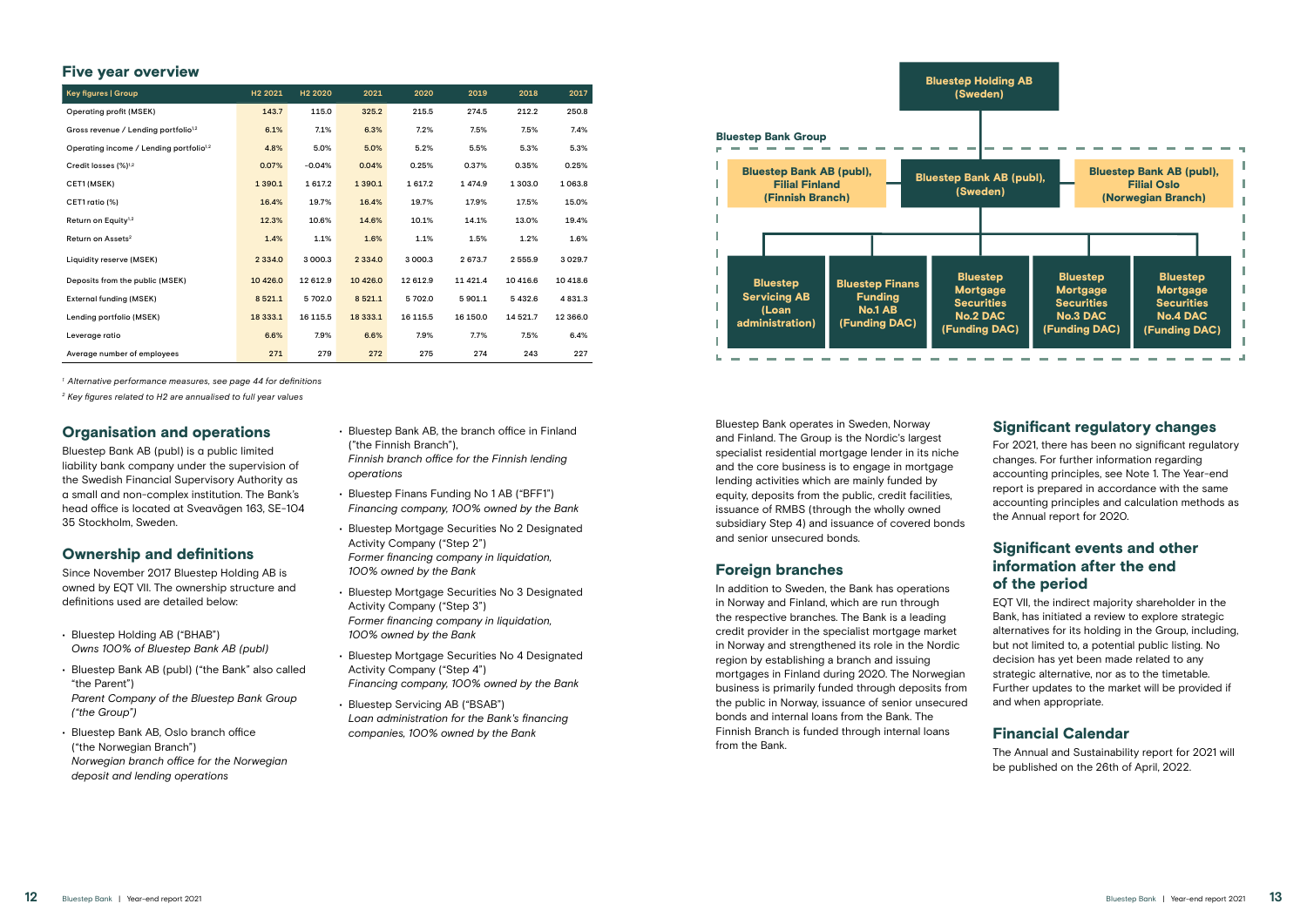# <span id="page-7-0"></span>Income statement

## Group

| <b>MSEK</b><br><b>Note</b>                                     | <b>Jul-Dec 2021</b> | <b>Jul-Dec 2020</b> | FY 2021  | FY 2020     |
|----------------------------------------------------------------|---------------------|---------------------|----------|-------------|
| <b>Operating income</b>                                        |                     |                     |          |             |
| Interest income calculated using the effective interest method | 535.0               | 568.7               | 1068.3   | 1 1 6 2 . 6 |
| Other interesst income                                         | 11.2                | 5.3                 | 19.5     | 5.6         |
| Interest expense                                               | $-125.2$            | $-177.8$            | $-255.2$ | $-359.4$    |
| Net interest income                                            | 421.0               | 396.2               | 832.7    | 808.9       |
| Net gains/losses on financial transactions                     | $-1.8$              | 4.9                 | 23.4     | 16.4        |
| Other operating income                                         | 4.2                 | 5.4                 | 8.8      | 11.1        |
| <b>Total operating income</b>                                  | 423.4               | 406.5               | 864.8    | 836.3       |
| <b>Operating expense</b>                                       |                     |                     |          |             |
| General administration expenses                                | $-235.1$            | $-256.6$            | $-467.9$ | $-518.0$    |
| Depreciation of tangible and intangible assets                 | $-37.9$             | $-38.6$             | $-64.8$  | $-62.7$     |
| <b>Total operating expenses</b>                                | $-273.0$            | $-295.2$            | $-532.8$ | $-580.7$    |
| <b>Profit before credit losses</b>                             | 150.4               | 111.4               | 332.1    | 255.6       |
| Credit losses, net                                             | 4<br>$-6.7$         | 3.6                 | $-6.9$   | $-40.1$     |
| <b>Operating profit</b>                                        | 143.7               | 115.0               | 325.2    | 215.5       |
| Tax expense                                                    | $-26.8$             | $-33.7$             | $-68.9$  | $-61.1$     |
| <b>NET PROFIT FOR THE PERIOD</b>                               | 116.9               | 81.3                | 256.3    | 154.4       |
| Net profit for the period attributable to shareholders         | 116.9               | 81.3                | 256.3    | 154.4       |

# Statement of comprehensive income

## Group

| <b>MSEK</b>                                                      | <b>Jul-Dec 2021</b> | <b>Jul-Dec 2020</b> | <b>FY 2021</b> | <b>FY 2020</b> |
|------------------------------------------------------------------|---------------------|---------------------|----------------|----------------|
| Net profit for the period                                        | 116.9               | 81.3                | 256.3          | 154.4          |
|                                                                  |                     |                     |                |                |
| Items that may be reclassified to the income statement           |                     |                     |                |                |
| Translation differences of foreign operations                    | 13.4                | $-1.7$              | 24.6           | $-27.6$        |
| Tax due to translation differences of foreign operations         | $-2.8$              | 0.4                 | $-5.1$         | 5.9            |
| <b>Total other comprehensive income</b>                          | 10.6                | $-1.3$              | 19.5           | $-21.7$        |
| <b>COMPREHENSIVE PROFIT FOR THE PERIOD</b>                       | 127.5               | 80.0                | 275.8          | 132.7          |
| Comprehensive profit for the period attributable to shareholders | 127.5               | 80.0                | 275.8          | 132.7          |

# Balance sheet

## Group

| MSEK<br>Note                                               | 2021-12-31 | 2020-12-31 |
|------------------------------------------------------------|------------|------------|
| Assets                                                     |            |            |
| Cash and balances at central banks                         | 356.4      | 402.3      |
| Lending to credit institutions                             | 1 1 4 6 .7 | 1877.4     |
| 5<br>Lending to the public                                 | 18 333.1   | 16 115.5   |
| Value change of interest-hedged items in portfolio hedging | $-46.6$    | 47.1       |
| <b>Derivatives</b>                                         | 76.0       | 41.2       |
| Bonds and other interest-bearing securities                | 493.0      | 482.4      |
| Government debt securities                                 | 337.9      | 238.2      |
| Intangible assets                                          | 112.6      | 116.8      |
| Tangible fixed assets                                      | 43.1       | 52.9       |
| Other assets                                               | 62.1       | 168.0      |
| Prepaid expenses and accrued income                        | 23.0       | 23.0       |
| Assets held for sale                                       |            | 714.6      |
| Tax assets                                                 | 65.0       | 2.2        |
| Total assets                                               | 21 002.2   | 20 281.6   |
| <b>Liabilities and provisions</b>                          |            |            |
| <b>Issued bonds</b>                                        | 8 5 2 1.1  | 5 702.0    |
|                                                            | 10 4 26.0  | 12 612.9   |
| Deposits from the public<br><b>Derivatives</b>             | 31.4       | 55.8       |
| <b>Tax liabilities</b>                                     | 48.6       |            |
| Deferred tax                                               | 0.7        | 0.5        |
|                                                            |            |            |
| <b>Other liabilities</b>                                   | 102.9      | 90.7       |
| Accrued expenses and prepaid income                        | 59.6       | 80.9       |
| Provisions                                                 | 2.8        | 0.7        |
| Total liabilities and provisions                           | 19 19 3.2  | 18543.4    |
| Equity                                                     |            |            |
| Share capital                                              | 100.0      | 100.00     |
| <b>Translation reserve</b>                                 | 2.1        | $-17.4$    |
| Shareholders' contribution                                 | 563.7      | 563.7      |
| <b>Retained earnings</b>                                   | 886.8      | 937.4      |
| Profit for the year                                        | 256.3      | 154.4      |
| Total equity                                               | 1809.0     | 1738.2     |
| <b>Total equity and liabilities</b>                        | 21 002.2   | 20 281.6   |

| MƏEN<br><b>NOTE</b>                                        | SOST-TS-2T | 2020-12-31 |
|------------------------------------------------------------|------------|------------|
| <b>Assets</b>                                              |            |            |
| Cash and balances at central banks                         | 356.4      | 402.3      |
| Lending to credit institutions                             | 1 1 46.7   | 1877.4     |
| 5<br>Lending to the public                                 | 18 333.1   | 16 115.5   |
| Value change of interest-hedged items in portfolio hedging | $-46.6$    | 47.1       |
| <b>Derivatives</b>                                         | 76.0       | 41.2       |
| Bonds and other interest-bearing securities                | 493.0      | 482.4      |
| Government debt securities                                 | 337.9      | 238.2      |
| Intangible assets                                          | 112.6      | 116.8      |
| Tangible fixed assets                                      | 43.1       | 52.9       |
| Other assets                                               | 62.1       | 168.0      |
| Prepaid expenses and accrued income                        | 23.0       | 23.0       |
| Assets held for sale                                       |            | 714.6      |
| Tax assets                                                 | 65.0       | 2.2        |
| <b>Total assets</b>                                        | 21 002.2   | 20 281.6   |
| <b>Liabilities and provisions</b>                          |            |            |
| <b>Issued bonds</b>                                        | 8 5 2 1.1  | 5 702.0    |
| Deposits from the public                                   | 10 4 26.0  | 12 612.9   |
| Derivatives                                                | 31.4       | 55.8       |
| <b>Tax liabilities</b>                                     | 48.6       |            |
| Deferred tax                                               | 0.7        | 0.5        |
| <b>Other liabilities</b>                                   | 102.9      | 90.7       |
| Accrued expenses and prepaid income                        | 59.6       | 80.9       |
| Provisions                                                 | 2.8        | 0.7        |
| <b>Total liabilities and provisions</b>                    | 19 19 3.2  | 18 543.4   |
|                                                            |            |            |
| Equity                                                     |            |            |
| Share capital                                              | 100.0      | 100.00     |
| <b>Translation reserve</b>                                 | 2.1        | $-17.4$    |
| Shareholders' contribution                                 | 563.7      | 563.7      |
| <b>Retained earnings</b>                                   | 886.8      | 937.4      |
| Profit for the year                                        | 256.3      | 154.4      |
| <b>Total equity</b>                                        | 1809.0     | 1738.2     |
| <b>Total equity and liabilities</b>                        | 21 002.2   | 20 281.6   |
|                                                            |            |            |

*As of the Interim report 2021, the Group presents accrued interest expenses on issued bonds as a part of the debt value in the balance sheet to harmonise with the lending and deposit items. Accrued interest expenses which earlier were classified as accrued expenses and prepaid income are now presented as issued bonds*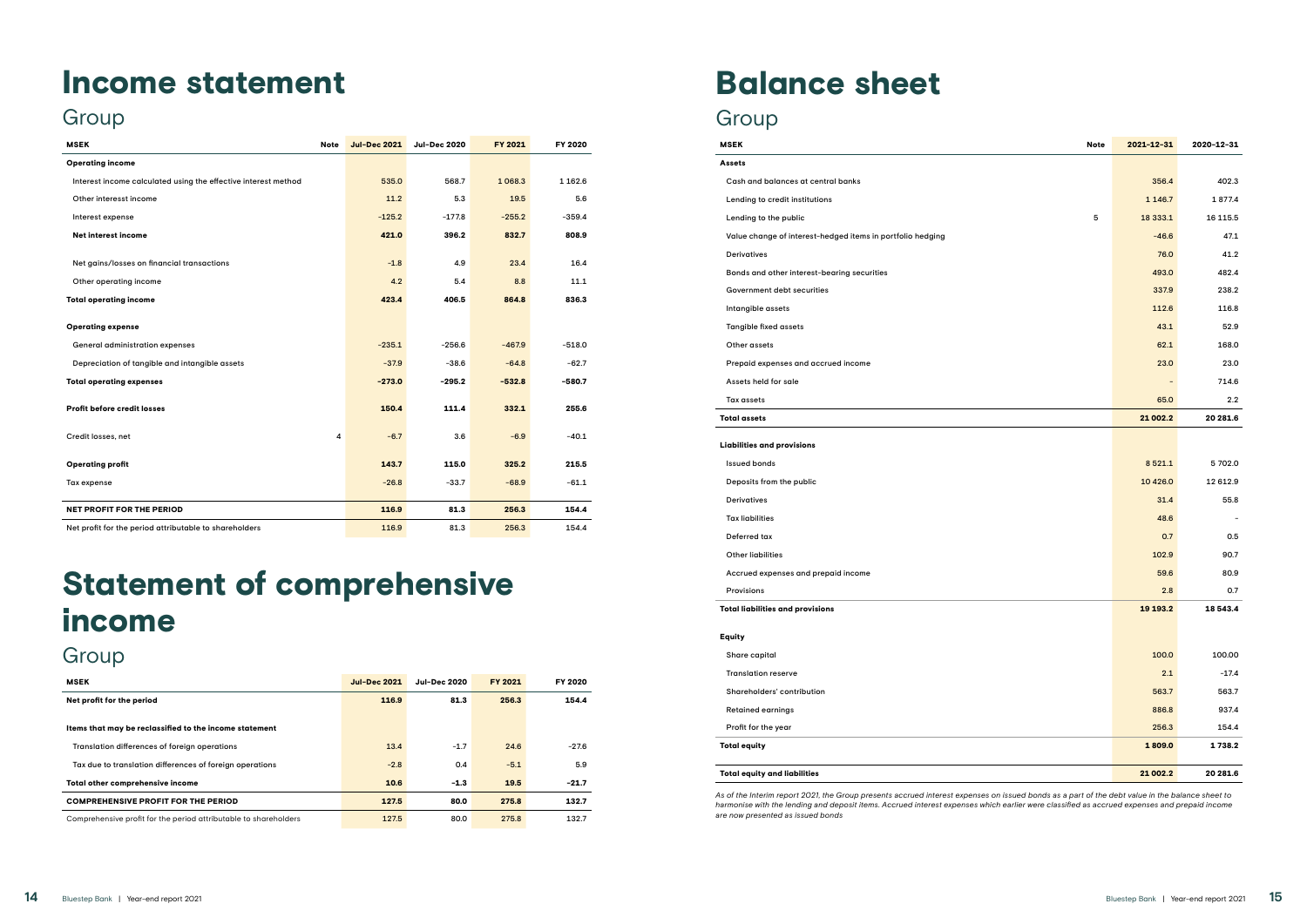# <span id="page-8-0"></span>Changes in equity

Group

|                                                          |                         |                               | <b>Shareholders' equity</b>          |                                                             |                 |
|----------------------------------------------------------|-------------------------|-------------------------------|--------------------------------------|-------------------------------------------------------------|-----------------|
| <b>MSEK</b>                                              | <b>Share</b><br>capital | <b>Translation</b><br>reserve | <b>Shareholders'</b><br>contribution | <b>Retained</b><br>earnings<br>incl. profit<br>for the year | Total<br>equity |
| Opening balance 2020-01-01                               | 100.0                   | 4.3                           | 563.7                                | 937.4                                                       | 1605.5          |
| Profit for the year                                      |                         |                               |                                      | 154.4                                                       | 154.4           |
| Other comprehensive income                               |                         |                               |                                      |                                                             |                 |
| Translation differences of foreign operations            |                         | $-27.6$                       |                                      |                                                             | $-27.6$         |
| Tax due to translation differences of foreign operations |                         | 5.9                           |                                      |                                                             | 5.9             |
| Closing balance 2020-12-31                               | 100.0                   | $-17.4$                       | 563.7                                | 1091.8                                                      | 1738.2          |
| Opening balance 2021-01-01                               | 100.0                   | $-17.4$                       | 563.7                                | 1091.8                                                      | 1738.2          |
| Dividend to shareholders                                 |                         |                               |                                      | $-205.0$                                                    | $-205.0$        |
| Profit for the year                                      |                         |                               |                                      | 256.3                                                       | 256.3           |
| Other comprehensive income                               |                         |                               |                                      |                                                             |                 |
| <b>Translation differences of foreign operations</b>     |                         | 24.6                          |                                      |                                                             | 24.6            |
| Tax due to translation differences of foreign operations |                         | $-5.1$                        |                                      |                                                             | $-5.1$          |
| Closing balance 2021-12-31                               | 100.0                   | 2.1                           | 563.7                                | 1143.1                                                      | 1809.0          |

# Cash flow statement

## Group

| <b>MSEK</b><br>Note                                                      | <b>FY 2021</b> | FY 2020     |
|--------------------------------------------------------------------------|----------------|-------------|
| <b>Operating activities</b>                                              |                |             |
| <b>Operating profit</b>                                                  | 325.2          | 215.5       |
|                                                                          |                |             |
| Adjustments for items not included in cash flow                          |                |             |
| Depreciation/impairments, tangible and intangible assets                 | 64.8<br>5.3    | 62.7<br>0.5 |
| Unrealised changes in value                                              | 15.5           | 80.8        |
| Credit losses excluding recoveries<br>Interest accruals                  | $-28.8$        | 7.0         |
| Other                                                                    | $-21.1$        | $-14.3$     |
| Total - Items not included in cash flow                                  | 35.7           | 136.8       |
|                                                                          |                |             |
| Tax paid                                                                 | $-43.3$        | -49.0       |
| Cash flow from current operations before changes to operating capital    | 317.6          | 303.2       |
| Cash flow from changes to operating capital                              |                |             |
| Increase (-)/decrease (+) of lending to the public                       | $-2$ 137.1     | $-838.5$    |
| Increase (-)/decrease (+) of short term receivables                      | 20.6           | 33.1        |
| Increase (-)/decrease (+) in bonds and other interest-bearing securities | $-14.8$        | 163.0       |
| Increase (-)/decrease (+) government debt securities                     | $-99.4$        | $-137.5$    |
| Increase (+)/decrease (-) of deposits from the public                    | $-2$ 174.0     | 1 187.2     |
| Increase (+)/decrease (-) in issued bonds                                | 2 840.0        | 1 793.2     |
| Increase (+)/decrease (-) of short term liabilities                      | $-22.4$        | $-73.9$     |
| <b>Cash flow from operating activities</b>                               | $-1269.5$      | 2429.8      |
| <b>Investing activities</b>                                              |                |             |
| Investments in intangible assets                                         | $-44.3$        | -56.0       |
| Investments in tangible fixed assets                                     | $-6.6$         | $-7.9$      |
| Sale of the personal loan portfolio                                      | 729.3          |             |
| <b>Cash flow from investing activities</b>                               | 678.4          | $-63.9$     |
|                                                                          |                |             |
| <b>Financing activities</b>                                              |                |             |
| Repayment of liabilities to credit institutions                          |                | -2 000.0    |
| Dividend paid to shareholders                                            | $-205.0$       |             |
| <b>Cash flow from financing activities</b>                               | $-205.0$       | $-2000.0$   |
| <b>NET CASH FLOW FOR THE YEAR</b>                                        | $-796.1$       | 365.9       |
| Liquid funds at beginning of year                                        | 2 2 7 9 . 7    | 1935.6      |
| <b>Currency difference in liquidity</b>                                  | 19.5           | $-21.7$     |
| <b>LIQUID FUNDS END OF YEAR</b>                                          | 1503.1         | 2 279.7     |
| of which cash and balances at central banks                              | 356.4          | 402.3       |
| of which lending to credit institutions                                  | 1 146.7        | 1877.4      |
|                                                                          |                |             |
| Cash flow includes interest receipts of                                  | 1088.4         | 1 158.4     |
| Cash flow includes interest payments of                                  | $-268.1$       | $-355.1$    |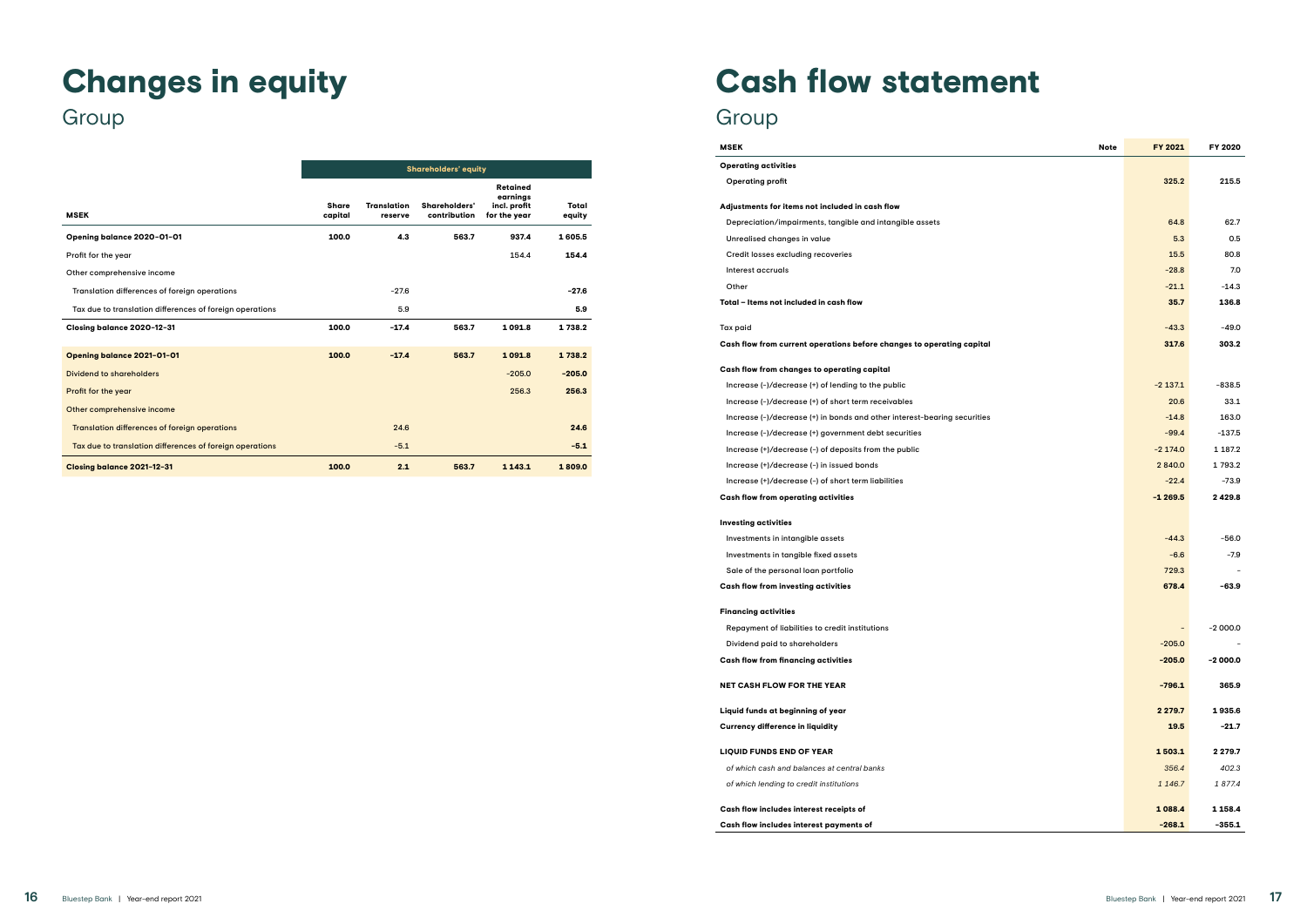# <span id="page-9-0"></span>Income statement

## Parent

| <b>MSEK</b><br><b>Note</b>                                     | <b>Jul-Dec 2021</b> | <b>Jul-Dec 2020</b> | FY 2021  | FY 2020   |
|----------------------------------------------------------------|---------------------|---------------------|----------|-----------|
| <b>Operating income</b>                                        |                     |                     |          |           |
| Interest income calculated using the effective interest method | 534.7               | 568.8               | 1068.0   | 1 1 5 0.8 |
| Other interest income                                          | 19.4                | 13.7                | 35.9     | 31.3      |
| Interest expense                                               | $-139.9$            | $-197.2$            | $-287.7$ | $-413.3$  |
| Net interest income                                            | 414.3               | 385.4               | 816.2    | 768.8     |
| Net gains/losses on financial transactions                     | $-5.6$              | 6.7                 | 21.3     | 18.9      |
| Other operating income                                         | 10.3                | 12.7                | 23.8     | 37.4      |
| <b>Total operating income</b>                                  | 419.0               | 404.8               | 861.4    | 825.2     |
| <b>Operating expense</b>                                       |                     |                     |          |           |
| General administration expenses                                | $-243.3$            | $-267.2$            | $-486.8$ | $-536.5$  |
| Depreciation of tangible and intangible assets                 | $-28.1$             | $-28.8$             | $-46.1$  | $-43.8$   |
| <b>Total operating expenses</b>                                | $-271.4$            | $-296.0$            | $-533.0$ | $-580.3$  |
| <b>Profit before credit losses</b>                             | 147.6               | 108.8               | 328.4    | 244.9     |
| Credit losses, net<br>4                                        | $-6.7$              | 3.6                 | $-6.9$   | $-40.6$   |
| <b>Operating profit</b>                                        | 140.9               | 112.4               | 321.6    | 204.3     |
| Tax expense                                                    | $-26.8$             | $-33.0$             | $-68.1$  | $-58.0$   |
| <b>NET PROFIT FOR THE PERIOD</b>                               | 114.1               | 79.5                | 253.5    | 146.3     |

# Statement of comprehensive income

Parent

| <b>MSEK</b>                                              | <b>Jul-Dec 2021</b> | <b>Jul-Dec 2020</b> | <b>FY 2021</b> | FY 2020 |
|----------------------------------------------------------|---------------------|---------------------|----------------|---------|
| Net profit for the period                                | 114.1               | 79.5                | 253.5          | 146.3   |
| Items that may be reclassified to the income statement   |                     |                     |                |         |
| Translation differences of foreign operations            | 13.4                | $-0.8$              | 25.6           | $-26.3$ |
| Tax due to translation differences of foreign operations | $-2.7$              | 0.2                 | $-5.3$         | 5.6     |
| Total other comprehensive income                         | 10.7                | $-0.6$              | 20.3           | $-20.7$ |
| <b>COMPREHENSIVE PROFIT FOR THE PERIOD</b>               | 124.8               | 78.8                | 273.9          | 125.6   |

# Balance sheet

## Parent

| Assets                                                     |
|------------------------------------------------------------|
| Cash and balances at central banks                         |
| Lending to credit institutions                             |
| Lending to the public                                      |
| Value change of interest-hedged items in portfolio hedging |
| <b>Derivatives</b>                                         |
| Bonds and other interest-bearing securities                |
| Government debt securities                                 |
| Shares and participations in associated companies          |
| Intangible assets                                          |
| Tangible fixed assets                                      |
| Other assets                                               |
| Prepaid expenses and accrued income                        |
| Assets held for sale                                       |
| Tax assets                                                 |
| <b>Total assets</b>                                        |
| <b>Liabilities</b>                                         |
| Liabilities to credit institutions                         |
| <b>Issued bonds</b>                                        |
| Deposits from the public                                   |
| Derivatives                                                |
| <b>Tax liabilities</b>                                     |
| <b>Other liabilities</b>                                   |
| Accrued expenses and prepaid income                        |
| <b>Total liabilities</b>                                   |
| Equity                                                     |
| Share capital                                              |
| Fund for development expenses                              |
| <b>Translation reserve</b>                                 |
| <b>Retained earnings</b>                                   |
| Profit for the year                                        |
| <b>Total equity</b>                                        |
| <b>Total equity and liabilities</b>                        |

| MSEK<br><b>Note</b>                                        | 2021-12-31 | 2020-12-31 |
|------------------------------------------------------------|------------|------------|
| Assets                                                     |            |            |
| Cash and balances at central banks                         | 356.4      | 402.3      |
| Lending to credit institutions                             | 987.1      | 1 7 1 6.4  |
| 5<br>Lending to the public                                 | 18 333.1   | 16 115.5   |
| Value change of interest-hedged items in portfolio hedging | $-46.6$    | 47.1       |
| <b>Derivatives</b>                                         | 57.7       | 16.7       |
| Bonds and other interest-bearing securities                | 493.0      | 482.4      |
| Government debt securities                                 | 337.9      | 238.2      |
| Shares and participations in associated companies          | 0.2        | 4.7        |
| Intangible assets                                          | 110.1      | 107.1      |
| Tangible fixed assets                                      | 6.7        | 5.4        |
| Other assets                                               | 61.0       | 170.0      |
| Prepaid expenses and accrued income                        | 22.4       | 22.4       |
| Assets held for sale                                       |            | 714.6      |
| Tax assets                                                 | 58.8       | 2.7        |
| Total assets                                               | 20 777.6   | 20 045.3   |
| Liabilities                                                |            |            |
| Liabilities to credit institutions                         | 329.4      | 582.2      |
| <b>Issued bonds</b>                                        | 8028.0     | 4954.5     |
| Deposits from the public                                   | 10 4 26.0  | 12 612.9   |
| <b>Derivatives</b>                                         | 31.4       | 55.8       |
| <b>Tax liabilities</b>                                     | 47.1       |            |
| <b>Other liabilities</b>                                   | 75.6       | 47.6       |
| Accrued expenses and prepaid income                        | 57.4       | 78.5       |
| Total liabilities                                          | 18 994.9   | 18 331.5   |
|                                                            |            |            |
| Equity                                                     |            |            |
| Share capital                                              | 100.0      | 100.0      |
| Fund for development expenses                              | 29.2       | 19.1       |
| <b>Translation reserve</b>                                 | 4.2        | $-16.2$    |
| <b>Retained earnings</b>                                   | 1 3 9 5.7  | 1464.6     |
| Profit for the year                                        | 253.5      | 146.3      |
| Total equity                                               | 1 782.7    | 1 713.8    |
| <b>Total equity and liabilities</b>                        | 20 777.6   | 20 045.3   |

*As of the Interim report 2021, the Parent presents accrued interest expenses on issued bonds as a part of the debt value in the balance sheet to harmonise with the lending and deposit items. Accrued interest expenses which earlier were classified as accrued expenses and prepaid income are now presented as issued bonds.*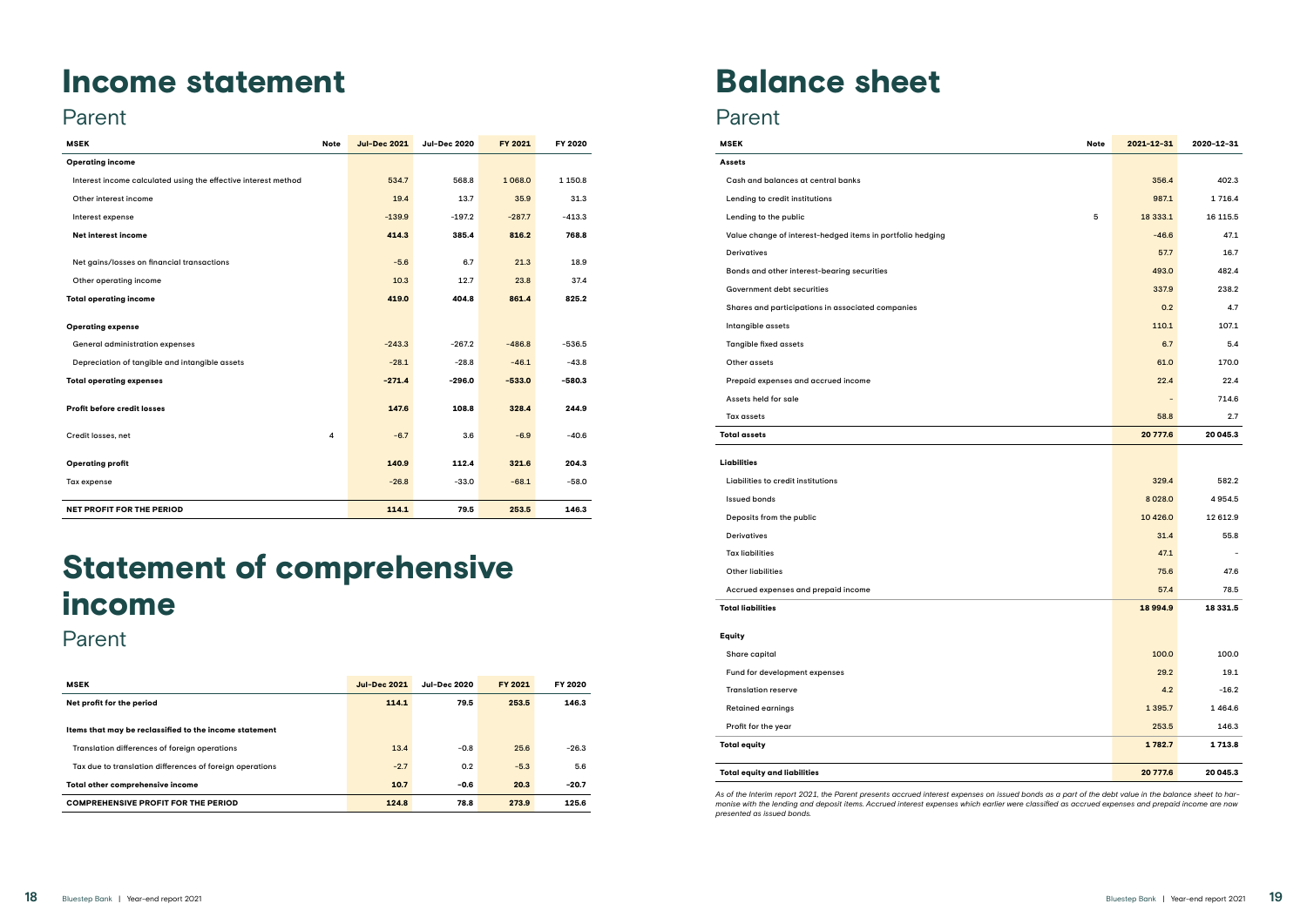# <span id="page-10-0"></span>Changes in equity

Parent

|                                                             | <b>Restricted equity</b> |                                            |                               | Non-restricted equity                                    |                 |
|-------------------------------------------------------------|--------------------------|--------------------------------------------|-------------------------------|----------------------------------------------------------|-----------------|
| <b>MSEK</b>                                                 | <b>Share</b><br>capital  | <b>Fund for</b><br>development<br>expenses | <b>Translation</b><br>reserve | <b>Retained</b><br>earnings incl.<br>profit for the year | Total<br>equity |
| Opening balance 2020-01-01                                  | 100.0                    | 10.8                                       | 4.5                           | 1473.0                                                   | 1588.2          |
| Profit for the year                                         |                          |                                            |                               | 146.3                                                    | 146.3           |
| Other comprehensive income                                  |                          |                                            |                               |                                                          |                 |
| Translation differences of foreign operations               |                          |                                            | $-26.3$                       |                                                          | $-26.3$         |
| Tax due to translation differences of foreign<br>operations |                          |                                            | 5.6                           |                                                          | 5.6             |
| The year's own accumulated intangible assets                |                          | 8.3                                        |                               | $-8.3$                                                   |                 |
| Closing balance 2020-12-31                                  | 100.0                    | 19.1                                       | $-16.2$                       | 1610.9                                                   | 1713.8          |
| Opening balance 2021-01-01                                  | 100.0                    | 19.1                                       | $-16.2$                       | 1610.9                                                   | 1713.8          |
| Dividend to shareholders                                    |                          |                                            |                               | $-205.0$                                                 | $-205.0$        |
| Profit for the year                                         |                          |                                            |                               | 253.5                                                    | 253.5           |
| Other comprehensive income                                  |                          |                                            |                               |                                                          |                 |
| <b>Translation differences of foreign operations</b>        |                          |                                            | 25.6                          |                                                          | 25.6            |
| Tax due to translation differences of foreign<br>operations |                          |                                            | $-5.3$                        |                                                          | $-5.3$          |
| The year's own accumulated intangible assets                |                          | 10.2                                       |                               | $-10.2$                                                  |                 |
| Closing balance 2021-12-31                                  | 100.0                    | 29.2                                       | 4.2                           | 1649.3                                                   | 1782.7          |

The share capital consists of two common stock of the same kind with quotient value of SEK 50m. All shares have equal voting power. Dividend per share amounted to SEK 102.5m.

# Cash flow statement

## Parent

| MSEK<br><b>Note</b>                                                      | FY 2021     | FY 2020     |
|--------------------------------------------------------------------------|-------------|-------------|
| <b>Operating activities</b>                                              |             |             |
| <b>Operating profit</b>                                                  | 321.6       | 204.3       |
| Adjustments for items not included in cash flow                          |             |             |
| Depreciation/impairments, tangible and intangible assets                 | 46.1        | 43.8        |
| Unrealised changes in value                                              | 7.0         | $-2.4$      |
| Credit losses excluding recoveries                                       | 15.5        | 81.2        |
| Interest accruals                                                        | $-28.3$     | 16.1        |
| Other                                                                    | $-21.7$     | $-17.8$     |
| Total – Items not included in cash flow                                  | 18.5        | 120.9       |
|                                                                          |             |             |
| Tax paid                                                                 | $-40.7$     | $-47.6$     |
| Cash flow from current operations before changes to operating capital    | 299.3       | 277.6       |
| Cash flow from changes to operating capital                              |             |             |
| Increase (-)/decrease (+) of lending to the public                       | $-2$ 137.1  | $-3225.7$   |
| Increase (-)/decrease (+) of short term receivables                      | 20.5        | 623.7       |
| Increase (-)/decrease (+) in bonds and other interest-bearing securities | $-14.8$     | 163.0       |
| Increase (-)/decrease (+) government debt securities                     | $-99.4$     | $-137.5$    |
| Increase (+)/decrease (-) of deposits from the public                    | $-2$ 174.0  | 1 1 8 7 . 2 |
| Increase (+)/decrease (-) in issued bonds                                | 3 0 9 3 . 8 | 2949.8      |
| Increase (+)/decrease (-) of short term liabilities                      | $-9.5$      | $-71.4$     |
| Cash flow from operating activities                                      | $-1021.1$   | 1766.6      |
| <b>Investing activities</b>                                              |             |             |
| Investments in intangible assets                                         | $-46.4$     | $-53.6$     |
| Investments in tangible fixed assets                                     | $-4.0$      | $-1.4$      |
| Increase in shares and participations in associated companies            | 4.5         |             |
| Sale of the personal loan portfolio                                      | 729.3       |             |
| <b>Cash flow from investing activities</b>                               | 683.3       | $-55.0$     |
| <b>Financing activities</b>                                              |             |             |
| Repayment of liabilities to credit institutions                          | $-252.8$    | $-905.6$    |
| Dividend paid to shareholders                                            | $-205.0$    |             |
| Cash flow from financing activities                                      | $-457.8$    | -905.6      |
|                                                                          |             | 806.0       |
| NET CASH FLOW FOR THE YEAR                                               | $-795.6$    |             |
| Liquid funds at beginning of year                                        | 2 118.7     | 1 333.4     |
| Currency difference i liquidity                                          | 20.3        | $-20.7$     |
| <b>LIQUID FUNDS END OF YEAR</b>                                          | 1 3 4 3 .5  | 2 118.7     |
| of which cash and balances at central banks                              | 356.4       | 402.3       |
| of which lending to credit institutions                                  | 987.1       | 1,716.4     |
| Cash flow includes interest receipts of                                  | 1 104.5     | 1 174.6     |
| Cash flow includes interest payments of                                  | $-300.6$    | $-409.0$    |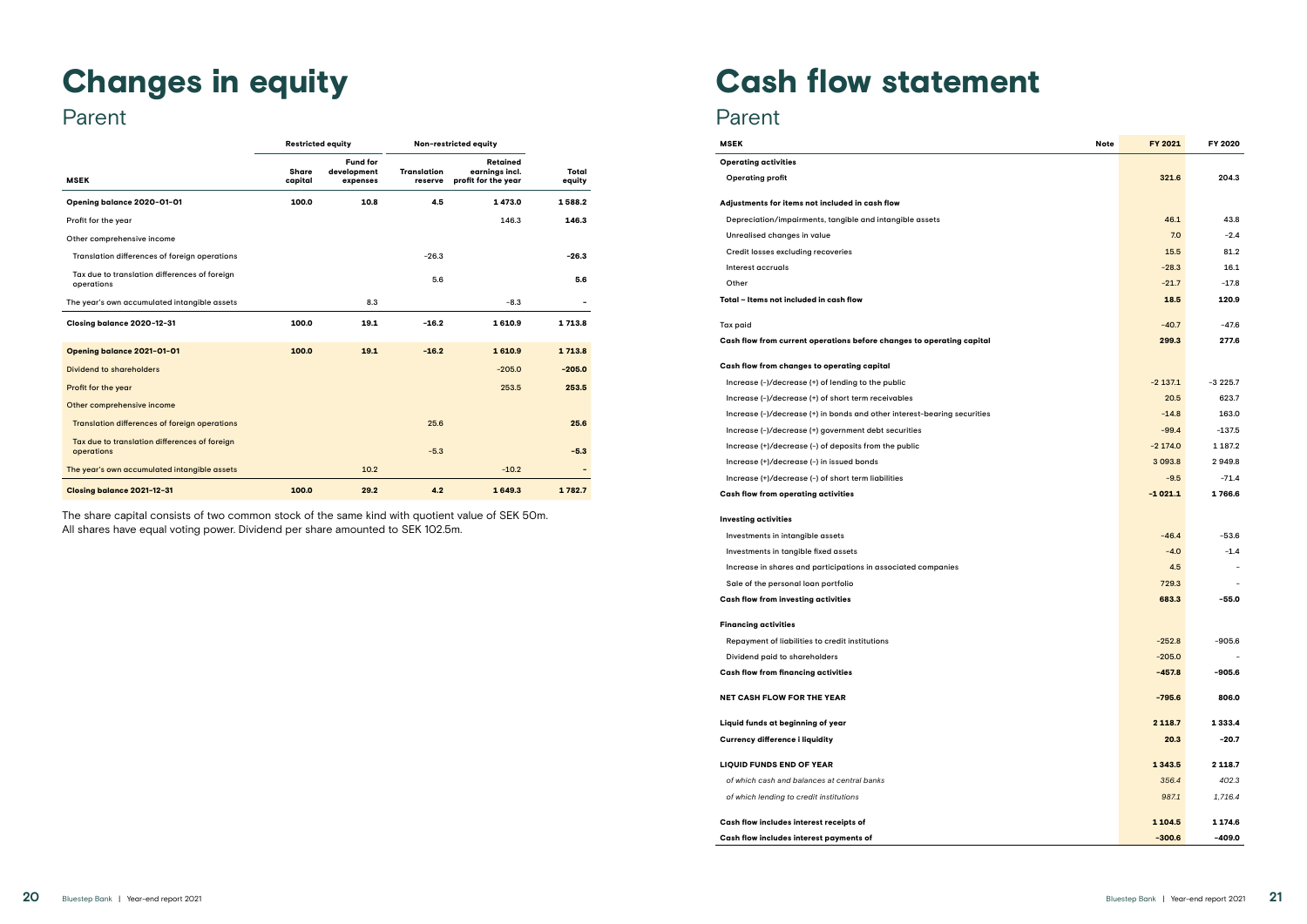# <span id="page-11-0"></span>**Disclosures**

All amounts in the notes are in millions of Swedish kronor (MSEK) and represent carrying amounts unless indicated otherwise. Figures in parentheses refer to the same period the previous year.



| Note 1. Accounting principles                                  |    |
|----------------------------------------------------------------|----|
| Note 2. Risk management                                        | 23 |
| Note 3. Operating segments                                     | 26 |
| Note 4. Credit losses                                          | 28 |
| Note 5. Lending to the public                                  | 28 |
| Note 6. Calculation of fair value                              | 31 |
| Note 7. Capital adequacy analysis                              | 36 |
| Note 8. Related parties                                        |    |
| Note 9. Pledged assets, contingent liabilities and commitments |    |

## Content

## Note 1. Accounting principles

This Year-end report is prepared according to IAS 34, Interim Financial Reporting. The accounting principles and calculation methods described in the Annual report for 2020, Note 1, are applied with the exception of accrued interest expenses on issued bonds. As of the Interim report 2021, the Bank presents accrued interest expenses on issued bonds as part of the debt value to harmonise with the lending and deposit items. Accrued interest expenses were earlier classified as accrued expenses and prepaid income.

The financial reports and the consolidated financial statements are prepared in accordance with the International Financial Reporting Standards (IFRS) as adopted by the EU and interpretations of them and the regulations and general advice issued by the Swedish Financial Supervisory Authority, FFFS 2008:25. The consolidated financial statements also apply recommendation RFR 1 Complementary Accounting Rules for Groups, issued by the Swedish Financial Reporting Board, the pronouncements of the Swedish Financial Reporting Board, and the Annual Accounts Act for Credit Institutions and Securities Companies (ÅRKL 1995:1559).

The accounting principles for the Parent company are prepared according to the Annual Accounts Act for Credit Institutions and Securities Companies (ÅRKL 1995:1559), and Swedish Financial Supervisory Authority regulations and general advice on the Annual Report of banks and securities companies (FFFS 2008:25) in accordance with all amended regulations, and the council of Financial Reporting Recommendation RFR 2, Accounting for Legal Entities.

## Benchmark reform phase 2

The amendments to IAS 39 and IFRS 9 entail exceptions to certain hedge accounting requirements when existing benchmark rates in hedging relationships are replaced with alternative benchmark rates. The amendments are thus considered to enable the transition to new benchmark rates without significant effects on earnings. As the Bank does not have any derivatives, lending or financing based on the replaced benchmark rates, there have been no significant effects on the Bank's financial reports, capital adequacy, major exposures or other circumstances according to applicable operating regulations. Phase 2 in the benchmark reform has not had any material impact on the Bank's financial statements.

## Note 2. Risk management

## Risk management in general

The Bank's risk management aims to ensure that risk-taking is consistent with set risk management strategies and risk appetite, and to achieve an appropriate balance between risk and return. The Bank defines risk as the possibility that an event may occur that adversely affects the achievement of an objective or a process. The risk management process, covering to identify, assess, manage, monitor, control and report risks, provides taking and managing risks while at the same time being given the opportunity to achieve set strategic, business, and operating goals. The risks are limited and mitigated through set risk appetite and risk tolerance, approved policies and instructions, implemented procedures and routines, as well as mitigating measures, which makes it possible to make well-informed decisions for risk-taking and to ensure awareness and understanding of risk management within the Bank. The risk

management covers backward-looking, actual, and forward-looking risks, on and off the balance sheet, that the Bank is, or might be, exposed to in the business, balance sheet, and the organisation.

The risk management framework is integrated into the overall governance and internal control frameworks, and is linked to the strategic planning and capital management. The risk management framework covers principles, risk culture, risk management strategies, risk appetite and risk tolerance, risk profile, risk management process, risk control, approval process for new products, sensitivity analysis/stress tests/scenario analysis, internal capital and liquidity assessment process ("ICLAAP"), risk reporting, and risk-related policies and instructions. The risk governance and risk management framework is governed in the Risk Management Policy and Instruction, approved by the Board.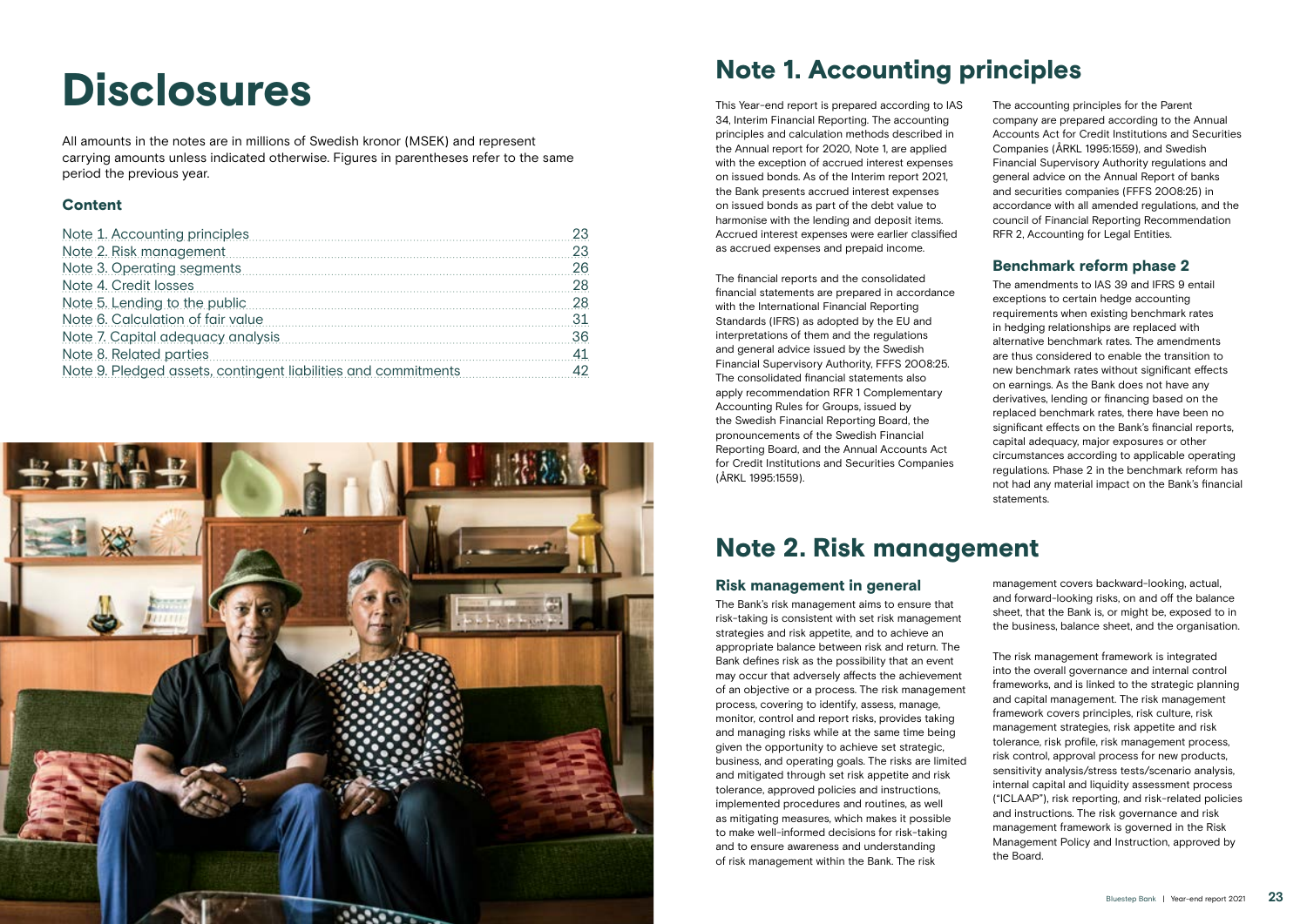The Bank's main activity is to provide mortgage loans to the public in Sweden, Norway and Finland, and to finance this through a combination of equity, deposits from the public in Sweden and Norway, credit facilities, issuance of RMBS, covered bonds, and senior unsecured bonds. The Bank has no trading book.

The Bank is exposed to a number of risks, such as strategic risk, business risk, operational risk (covering information security risk), credit risk, market risk, liquidity risk, financing risk, ESG (sustaibability) risk, and reputational risk. Identified risks are assessed qualitatively based on probability and impact of economic loss, negative change in earnings or material change in risk profile, and quantitatively by calculating capital requirements where relevant. For further information about capital requirement and capital adequacy, see Note 7 "Capital adequacy analysis - Parent company and Consolidated situation".

The risk management framework is operationalised through the risk management strategy, via approved policies and instructions, performed in day-to-day processes, procedures and routines, and followed-up and controlled by the risk owners, the control functions, as well as by the Chief Executive Officer the Board and various committees.

## Risk governance

The Bank's risk governance is performed from an organisational perspective, as well as from a perspective with three lines of defence.

The organisational perspective consists of the Board, the Chief Executive Officer, the Senior Management Team, business functions, and control functions.

The perspective with three lines of defence consists of the following areas of responsibility for risk management, compliance, and internal control:

- First line of defence The business functions, where managers own their risks and are responsible for the day-to-day risk management, compliance and internal control. The managers of business functions report to the Senior Management Team and to the Chief Executive Officer.
- Second line of defence The risk management function and the compliance function are responsible for the risk management, compliance and internal control frameworks,

and perform support and independent monitoring and control of these areas. The Chief Risk Officer ("CRO") and the Head of Compliance report directly to the Chief Executive Officer, and to the Board.

• Third line of defence - The internal audit function is responsible for independent review of risk management, compliance and internal control in the business and control functions. The internal audit function reports directly to the Board. The Bank has outsourced the internal audit to Deloitte AB.

> The capital and liquidity management are integrated into the strategic planning, the risk management framework, and the performance of the ICLAAP. The capital and liquidity management are based on internal conditions, organisational structure, business model, and the risk, capital and liquidity situation. Through the capital management, sufficient capitalisation, appropriate composition of the own funds from a loss absorption and cost perspective, efficient use of capital, and efficient capital planning, is ensured. This provides support for achieving set goals, target results, maintaining financial strength and continuity, maintaining sufficient liquidity to meet commitments, and to protect the Bank's brand and reputation. In addition, the operations can continue to generate returns and benefits for owners and other stakeholders.

The Board establishes financial and business goals and strategies, ensures that there are effective operating structures and systems in place, and ensures compliance with laws, regulations and internal policies. The Board has the ultimate responsibility for risk management, capital management, compliance, and internal control. The responsibility includes deciding on the Bank's risk management strategies and risk appetite, ensuring that the risk, capital and liquidity situation is within set framework, and that the risk management, compliance and internal control is effective and appropriate. The Board has established the following committees:

- Audit, Risk and Compliance Committee ("ARCCO") which assists the Board in reviewing financial reporting, risk management, compliance, internal control, and auditing, and
- Remuneration Committee which assists the Board in preparing proposals for remuneration.

The Chief Executive Officer is appointed by the Board and is responsible for the management of the Bank's operations, to ensure that the organisation and working methods are appropriate, and to ensure that business functions comply with external and internal rules. The Chief Executive Officer has established the following committees and forums:

- Senior Management Team which supports the Chief Executive Officer in the day-to-day management of the Bank,
- Risk and Compliance Committee ("RiCO") which supports the operations in operational risk management, compliance, and audit issued,
- New Product Approval Process ("NPAP") Committee which supports the operations in considerations of new or changed products, processes, services, systems, and material organisational changes, and

• Asset and Liability Management Committee ("ALCO") which supports the operations in management of balance sheet-related issues and risks.

The Board has appointed a CRO who is directly subordinate to the Chief Executive Officer. The CRO leads the Risk Management function, which is responsible for supporting and independently monitoring and controlling, risk management for the Bank, thereby ensuring that the risks are identified, assessed, managed, monitored and reported correctly.

For further information about the Bank's risk management, see Note 2 "Risk management" in the 2020 Annual report.

## Capital and liquidity management

The Bank's ICLAAP is performed annually, and more often when necessary, and the monitoring and reporting of key risk indicator outcomes are performed monthly. As part of the ICLAAP, the size and composition of the capital and liquidity reserve is analysed and assessed against estimated contingency needs which addresses shortfalls in situations of financial stress.

The capital planning is forward-looking in alignment with the strategic planning horizon, and ensures that own funds at all times are, and remain, sufficient in terms of size and quality (loss absorbing capacity) to bear the risks that result

from the business performance and the strategic planning. The Bank performs capital planning for the size of the own funds based on;

- identified and assessed risks,
- risk profile,
- sensitivity analysis, stress tests and scenario analysis,
- expected expansion of lending and financing opportunities, and
- new or changed legislation, business and competitive situation, and other external conditions.

The liquidity contingency planning enables rapid responses to mitigate the risks related to the size of the liquidity reserve and addresses the range from low-impact to high-impact events as well as outlining the Bank's responses to unforeseen liquidity shortfalls.

The recovery planning sets measures that might be taken for restoration of the financial position and viability in situations of financial stress.

The capital plan, liquidity plan, and recovery plan are reviewed at least once a year.

For further information about the Bank's capital and liquidity management, see Note 2 "Risk Management" in the 2020 annual report, Note 7 "Capital adequacy analysis – Parent company and consolidated situation" in this report, and the Bank's report on capital and risk management in accordance with the Pillar III disclosure requirements published quarterly on [http://www.](http://www.bluestepbank.com) [bluestepbank.com](http://www.bluestepbank.com).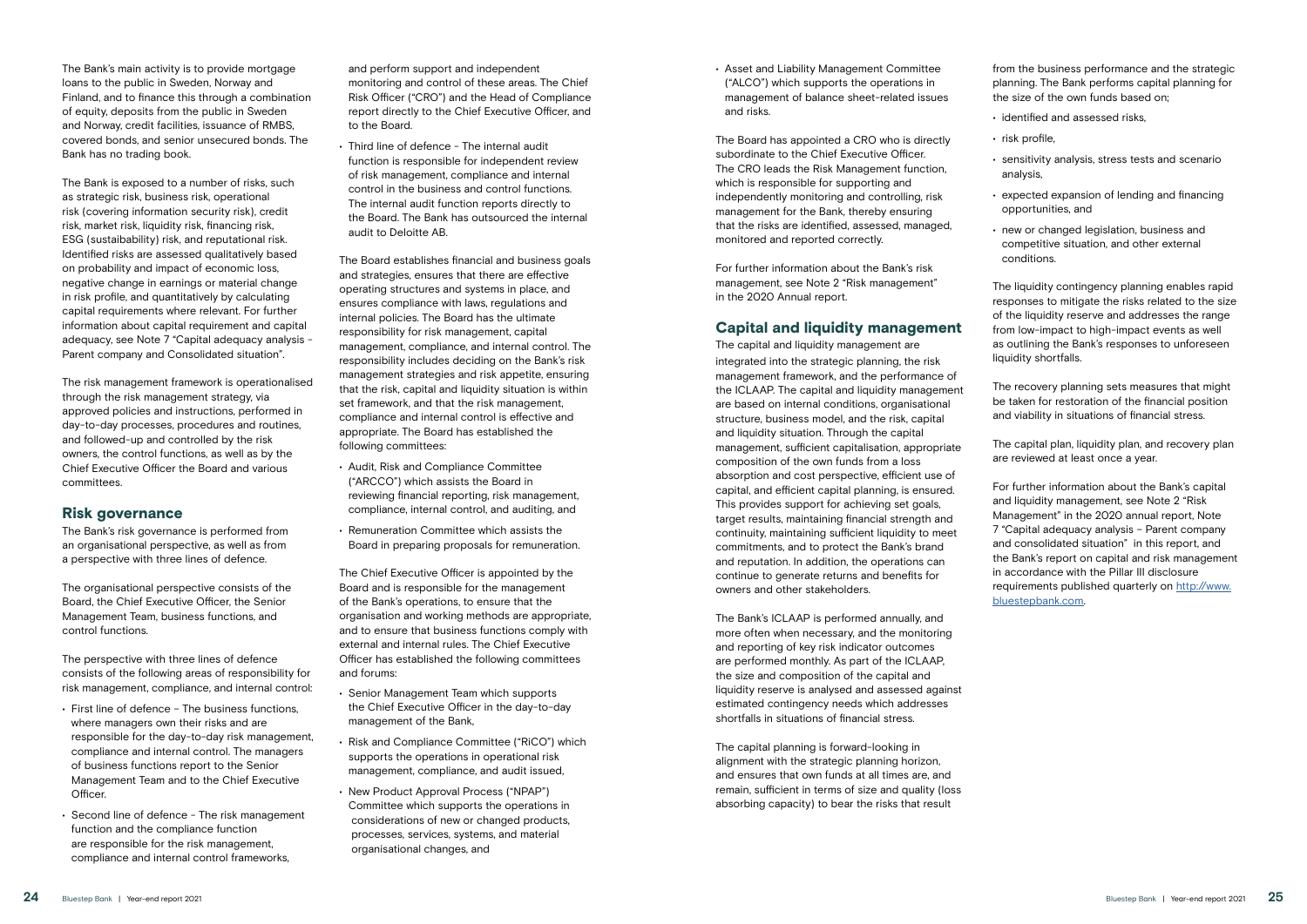## <span id="page-13-0"></span>Note 3. Operating segments

The operating segment report is based on the Group's accounting principles, organisation and management accounts. Market-based transfer prices are applied between operating segments, while all expenses for IT, other Group functions and Group staff are transfer priced at cost to the operating segments. Cross-border transfer pricing is applied according to OECD transfer pricing guidelines.

The executive decision maker in the organisation is the Chief Executive Officer. The Chief Commercial Officers ("CCO") in Sweden, Norway and Finland all report to the Chief Executive Officer.

They are responsible for their respective mortgage segment. Each CCO governs their operations

based on clearly stated objectives regarding development of new lending, loan portfolio, income and expenses, and their respective KPIs. Furthermore, the operations strive towards improved quality and cost-effectiveness by increasing process efficiency.

The mortgage business is divided into Mortgages Sweden, Mortgages Norway and Mortgages Finland. All companies within the Group relating to mortgages in Sweden (the Parent, BFF1, BSAB and Step 4) are included in Mortgages Sweden. Mortgages Norway and Finland are operated through each Branch. The personal loan portfolio, which was sold on the 1st of January 2021, is reported under Other operations. The income during 2021 is related to the sale of the portfolio.

|                                        | Group         |                  |                |                          |                          |              |  |  |  |
|----------------------------------------|---------------|------------------|----------------|--------------------------|--------------------------|--------------|--|--|--|
|                                        |               | <b>Mortgages</b> |                | Other                    |                          |              |  |  |  |
| <b>Balance sheet 2021-12-31 (MSEK)</b> | <b>Sweden</b> | <b>Norway</b>    | <b>Finland</b> | operations               | <b>Eliminations</b>      | <b>Total</b> |  |  |  |
| Lending to credit institutions         | 696.3         | 426.9            | 23.6           | -                        | $\overline{\phantom{0}}$ | 1 1 46.7     |  |  |  |
| Lending to the public                  | 10 483.8      | 7629.8           | 219.4          | $\overline{\phantom{0}}$ | $\overline{\phantom{a}}$ | 18 3 3 3 1   |  |  |  |
| Deposits from the public               | 4 0 9 1 .4    | 6334.6           | $-$            | $\overline{\phantom{0}}$ | $\overline{\phantom{0}}$ | 10 4 26.0    |  |  |  |

|                                        |             | Group            |                |            |                          |          |  |  |  |
|----------------------------------------|-------------|------------------|----------------|------------|--------------------------|----------|--|--|--|
|                                        |             | <b>Mortgages</b> |                | Other      |                          |          |  |  |  |
| <b>Balance sheet 2020-12-31 (MSEK)</b> | Sweden      | Norway           | <b>Finland</b> | operations | <b>Eliminations</b>      | Total    |  |  |  |
| Lending to credit institutions         | 505.8       | 1 3 6 2 5        | 9.1            | -          | ۰.                       | 1877.4   |  |  |  |
| Lending to the public                  | 9 4 1 6 . 1 | 6651.7           | 47.7           | -          | $\overline{\phantom{0}}$ | 16 115.5 |  |  |  |
| Deposits from the public               | 4589.3      | 8023.7           | -              | -          | $\overline{\phantom{a}}$ | 12612.9  |  |  |  |
| Assets held for sale                   | -           | -                | -              | 714.6      | $\overline{\phantom{0}}$ | 714.6    |  |  |  |

|                                        | Group         |                   |                |                          |                          |                   |  |
|----------------------------------------|---------------|-------------------|----------------|--------------------------|--------------------------|-------------------|--|
|                                        |               | <b>Mortgages</b>  |                | <b>Other</b>             |                          |                   |  |
| Income statement H2 2021 (MSEK)        | <b>Sweden</b> | <b>Norway</b>     | <b>Finland</b> | operations               | <b>Eliminations</b>      | <b>Total</b>      |  |
| Interest income                        | 285.5         | 267.3             | 5.4            | $\overline{\phantom{0}}$ | $-11.9$                  | 546.2             |  |
| of which interest income within group  | 11.9          | $\qquad \qquad -$ | $\overline{a}$ | $\qquad \qquad -$        | $-11.9$                  |                   |  |
| Interest expense                       | $-73.4$       | $-62.9$           | $-0.9$         | $\overline{\phantom{a}}$ | 11.9                     | $-125.2$          |  |
| of which interest expense within group | $-7.9$        | $-3.3$            | $-0.8$         | $\qquad \qquad -$        | 11.9                     | $\qquad \qquad -$ |  |
| Net interest income                    | 212.1         | 204.4             | 4.5            | -                        | $-0.0$                   | 421.0             |  |
| <b>Total operating income</b>          | 230.7         | 204.6             | 4.5            | $-7.6$                   | $-8.8$                   | 423.4             |  |
| <b>Total expenses</b>                  | $-151.4$      | $-110.4$          | $-23.6$        | 3.6                      | 8.8                      | $-273.0$          |  |
| <b>Result pre credit losses</b>        | 79.3          | 94.2              | $-19.1$        | $-4.0$                   | $-0.0$                   | 150.4             |  |
| Credit losses, net                     | $-3.0$        | $-4.1$            | $-0.4$         | 0.7                      | $\overline{\phantom{0}}$ | $-6.7$            |  |
| <b>Operating profit/loss</b>           | 76.3          | 90.2              | $-19.5$        | $-3.3$                   | $-0.0$                   | 143.7             |  |
| Allocated tax*                         | $-5.6$        | $-21.1$           | $-0.1$         |                          | $-0.0$                   | $-26.8$           |  |
| <b>NET PROFIT/LOSS FOR THE PERIOD</b>  | 70.7          | 69.1              | $-19.6$        | $-3.3$                   | $-0.0$                   | 116.9             |  |

*\* Allocated tax is used for the allocation of tax to the various operating segments and is not a measure that is directly regulated in IFRS.*

|                                        | <b>Group</b> |                  |                |            |                     |          |  |
|----------------------------------------|--------------|------------------|----------------|------------|---------------------|----------|--|
|                                        |              | <b>Mortgages</b> |                | Other      |                     |          |  |
| Income statement H2 2020 (MSEK)        | Sweden       | Norway           | <b>Finland</b> | operations | <b>Eliminations</b> | Total    |  |
| Interest income                        | 277.0        | 267.8            | 0.6            | 37.5       | $-9.0$              | 574.0    |  |
| of which interest income within group  | 8.8          | 0.2              |                | -          | $-9.0$              |          |  |
| Interest expense                       | $-72.0$      | $-108.1$         | $-0.1$         | $-6.5$     | 9.0                 | $-177.8$ |  |
| of which interest expense within group | $-8.6$       | $-0.2$           | $-0.1$         | -          | 9.0                 |          |  |
| Net interest income                    | 205.0        | 159.7            | 0.5            | 31.0       | 0.0                 | 396.2    |  |
| <b>Total operating income</b>          | 218.9        | 167.2            | 0.5            | 29.6       | $-9.7$              | 406.5    |  |
| <b>Total expenses</b>                  | $-154.5$     | $-121.1$         | $-20.6$        | -8.6       | 9.7                 | $-295.2$ |  |
| <b>Result pre credit losses</b>        | 64.4         | 46.1             | $-20.2$        | 21.0       | $-0.0$              | 111.4    |  |
| Credit losses, net                     | $-2.8$       | $-9.0$           | $-0.1$         | 15.5       | -                   | 3.6      |  |
| <b>Operating profit/loss</b>           | 61.6         | 37.1             | $-20.3$        | 36.5       | $-0.0$              | 115.0    |  |
| Allocated tax*                         | $-16.8$      | $-14.0$          | 1.4            | $-4.2$     | 0.0                 | $-33.7$  |  |
| <b>NET PROFIT/LOSS FOR THE PERIOD</b>  | 44.8         | 23.1             | $-18.9$        | 32.3       | $-0.0$              | 81.3     |  |

|                                        | Group         |                  |                          |                   |                              |          |  |
|----------------------------------------|---------------|------------------|--------------------------|-------------------|------------------------------|----------|--|
|                                        |               | <b>Mortgages</b> |                          | <b>Other</b>      |                              |          |  |
| Income statement 2021 (MSEK)           | <b>Sweden</b> | <b>Norway</b>    | <b>Finland</b>           | operations        | <b>Eliminations</b>          | Total    |  |
| Interest income                        | 566.4         | 534.0            | 7.9                      |                   | $-20.5$                      | 1087.8   |  |
| of which interest income within group  | 20.5          | $\overline{a}$   | $\overline{\phantom{0}}$ | $\qquad \qquad -$ | $-20.5$                      |          |  |
| Interest expense                       | $-145.9$      | $-128.3$         | $-1.4$                   | -                 | 20.5                         | $-255.2$ |  |
| of which interest expense within group | $-15.9$       | $-3.4$           | $-1.2$                   | $\qquad \qquad -$ | 20.5                         |          |  |
| Net interest income                    | 420.5         | 405.7            | 6.5                      | -                 | 0.0                          | 832.7    |  |
| <b>Total operating income</b>          | 457.9         | 410.1            | 6.5                      | 10.3              | $-19.9$                      | 864.8    |  |
| <b>Total expenses</b>                  | $-297.1$      | $-215.4$         | $-40.1$                  | 0.0               | 19.9                         | $-532.8$ |  |
| <b>Result pre credit losses</b>        | 160.8         | 194.6            | $-33.6$                  | 10.3              | $-0.0$                       | 332.1    |  |
| Credit losses, net                     | $-0.6$        | $-5.9$           | $-0.3$                   | $-0.0$            |                              | $-6.9$   |  |
| <b>Operating profit/loss</b>           | 160.2         | 188.7            | $-33.9$                  | 10.2              | $-0.0$                       | 325.2    |  |
| Allocated tax*                         | $-19.7$       | $-45.8$          | $-0.0$                   | $-3.3$            | $\qquad \qquad \blacksquare$ | $-68.9$  |  |
| <b>NET PROFIT/LOSS FOR THE YEAR</b>    | 140.4         | 143.0            | $-34.0$                  | 6.9               | $-0.0$                       | 256.3    |  |

|                                        | Group    |                  |                          |                          |                     |             |
|----------------------------------------|----------|------------------|--------------------------|--------------------------|---------------------|-------------|
|                                        |          | <b>Mortgages</b> |                          | Other                    |                     |             |
| Income statement 2020 (MSEK)           | Sweden   | Norway           | <b>Finland</b>           | operations               | <b>Eliminations</b> | Total       |
| Interest income                        | 565.5    | 539.8            | 0.6                      | 88.8                     | $-26.3$             | 1 1 6 8 . 3 |
| of which interest income within group  | 26.1     | O.3              | $\overline{\phantom{a}}$ | $\overline{\phantom{a}}$ | $-26.3$             |             |
| Interest expense                       | $-169.8$ | $-196.5$         | $-0.2$                   | $-15.4$                  | 22.6                | $-359.4$    |
| of which interest expense within group | $-21.2$  | $-1.1$           | $-0.2$                   | $\overline{\phantom{a}}$ | 22.6                |             |
| Net interest income                    | 395.7    | 343.2            | 0.3                      | 73.4                     | $-3.8$              | 808.9       |
| <b>Total operating income</b>          | 443.5    | 356.4            | 0.3                      | 71.1                     | $-35.0$             | 836.3       |
| <b>Total expenses</b>                  | $-326.7$ | $-233.9$         | $-32.0$                  | $-23.0$                  | 34.9                | -580.7      |
| <b>Result pre credit losses</b>        | 116.8    | 122.5            | $-31.7$                  | 48.0                     | $-0.0$              | 255.6       |
| Credit losses, net                     | $-10.6$  | $-16.0$          | $-0.1$                   | $-13.4$                  |                     | $-40.1$     |
| <b>Operating profit/loss</b>           | 106.2    | 106.5            | $-31.8$                  | 34.6                     | $-0.0$              | 215.5       |
| Allocated tax*                         | $-23.0$  | $-31.5$          | 1.4                      | $-8.1$                   | 0.0                 | $-61.1$     |
| <b>NET PROFIT/LOSS FOR THE YEAR</b>    | 83.2     | 75.0             | $-30.4$                  | 26.6                     | -0.0                | 154.4       |

*\* Allocated tax is used for the allocation of tax to the various operating segments and is not a measure that is directly regulated in IFRS.*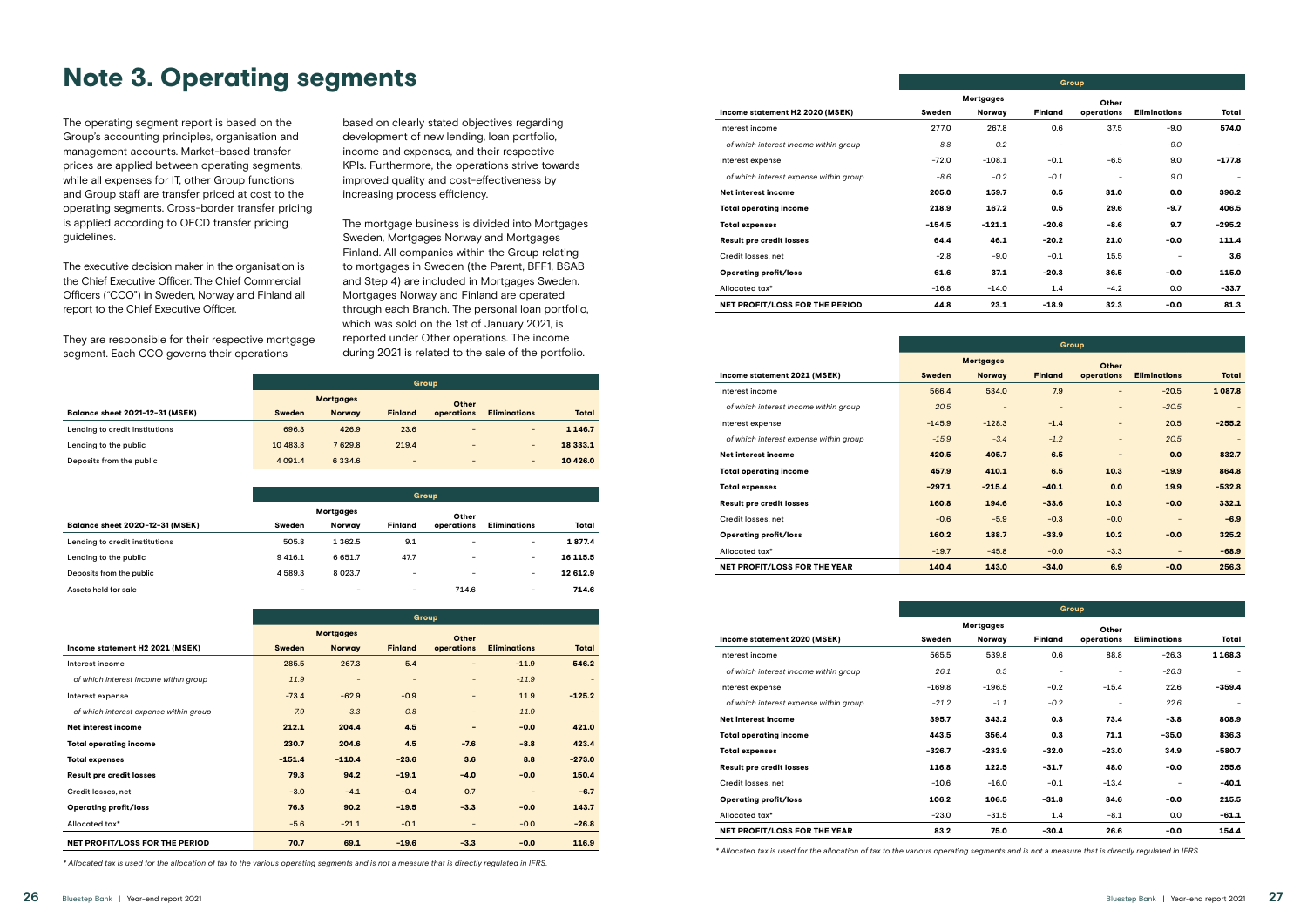## <span id="page-14-0"></span>Note 4. Credit losses

Provisions are calculated using quantitative models based on inputs and assumptions made by management. During 2020 an additional provision (Management Overlay in addition to calculated provisions) for higher expected credit losses due to Covid-19 was established. The closing balance per december 2021 was SEK 5.4m. The assessment is based on stressed levels of Probability of Default ("PD"), where 12 month PD for Swedish and Norwegian mortgages has been increased by 15%. There has been no added stress to the Finnish mortgages, due to the Branch

being so recently established and therefore no relevant data is available yet.

The following points could have a major impact on the level of reservations:

- determining a significant increase in credit risk
- valuation of both expected credit losses due to default in the next 12 months and expected credit losses during the remaining maturity of the asset

|                                                              |                 | Group                    |                              |                   |                 |                 | <b>Parent</b>     |                   |
|--------------------------------------------------------------|-----------------|--------------------------|------------------------------|-------------------|-----------------|-----------------|-------------------|-------------------|
| <b>Credit impairments (MSEK)</b>                             | Jul-Dec<br>2021 | Jul-Dec<br>2020          | <b>FY</b><br>2021            | <b>FY</b><br>2020 | Jul-Dec<br>2021 | Jul-Dec<br>2020 | <b>FY</b><br>2021 | <b>FY</b><br>2020 |
|                                                              |                 |                          |                              |                   |                 |                 |                   |                   |
| Stage 1 - net impairment                                     | $-0.1$          | 11.2                     | 0.3                          | 9.1               | $-0.1$          | 11.2            | 0.3               | 9.0               |
| Stage 2 - net impairment                                     | $-3.5$          | 18.5                     | $-1.6$                       | 10.1              | $-3.5$          | 18.5            | $-1.6$            | 10.1              |
| Stage 3 - impairment/recovories for<br>the year              | $-3.6$          | $-11,3$                  | $-6.3$                       | $-15.3$           | $-3.6$          | $-11.3$         | $-6.3$            | $-14.3$           |
| <b>Credit impairments for off balance</b><br>sheet exposures |                 | $\overline{\phantom{a}}$ | $\qquad \qquad \blacksquare$ |                   |                 | -               |                   |                   |
| Write-offs                                                   |                 |                          |                              |                   |                 |                 |                   |                   |
| Actual losses during the period                              | $-7.5$          | $-44.7$                  | $-21.5$                      | $-94.6$           | $-7.5$          | $-44.7$         | $-21.5$           | $-94.6$           |
| Reversal of allowances in Stage 3                            | 5.5             | 10,1                     | 13.6                         | 9.9               | 5.5             | 10,1            | 13.6              | 8.5               |
| Recoveries from previous write-offs                          | 2.4             | 19.7                     | 8.6                          | 40.7              | 2.4             | 19.7            | 8.6               | 40.6              |
| <b>Total write-offs</b>                                      | 0.4             | $-14.9$                  | 0.7                          | $-44.0$           | 0.4             | $-14.9$         | 0.7               | $-45.5$           |
| <b>Credit losses, net</b>                                    | $-6.7$          | 3.6                      | $-6.9$                       | $-40.1$           | $-6.7$          | 3.6             | $-6.9$            | $-40.6$           |

## Note 5. Lending to the public

|                                          | Group            |            | <b>Parent</b> |             |  |
|------------------------------------------|------------------|------------|---------------|-------------|--|
| Lending to the public (MSEK)             | $2021 - 12 - 31$ | 2020-12-31 | 2021-12-31    | 2020-12-31  |  |
| Valued at amortised cost                 |                  |            |               |             |  |
| Mortgages Sweden                         | 9941.6           | 9 1 9 9 3  | 9941.6        | 9 1 9 9 . 3 |  |
| Mortgages Norway                         | 7629.8           | 6651.8     | 7629.8        | 6651.8      |  |
| <b>Mortgages Finland</b>                 | 219.4            | 47.7       | 219.4         | 47.7        |  |
| Valued at fair value<br>Mortgages Sweden | 542.3            | 216.8      | 542.3         | 216.8       |  |
| Total lending to the public              | 18 3 3 3 1       | 16 115.5   | 18 333.1      | 16 115.5    |  |

The tables below show a breakdown of loans at amortised cost and the write-downs with stage allocations per asset class.

|                          |          | <b>Group &amp; Parent</b>   |         |              |         |                   |         |              |              |  |
|--------------------------|----------|-----------------------------|---------|--------------|---------|-------------------|---------|--------------|--------------|--|
|                          |          | <b>Reported value gross</b> |         |              |         | <b>Provisions</b> |         |              |              |  |
| 2021-12-31 (MSEK)        | Stage 1  | Stage 2                     | Stage 3 | <b>Total</b> | Stage 1 | Stage 2           | Stage 3 | <b>Total</b> | <b>Total</b> |  |
| Mortgages Sweden         | 9039.1   | 797.7                       | 128.3   | 9965.0       | $-4.5$  | $-10.8$           | $-8.2$  | $-23.5$      | 9941.6       |  |
| Mortgages Norway         | 6458.8   | 1014.6                      | 170.9   | 7644.2       | $-1.5$  | $-9.1$            | $-3.8$  | $-14.4$      | 7629.8       |  |
| <b>Mortgages Finland</b> | 207.3    | 12.0                        | 0.5     | 219.8        | $-0.1$  | $-0.3$            | $-0.0$  | $-0.4$       | 219.4        |  |
| Total                    | 15 705.2 | 1824.3                      | 299.6   | 17829.1      | $-6.0$  | $-20.3$           | $-12.0$ | $-38.3$      | 17 790.8     |  |

|                   |                             |         |         |                   | <b>Group &amp; Parent</b> |         |         |                       |             |
|-------------------|-----------------------------|---------|---------|-------------------|---------------------------|---------|---------|-----------------------|-------------|
|                   | <b>Reported value gross</b> |         |         | <b>Provisions</b> |                           |         |         | Reported<br>value net |             |
| 2020-12-31 (MSEK) | Stage 1                     | Stage 2 | Stage 3 | Total             | Stage 1                   | Stage 2 | Stage 3 | Total                 | Total       |
| Mortgages Sweden  | 8 3 1 3 .0                  | 789.2   | 124.0   | 9 2 2 6 . 3       | $-4.4$                    | $-11.9$ | $-10.7$ | $-27.0$               | 9 1 9 9 . 3 |
| Mortgages Norway  | 5 5 7 4.4                   | 891.1   | 199.7   | 6665.2            | $-1.6$                    | $-6.2$  | $-5.6$  | $-13.5$               | 6651.8      |
| Mortgages Finland | 47.8                        | -       | Ξ.      | 47.8              | $-0.1$                    | -       | -       | $-0.1$                | 47.7        |
| Other operations  | 646.6                       | 63.9    | 6.7     | 717.2             | $\overline{a}$            | -       | $-2.7$  | $-2.7$                | 714.5       |
| Total             | 14 5 8 1.9                  | 1744.2  | 330.4   | 16 656.5          | -6.1                      | $-18.1$ | $-19.0$ | $-43.3$               | 16 613.3    |

|                                         |                              | Group                    |                          |              |                              | <b>Parent</b>            |                          |              |
|-----------------------------------------|------------------------------|--------------------------|--------------------------|--------------|------------------------------|--------------------------|--------------------------|--------------|
| (MSEK)                                  | Stage 1                      | <b>Stage 2</b>           | Stage 3                  | <b>Total</b> | Stage 1                      | Stage 2                  | Stage 3                  | <b>Total</b> |
| Reported value gross 1 January 2021     | 14581.9                      | 1 744.2                  | 330.4                    | 16 656.5     | 14581.9                      | 1 744.2                  | 330.4                    | 16 656.5     |
| Reported value gross 31 December 2021   | 15 705.2                     | 1824.3                   | 299.6                    | 17829.1      | 15 705.2                     | 1824.3                   | 299.6                    | 17829.1      |
| <b>Provisions 1 January 2021</b>        | $-6.1$                       | $-18.1$                  | $-19.0$                  | $-43.3$      | $-6.1$                       | $-18.1$                  | $-19.0$                  | $-43.3$      |
| New financial assets                    | $-2.5$                       | $-3.1$                   | $-0.7$                   | $-6.2$       | $-2.5$                       | $-3.1$                   | $-0.7$                   | $-6.2$       |
| Change in PD/LGD/EAD                    | 1.6                          | 1.3                      | 0.8                      | 3.7          | 1.6                          | 1.3                      | 0.8                      | 3.7          |
| Change due to expert credit judgement   | $-0.9$                       | $-4.5$                   | $\overline{\phantom{a}}$ | $-5.4$       | $-0.9$                       | $-4.5$                   | $\overline{\phantom{a}}$ | $-5.4$       |
| <b>Transfers between stages</b>         | 0.3                          | $-0.5$                   | $-6.5$                   | $-6.6$       | 0.3                          | $-0.5$                   | $-6.5$                   | $-6.6$       |
| -Transfer from stage 1 to 2             | 0.5                          | $-5.4$                   | $\qquad \qquad =$        | $-4.9$       | 0.5                          | $-5.4$                   | $\qquad \qquad -$        | $-4.9$       |
| -Transfer from stage 1 to 3             | 0.1                          | $\overline{\phantom{a}}$ | $-3.7$                   | $-3.7$       | 0.1                          | $\overline{\phantom{a}}$ | $-3.7$                   | $-3.7$       |
| -Transfer from stage 2 to 1             | $-0.3$                       | 3.6                      | $\overline{\phantom{a}}$ | 3.4          | $-0.3$                       | 3.6                      | $\overline{\phantom{a}}$ | 3.4          |
| -Transfer from stage 2 to 3             | $\qquad \qquad =$            | 1.9                      | $-4.4$                   | $-2.6$       | $\overline{\phantom{a}}$     | 1.9                      | $-4.4$                   | $-2.6$       |
| -Transfer from stage 3 to 1             | $-0.0$                       | $\overline{\phantom{a}}$ | 0.2                      | 0.2          | $-0.0$                       | $\overline{\phantom{a}}$ | 0.2                      | 0.2          |
| -Transfer from stage 3 to 2             | $\qquad \qquad \blacksquare$ | $-0.6$                   | 1.5                      | 0.9          | $\qquad \qquad \blacksquare$ | $-0.6$                   | 1.5                      | 0.9          |
| Changes in exchange rates               | $-0.1$                       | $-0.5$                   | $-0.3$                   | $-0.8$       | $-0.1$                       | $-0.5$                   | $-0.3$                   | $-0.8$       |
| <b>Removed financial assets</b>         | 1.7                          | 5.1                      | 13.6                     | 20.3         | 1.7                          | 5.1                      | 13.6                     | 20.3         |
| <b>Provisions 31 December 2021</b>      | $-6.0$                       | $-20.3$                  | $-12.0$                  | $-38.3$      | $-6.0$                       | $-20.3$                  | $-12.0$                  | $-38.3$      |
| <b>Opening balance 1 January 2021</b>   | 14 575.8                     | 1726.1                   | 311.4                    | 16 613.3     | 14575.8                      | 1726.1                   | 311.4                    | 16 613.3     |
| <b>Closing balance 31 December 2021</b> | 15 699.2                     | 1804.0                   | 287.6                    | 17 790.8     | 15 699.2                     | 1804.0                   | 287.6                    | 17 790.8     |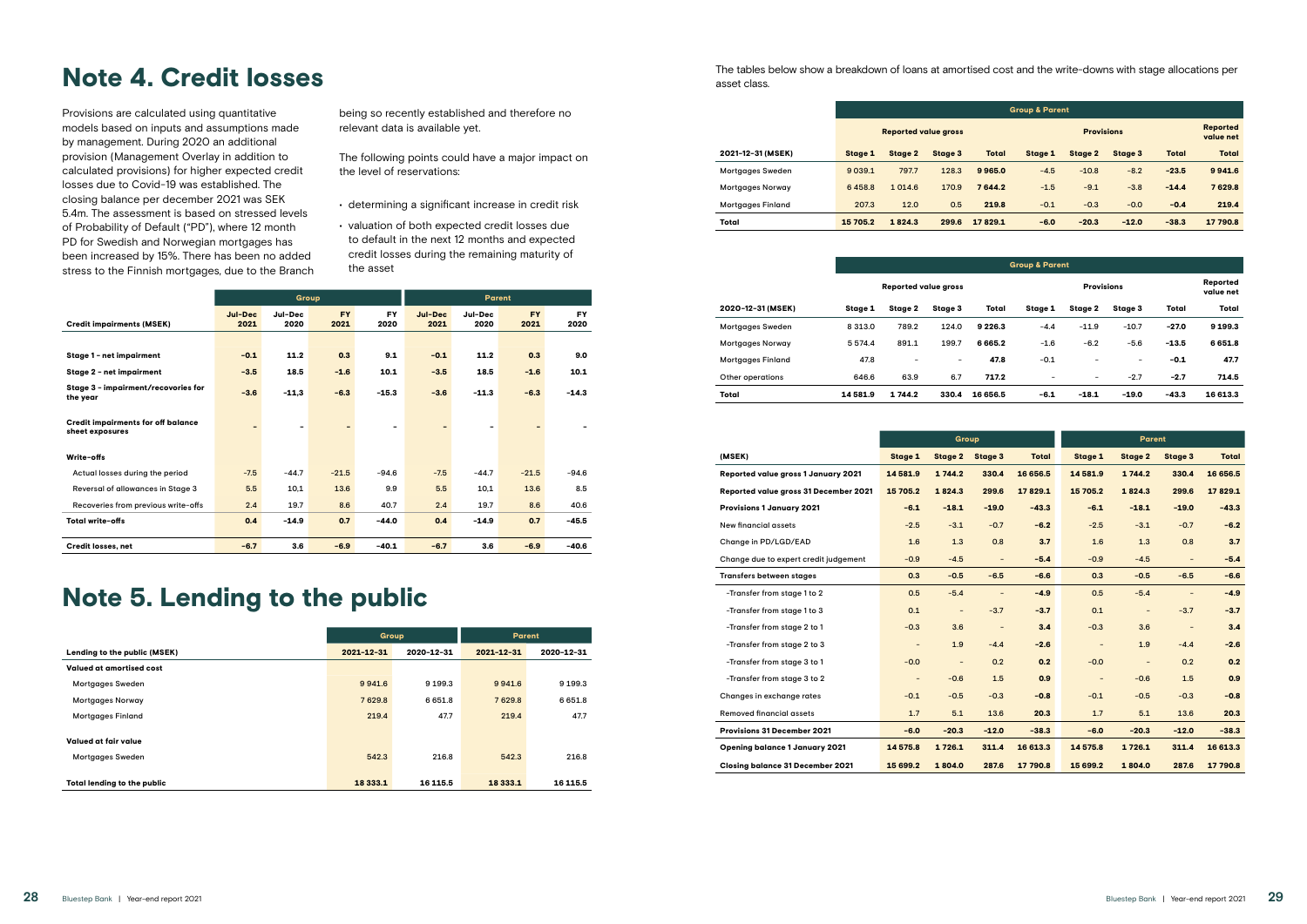<span id="page-15-0"></span>

|                                         |                   | Group                    |                          |          | <b>Parent</b>            |                          |                          |          |
|-----------------------------------------|-------------------|--------------------------|--------------------------|----------|--------------------------|--------------------------|--------------------------|----------|
| (MSEK)                                  | Stage 1           | Stage 2                  | Stage 3                  | Total    | Stage 1                  | Stage 2                  | Stage 3                  | Total    |
| Reported value gross 1 January 2020     | 14 504.3          | 1.339.0                  | 312.8                    | 16 156.1 | 12 309.2                 | 1 1 6 3 .5               | 288.4                    | 13 761.0 |
| Reported value gross 31 December 2020   | 14 581.9          | 1 744.2                  | 330.4                    | 16 656.5 | 14581.9                  | 1 744.2                  | 330.4                    | 16 656.5 |
| <b>Provisions 1 January 2020</b>        | $-15.3$           | $-28.6$                  | $-14.0$                  | $-57.8$  | $-14.3$                  | $-25.4$                  | $-12.1$                  | $-51.9$  |
| <b>New financial assets</b>             | $-2.3$            | $-1.8$                   | $-1.6$                   | $-5.6$   | $-2.8$                   | $-3.5$                   | $-3.4$                   | $-9.7$   |
| Change in PD/LGD/EAD                    | 0.9               | 0.3                      | 0.2                      | 1.4      | 0.8                      | 0.1                      | 0.2                      | 1.1      |
| Change due to expert credit judgement   | 4.8               | 8.9                      | $-2.8$                   | 10.9     | 4.8                      | 8.9                      | $-2.8$                   | 10.9     |
| <b>Transfers between stages</b>         | 0.9               | $-9.6$                   | $-11.1$                  | $-19.7$  | 0.9                      | $-9.7$                   | $-9.8$                   | $-18.6$  |
| -Transfer from stage 1 to 2             | 1.2               | $-16.0$                  | $\qquad \qquad -$        | $-14.7$  | 1.2                      | $-15.3$                  | $\overline{\phantom{a}}$ | $-14.1$  |
| -Transfer from stage 1 to 3             | 0.2               | $\overline{\phantom{a}}$ | $-8.5$                   | $-8.3$   | 0.2                      | $\qquad \qquad -$        | $-7.5$                   | $-7.4$   |
| -Transfer from stage 2 to 1             | $-0.5$            | 5.3                      | $\overline{\phantom{a}}$ | 4.7      | $-0.5$                   | 4.6                      | $\overline{a}$           | 4.1      |
| -Transfer from stage 2 to 3             | $\qquad \qquad -$ | 1.6                      | $-3.7$                   | $-2.1$   | ۰                        | 1.3                      | $-3.0$                   | $-1.7$   |
| -Transfer from stage 3 to 1             | $-0.0$            | $\overline{\phantom{a}}$ | 0.1                      | 0.1      | $-0.0$                   | $\overline{\phantom{a}}$ | 0.1                      | 0.1      |
| -Transfer from stage 3 to 2             | $\qquad \qquad$   | $-0.4$                   | 1.0                      | 0.6      | $\overline{\phantom{a}}$ | $-0.3$                   | 0.7                      | 0.4      |
| Changes in exchange rates               | 0.1               | 0.3                      | 0.3                      | 0.7      | 0.1                      | 0.3                      | 0.3                      | 0.7      |
| Removed financial assets                | 4.8               | 12.3                     | 9.9                      | 27.0     | 4.5                      | 11.2                     | 8.5                      | 24.3     |
| <b>Provisions 31 December 2020</b>      | $-6.1$            | $-18.1$                  | $-19.0$                  | $-43.3$  | $-6.1$                   | $-18.1$                  | $-19.0$                  | $-43.3$  |
| <b>Opening balance 1 January 2020</b>   | 14 489.0          | 1 3 1 0 .5               | 298.8                    | 16 098.3 | 12 294.8                 | 1 1 3 8 . 1              | 276.3                    | 13 709.2 |
| <b>Closing balance 31 December 2020</b> | 14575.8           | 1726.1                   | 311.4                    | 16 613.3 | 14575.8                  | 1726.1                   | 311.4                    | 16 613.3 |

### Transferred assets which are not excluded from the balance sheet in the Parent company:

The Bank has kept the assets sold to the securitisation company, Step 4, in its own balance sheet since they do not fulfil the requirements for derecognition. Several tests have been performed and the conclusion is supported by the following factors:

- The size of the Bank's earnings is directly dependent on the financial performance of the assets
- The credit risk is not transferred to Step 4 as the Bank has invested in underlying bonds with low ranking (lower payment priority)

The counterpart item to lending in Step 4 is shown as liabilities to credit institutions in the balance sheet of the Parent. At the initial transaction in March 2017, the assets had a value of SEK 2 986m.

The table below shows the presented values of the assets:

| <b>Transferred assets Step 4</b> | 2017-03-09 | 2020-12-31  | 2021-12-31 |
|----------------------------------|------------|-------------|------------|
| Lending to the public (MSEK)     | 2986.1     | 1 1 1 8 . 7 | 862.8      |

## Note 6. Calculation of fair value

## Financial assets at fair value

The methods for determining the value of all financial assets and liabilities within the Group adhere to a hierarchy. This hierarchy reflects observable prices or other information used in the valuation methods. A judgment is made each quarter to determine if the valuations refer to quoted prices representing actual and regularly occurring transactions or not. Transfers between different levels in the hierarchy may occur when there are indications that the market conditions, e.g. liquidity, have changed. No reclassifications have taken place during the first half of the year.

Level 1 uses valuation of quoted prices in an active market, i.e. easily accessible by different market makers and represent actual and frequent transactions. Level 2 uses calculated values that are based on observable market quotations for similar instruments, or instruments on a less active market. This level includes interest bearing instruments, interest rate swaps, and cross-currency swaps. Level 3 refers to financial instruments that are not actively traded in a market and where valuation models are used where significant input data is based on unobservable data. At this level there is a certain proportion of lending to the public.

| 2021-12-31 (MSEK)                                          |
|------------------------------------------------------------|
| Assets                                                     |
| Cash and balances at central banks                         |
| Lending to credit institutions                             |
| Lending to the public                                      |
| Value change of interest-hedged items in portfolio hedging |
| <b>Derivatives</b>                                         |
| Bonds and other interest-bearing securities                |
| Government debt instruments                                |
| Other assets                                               |
| Prepaid expenses and accrued income                        |
| Total non-financial assets                                 |
| <b>Total assets</b>                                        |
|                                                            |
| <b>Liabilities and provisions</b>                          |
| <b>Issued bonds</b>                                        |
| Deposits from the public                                   |
| <b>Derivatives</b>                                         |
| Deferred tax                                               |
| Other liabilities                                          |
| Accrued expenses and prepaid income                        |
| Provisions                                                 |
| Total non-financial liabilities                            |

|                                                            |                                                                |                   | Group                                             |                              |
|------------------------------------------------------------|----------------------------------------------------------------|-------------------|---------------------------------------------------|------------------------------|
| 2021-12-31 (MSEK)                                          | Valued at fair<br>value through<br>profit or loss <sup>1</sup> | Amortised<br>cost | Non-financial<br>assets and<br><b>liabilities</b> | <b>Sum Carrying</b><br>value |
| Assets                                                     |                                                                |                   |                                                   |                              |
| Cash and balances at central banks                         |                                                                | 356.4             |                                                   | 356.4                        |
| Lending to credit institutions                             |                                                                | 1 1 4 6 7         |                                                   | 1 1 4 6 .7                   |
| Lending to the public                                      | 542.3                                                          | 17 790.8          |                                                   | 18 333.1                     |
| Value change of interest-hedged items in portfolio hedging |                                                                | $-46.6$           |                                                   | $-46.6$                      |
| <b>Derivatives</b>                                         | 76.0                                                           |                   |                                                   | 76.0                         |
| Bonds and other interest-bearing securities                | 493.0                                                          |                   |                                                   | 493.0                        |
| Government debt instruments                                | 337.9                                                          |                   | $\overline{\phantom{0}}$                          | 337.9                        |
| Other assets                                               |                                                                | 11.6              | 50.5                                              | 62.1                         |
| Prepaid expenses and accrued income                        |                                                                | 5.0               | 17.9                                              | 23.0                         |
| <b>Total non-financial assets</b>                          |                                                                |                   | 220.7                                             | 220.7                        |
| Total assets                                               | 1 4 4 9 .1                                                     | 19 263.9          | 289.1                                             | 21 002.2                     |
| <b>Liabilities and provisions</b>                          |                                                                |                   |                                                   |                              |
| <b>Issued bonds</b>                                        |                                                                | 8 5 2 1.1         |                                                   | 8521.1                       |
| Deposits from the public                                   | $\overline{\phantom{0}}$                                       | 10 4 26.0         |                                                   | 10 4 26.0                    |
| <b>Derivatives</b>                                         | 31.4                                                           |                   |                                                   | 31.4                         |
| Deferred tax                                               |                                                                | $\qquad \qquad$   | $\qquad \qquad$                                   |                              |
| <b>Other liabilities</b>                                   |                                                                | 88.6              | 14.3                                              | 102.9                        |
| Accrued expenses and prepaid income                        |                                                                | 59.6              |                                                   | 59.6                         |
| Provisions                                                 |                                                                | 2.8               |                                                   | 2.8                          |
| <b>Total non-financial liabilities</b>                     |                                                                |                   | 49.3                                              | 49.3                         |
| <b>Total liabilities and provisions</b>                    | 31.4                                                           | 19 098.2          | 63.6                                              | 19 193.2                     |

*1 Mandatorily at fair value through profit and loss*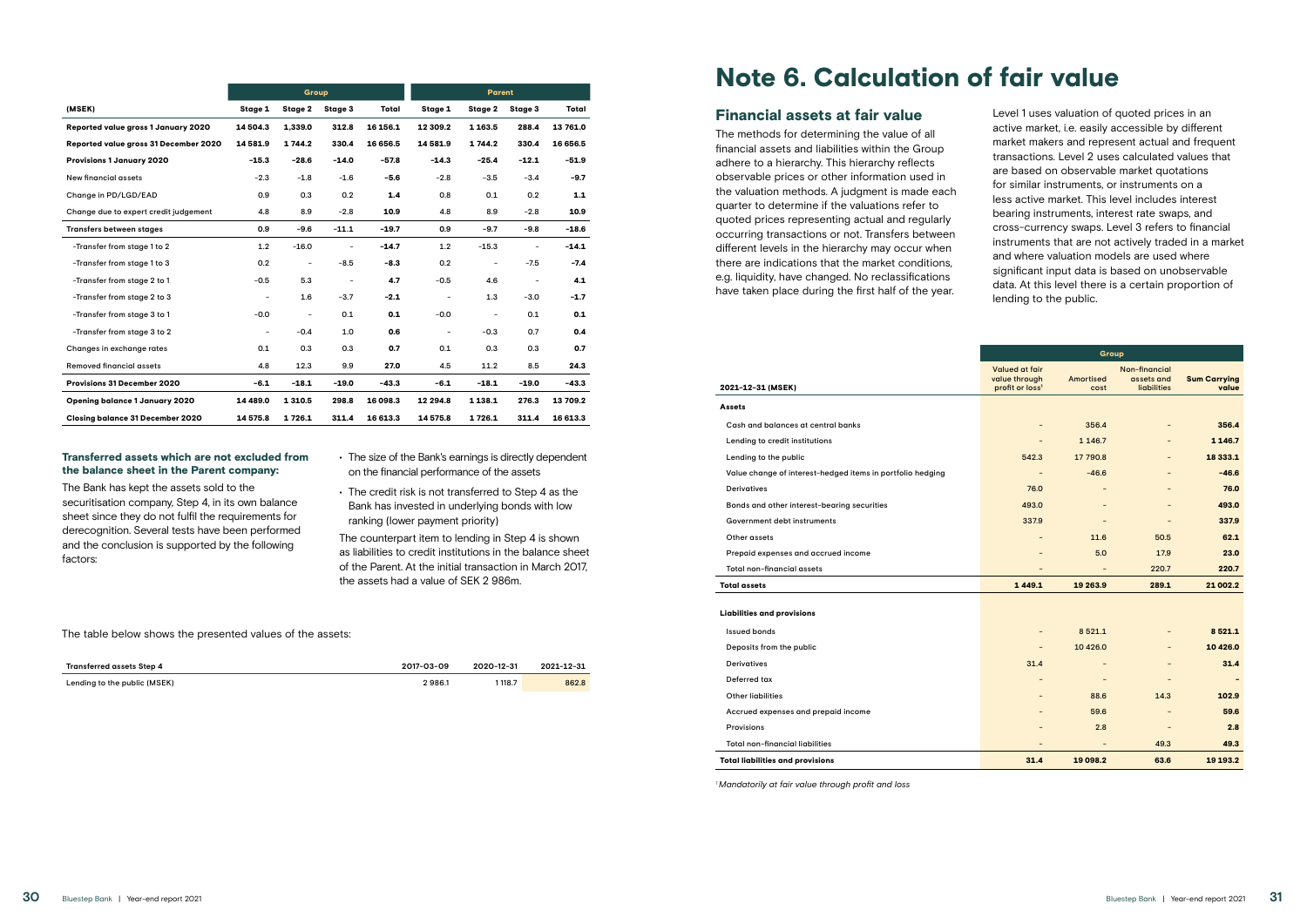|                                                            |                                 | Group                                      |                          |                              |  |  |  |  |
|------------------------------------------------------------|---------------------------------|--------------------------------------------|--------------------------|------------------------------|--|--|--|--|
| 2020-12-31 (MSEK)                                          | Valued at fair<br>value through | profit or loss <sup>1</sup> Amortised cost |                          | <b>Sum Carrying</b><br>value |  |  |  |  |
| <b>Assets</b>                                              |                                 |                                            |                          |                              |  |  |  |  |
| Cash and balances at central banks                         | ۰                               | 402.3                                      | ۰                        | 402.3                        |  |  |  |  |
| Lending to credit institutions                             | $\overline{\phantom{a}}$        | 1877.4                                     | ۳                        | 1877.4                       |  |  |  |  |
| Lending to the public                                      | 216.8                           | 15898.7                                    | $\overline{\phantom{a}}$ | 16 115.5                     |  |  |  |  |
| Value change of interest-hedged items in portfolio hedging | $\blacksquare$                  | 47.1                                       |                          | 47.1                         |  |  |  |  |
| <b>Derivatives</b>                                         | 41.2                            |                                            |                          | 41.2                         |  |  |  |  |
| Bonds and other interest-bearing securities                | 482.4                           | $\overline{\phantom{0}}$                   | $\overline{\phantom{0}}$ | 482.4                        |  |  |  |  |
| Government debt instruments                                | 238.2                           | ۰                                          | ۰                        | 238.2                        |  |  |  |  |
| Other assets                                               | $\blacksquare$                  | 13.0                                       | 155.0                    | 168.0                        |  |  |  |  |
| Prepaid expenses and accrued income                        | $\overline{\phantom{a}}$        | 5.5                                        | 17.5                     | 23.0                         |  |  |  |  |
| Assets held for sale                                       | $\overline{\phantom{a}}$        | 714.6                                      | $\overline{\phantom{a}}$ | 714.6                        |  |  |  |  |
| Total non-financial assets                                 | $\overline{a}$                  |                                            | 171.9                    | 171.9                        |  |  |  |  |
| <b>Total assets</b>                                        | 978.6                           | 18 958.7                                   | 344.4                    | 20 281.6                     |  |  |  |  |
| <b>Liabilities and provisions</b>                          |                                 |                                            |                          |                              |  |  |  |  |
| Issued bonds                                               | $\overline{\phantom{a}}$        | 5 702.0                                    | ۰                        | 5702.0                       |  |  |  |  |
| Deposits from the public                                   | $\overline{\phantom{a}}$        | 12 612.9                                   | $\overline{\phantom{a}}$ | 12 612.9                     |  |  |  |  |
| <b>Derivatives</b>                                         | 55.8                            | ۰                                          | $\blacksquare$           | 55.8                         |  |  |  |  |
| Deferred tax                                               | $\overline{\phantom{a}}$        | $\overline{\phantom{0}}$                   | 0.5                      | 0.5                          |  |  |  |  |
| <b>Other liabilities</b>                                   | $\overline{\phantom{a}}$        | 74.3                                       | 16.4                     | 90.7                         |  |  |  |  |
| Accrued expenses and prepaid income                        |                                 | 80.9                                       |                          | 80.9                         |  |  |  |  |
| Provisions                                                 | $\overline{\phantom{a}}$        | 0.7                                        | $\blacksquare$           | 0.7                          |  |  |  |  |
| <b>Total liabilities and provisions</b>                    | 55.8                            | 18 470.8                                   | 16.8                     | 18 543.4                     |  |  |  |  |

*1 Mandatorily at fair value through profit and loss* 

Assets

|                                                            |                                                                       | <b>Parent</b>         |                                                   |                                 |
|------------------------------------------------------------|-----------------------------------------------------------------------|-----------------------|---------------------------------------------------|---------------------------------|
| 2021-12-31 (MSEK)                                          | <b>Valued at fair</b><br>value through<br>profit or loss <sup>1</sup> | <b>Amortised cost</b> | Non-financial<br>assets and<br><b>liabilities</b> | Sum<br><b>Carrying</b><br>value |
| Assets                                                     |                                                                       |                       |                                                   |                                 |
| Cash and balances at central banks                         |                                                                       | 356.4                 | $\overline{\phantom{0}}$                          | 356.4                           |
| Lending to credit institutions                             | $\overline{\phantom{0}}$                                              | 987.1                 | $\overline{\phantom{0}}$                          | 987.1                           |
| Lending to the public                                      | 542.3                                                                 | 17 790.8              | $\overline{\phantom{0}}$                          | 18 333.1                        |
| Value change of interest-hedged items in portfolio hedging | $\overline{\phantom{0}}$                                              | $-46.6$               |                                                   | $-46.6$                         |
| <b>Derivatives</b>                                         | 57.7                                                                  |                       |                                                   | 57.7                            |
| Bonds and other interest-bearing securities                | 493.0                                                                 |                       | $\overline{\phantom{0}}$                          | 493.0                           |
| Government debt instruments                                | 337.9                                                                 |                       | ٠                                                 | 337.9                           |
| Shares and participations in associated companies          | -                                                                     |                       | 0.2                                               | 0.2                             |
| Other assets                                               |                                                                       | 10.5                  | 50.5                                              | 61.0                            |
| Prepaid expenses and accrued income                        |                                                                       | 5.0                   | 17.4                                              | 22.4                            |
| Total non-financial assets                                 |                                                                       |                       | 175.6                                             | 175.6                           |
| <b>Total assets</b>                                        | 1 4 3 0.8                                                             | 19 103.2              | 243.6                                             | 20 777.6                        |
| Liabilities                                                |                                                                       |                       |                                                   |                                 |
| Liabilities to credit institutions                         | -                                                                     | 329.4                 |                                                   | 329.4                           |
| <b>Issued bonds</b>                                        |                                                                       | 8 0 28 0              |                                                   | 8028.0                          |
| Deposits from the public                                   | -                                                                     | 10 4 26.0             | $\overline{\phantom{m}}$                          | 10 4 26.0                       |
| <b>Derivatives</b>                                         | 31.4                                                                  |                       | $\overline{\phantom{a}}$                          | 31.4                            |
| <b>Tax liabilities</b>                                     |                                                                       |                       | 47.1                                              | 47.1                            |
| <b>Other liabilities</b>                                   |                                                                       | 61.9                  | 13.7                                              | 75.6                            |
| Accrued expenses and prepaid income                        |                                                                       | 57.4                  | ٠                                                 | 57.4                            |
| <b>Total liabilities</b>                                   | 31.4                                                                  | 18 902.8              | 60.7                                              | 18 994.9                        |

Liabilities

*1 Mandatorily at fair value through profit and loss*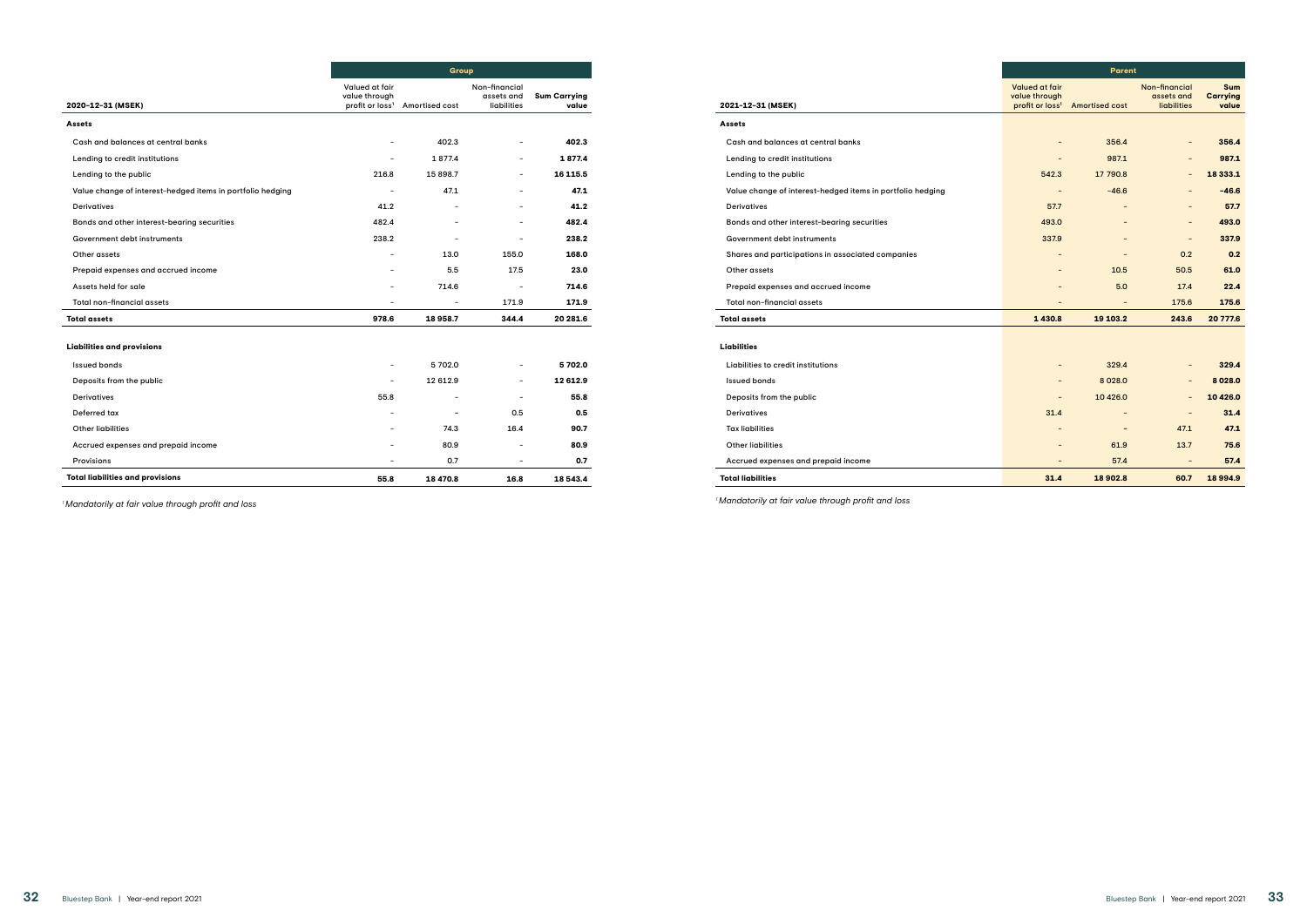|                                                            |                                                                | <b>Parent</b>   |                                            |                              |
|------------------------------------------------------------|----------------------------------------------------------------|-----------------|--------------------------------------------|------------------------------|
| 2020-12-31 (MSEK)                                          | Valued at fair<br>value through<br>profit or loss <sup>1</sup> | Amortised cost  | Non-financial<br>assets and<br>liabilities | <b>Sum Carrying</b><br>value |
| <b>Assets</b>                                              |                                                                |                 |                                            |                              |
| Cash and balances at central banks                         |                                                                | 402.3           |                                            | 402.3                        |
| Lending to credit institutions                             | ۰                                                              | 1 7 1 6.4       |                                            | 1716.4                       |
| Lending to the public                                      | 216.8                                                          | 15 898.7        | $\overline{\phantom{0}}$                   | 16 115.5                     |
| Value change of interest-hedged items in portfolio hedging | $\overline{\phantom{a}}$                                       | 47.1            |                                            | 47.1                         |
| <b>Derivatives</b>                                         | 16.7                                                           |                 |                                            | 16.7                         |
| Bonds and other interest-bearing securities                | 482.4                                                          |                 |                                            | 482.4                        |
| Government debt instruments                                | 238.2                                                          |                 | ۰                                          | 238.2                        |
| Shares and participations in associated companies          | $\overline{\phantom{0}}$                                       | $\qquad \qquad$ | 4.7                                        | 4.7                          |
| Other assets                                               |                                                                | 18.0            | 152.0                                      | 170.0                        |
| Prepaid expenses and accrued income                        |                                                                | 5.5             | 16.9                                       | 22.4                         |
| Assets held for sale                                       |                                                                | 714.6           | ÷                                          | 714.6                        |
| Total non-financial assets                                 |                                                                |                 | 115.1                                      | 115.1                        |
| <b>Total assets</b>                                        | 954.1                                                          | 18 802.6        | 288.6                                      | 20 045.3                     |
| <b>Liabilities</b>                                         |                                                                |                 |                                            |                              |
| Liabilities to credit institutions                         | ۰                                                              | 582.2           |                                            | 582.2                        |
| <b>Issued bonds</b>                                        | $\overline{\phantom{0}}$                                       | 4954.5          |                                            | 4954.5                       |
| Deposits from the public                                   | $\overline{\phantom{0}}$                                       | 12 612.9        | ۰                                          | 12612.9                      |
| <b>Derivatives</b>                                         | 55.8                                                           |                 |                                            | 55.8                         |
| <b>Other liabilities</b>                                   |                                                                | 31.9            | 15.7                                       | 47.6                         |
| Accrued expenses and prepaid income                        |                                                                | 78.5            |                                            | 78.5                         |
| <b>Total liabilities</b>                                   | 55.8                                                           | 18 260.0        | 15.7                                       | 18 331.5                     |

*1 Mandatorily at fair value through profit and loss*

Financial assets and liabilities are both valued at fair value through profit or loss and amortised cost. All derivative contracts included in assets and liabilities valued at fair value are entered into for the purpose of hedging interest rate- and currency risks in the Group's business and all interest-bearing securities are included in the Group's liquidity portfolio.

Regarding lending to credit institutions, the carrying value is considered consistent with the fair value since the post is not subject to significant value changes. Any currency effects are recorded in the income statement. There is no material difference in lending to the public if all loans were lent to the interest rates per December 31st compared to the current interest rate of the

loans. Method for determining the fair value of derivatives is described in the Annual report for 2020, Note 1. Bonds and other interest-bearing securities quoted in an active market are valued at fair value.

Deposits from the public have mainly short term maturity profiles why the market value is in accordance with the carrying value. For all other financial assets and liabilities with a short term period the carrying value equals the fair value since the discounted value does not produce a noticeable effect.

## Valued at fair value through profit or loss per level

|                                           |                          |                          |                              | Group        |                          |                          |                          |       |
|-------------------------------------------|--------------------------|--------------------------|------------------------------|--------------|--------------------------|--------------------------|--------------------------|-------|
|                                           |                          |                          | 2021-12-31                   |              |                          | 2020-12-31               |                          |       |
| (MSEK)                                    | Level 1                  | Level 2                  | Level 3                      | <b>Total</b> | Level 1                  | Level 2                  | Level 3                  | Total |
| <b>Assets</b>                             |                          |                          |                              |              |                          |                          |                          |       |
| Lending to the public                     | -                        | $\overline{\phantom{a}}$ | 542.3                        | 542.3        | ۰                        | $\overline{\phantom{a}}$ | 216.8                    | 216.8 |
| <b>Derivatives</b>                        | $\overline{\phantom{0}}$ | 76.0                     | $\overline{\phantom{0}}$     | 76.0         | $\overline{\phantom{a}}$ | 41.2                     | $\overline{\phantom{a}}$ | 41.2  |
| Bonds / other interest-bearing securities | 493.0                    | $\overline{\phantom{a}}$ | ۰.                           | 493.0        | 720.6                    | $\overline{\phantom{a}}$ | $\overline{\phantom{a}}$ | 720.6 |
| <b>Total assets</b>                       | 493.0                    | 76.0                     | 542.3                        | 1 1 1 1 .2   | 720.6                    | 41.2                     | 216.8                    | 978.6 |
| <b>Liabilities</b>                        |                          |                          |                              |              |                          |                          |                          |       |
| <b>Derivatives</b>                        | $\overline{\phantom{0}}$ | 31.4                     | $\overline{\phantom{0}}$     | 31.4         | $\overline{\phantom{a}}$ | 55.8                     | $\overline{\phantom{a}}$ | 55.8  |
| <b>Total liabilities</b>                  | -                        | 31.4                     | $\qquad \qquad \blacksquare$ | 31.4         | $\overline{\phantom{a}}$ | 55.8                     | -                        | 55.8  |

|                                           | <b>Parent</b>            |                          |                          |              |                          |            |                          |       |
|-------------------------------------------|--------------------------|--------------------------|--------------------------|--------------|--------------------------|------------|--------------------------|-------|
|                                           |                          |                          | 2021-12-31               |              |                          | 2020-12-31 |                          |       |
| (MSEK)                                    | Level 1                  | Level 2                  | Level 3                  | <b>Total</b> | Level 1                  | Level 2    | Level 3                  | Total |
| <b>Assets</b>                             |                          |                          |                          |              |                          |            |                          |       |
| Lending to the public                     | $\overline{\phantom{0}}$ | $\overline{\phantom{a}}$ | 542.3                    | 542.3        | -                        | Ξ.         | 216.8                    | 216.8 |
| <b>Derivatives</b>                        | $\overline{\phantom{0}}$ | 57.7                     | $\overline{\phantom{a}}$ | 57.7         | $\overline{\phantom{a}}$ | 16.7       | $\overline{\phantom{a}}$ | 16.7  |
| Bonds / other interest-bearing securities | 493.0                    | $\overline{\phantom{0}}$ | $\qquad \qquad -$        | 493.0        | 720.6                    | -          | $\overline{\phantom{a}}$ | 720.6 |
| <b>Total assets</b>                       | 493.0                    | 57.7                     | 542.3                    | 1093.0       | 720.6                    | 16.7       | 216.8                    | 954.1 |
| <b>Liabilities</b>                        |                          |                          |                          |              |                          |            |                          |       |
| <b>Derivatives</b>                        | $\overline{\phantom{0}}$ | 31.4                     | $\overline{\phantom{a}}$ | 31.4         | $\overline{\phantom{a}}$ | 55.8       | $\overline{\phantom{a}}$ | 55.8  |
| <b>Total liabilities</b>                  | $\overline{\phantom{0}}$ | 31.4                     | -                        | 31.4         | -                        | 55.8       | -                        | 55.8  |

## Changes in lending to the public valued at fair value in level 3

|                       |                            |                     |                          | <b>Group &amp; Parent</b>               |                                                        |                                    |              |
|-----------------------|----------------------------|---------------------|--------------------------|-----------------------------------------|--------------------------------------------------------|------------------------------------|--------------|
| 2021-12-31 (MSEK)     | <b>Carrying</b><br>balance | <b>New</b><br>loans | <b>Redeemed</b><br>loans | <b>Unrealised</b><br>interest<br>income | <b>Realised</b><br>interest and<br>operating<br>income | Gains/<br>losses on<br>revaluation | <b>Total</b> |
| Lending to the public | 216.8                      | 325.7               | $-15.2$                  | 14.8                                    | 1.0                                                    | $-0.9$                             | 542.3        |
|                       |                            |                     |                          |                                         |                                                        |                                    |              |
|                       |                            |                     |                          | <b>Group &amp; Parent</b>               |                                                        |                                    |              |
| 2020-12-31 (MSEK)     | Carrying<br>balance        | <b>New</b><br>loans | Redeemed<br>loans        | <b>Unrealised</b><br>interest<br>income | Realised<br>interest and<br>operating<br>income        | Gains/<br>losses on<br>revaluation | Total        |
| Lending to the public | 51.8                       | 164.1               | $-4.6$                   | 5.3                                     | 1.1                                                    | $-0.8$                             | 216.8        |

## Sensitivity analysis of lending to the public valued at fair value in level 3

The Bank has performed a sensitivity analysis of lending to the public valued at fair value by altering assumptions of unobservable inputs in the valuation model. The sensitivity analysis is based on a decrease in house price index of 10% and an increased intrest rate stress of 1%. The results have shown no impact on the portfolio's fair value.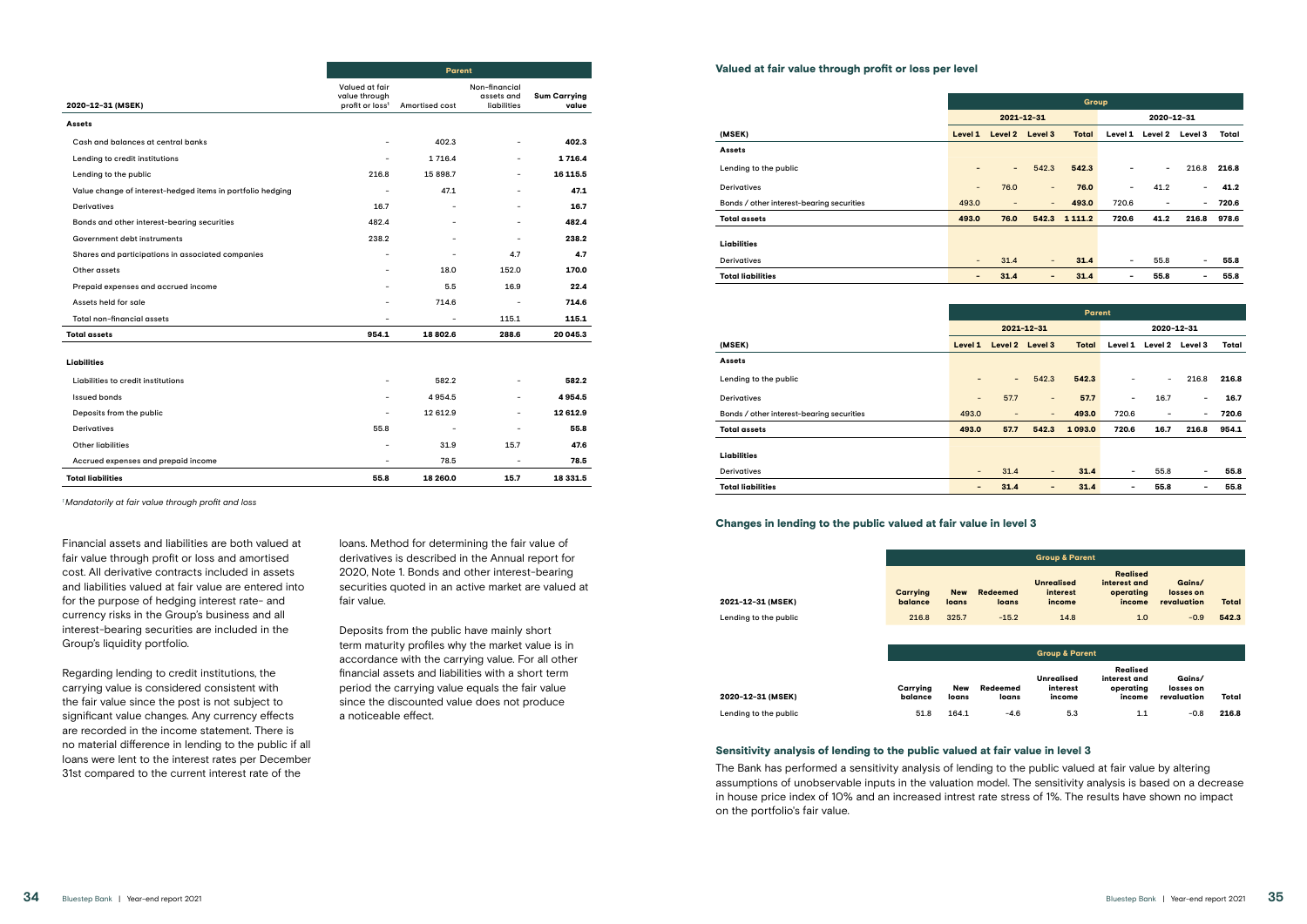## <span id="page-18-0"></span>Note 7. Capital adequacy analysis – Parent company and consolidated situation

For establishment of the Bank's capital adequacy, and providing information regarding own funds and capital requirements, the following external regulations apply; the Swedish banking and finance business Act (2004:297), the Act (2014:968) regarding special supervision of credit institutions and securities companies, the Act (2014:966) regarding capital buffers, the Act (1995:1559) regarding annual reports at credit institutions and securities companies, the Regulation (2014:993) regarding special supervision and capital buffers, the Swedish FSA's regulations (FFFS 2014:12) regarding prudential requirements and capital buffers, the Swedish FSA's regulations and general guidelines (FFFS 2008:25) regarding annual reports at credit institutions and securities companies, and the Regulation (EU) No 575/2013 of the European Parliament and of the Council of 26 June 2013 on prudential requirements for credit institutions and amending Regulation (EU) No 648/2012 ("CRR").

In this note, the Bank discloses information regarding the Bank and the Consolidated situation. For further information regarding the ownership structure, see the section "Administration report".

The Bank's report on capital and risk management in accordance with the Pillar III disclosure requirements, are published quarterly on [www.bluestepbank.com.](http:// www.bluestepbank.com)

## Risk-based capital requirement

The risk-based capital requirements are calculated in accordance with the Swedish Acts, the SFSA Regulations and General Guidelines, and the CRR. The risk-based capital requirements consist of the Pillar I minimum capital requirements, the Pillar II capital requirements, and the combined buffer requirements. The Bank allocates capital for its risks according to the risk-based Pillar I capital requirement based on the standardised approach for credit risk, market risk and credit valuation adjustment risk, while the alternative standardised approach is used for operational risk. The risk-based Pillar II capital requirements have, as part of the Bank's ICLAAP, been calculated for concentration risk, interest rate risk, credit spread risk, credit risk, foreign exchange rate risk, liquidity risk, operational risk, business risk, and strategic risk. Methods from the Swedish FSA are used for concentration risk, interest rate risk, and credit spread risk, and internal methods are used for the other risks.

The Bank and the Consolidated situation shall at all times satisfy a Common Equity Tier 1 capital ("CET1") ratio of at least 4.5%, Tier 1 capital ratio of at least 6%, total capital ratio of at least 8%, and the institution-specific buffer requirements.

| <b>Risk-based capital requirements</b>     |                            | Method                                   |  |
|--------------------------------------------|----------------------------|------------------------------------------|--|
| <b>Pillar I Capital Requirement</b>        |                            |                                          |  |
|                                            | Credit risk                | <b>Standardised Approach</b>             |  |
|                                            | CVA risk                   | <b>Standardised Approach</b>             |  |
| <b>Minimum Capital Requirement</b>         | <b>Market risk</b>         | <b>Standardised Approach</b>             |  |
|                                            | Operational risk           | <b>Alternative Standardised Approach</b> |  |
| <b>Pillar II Capital Requirement</b>       |                            |                                          |  |
|                                            | <b>Concentration risk</b>  | <b>SFSA Method</b>                       |  |
|                                            | <b>Interest Rate risk</b>  | <b>SFSA Method</b>                       |  |
|                                            | Credit spread risk         | <b>SFSA Method</b>                       |  |
|                                            | Credit risk                | <b>Internal Method</b>                   |  |
| Pillar II Requirement ("P2R")              | Foreign Exchange Rate risk | <b>Internal Method</b>                   |  |
|                                            | Liquidity risk             | <b>Internal Method</b>                   |  |
|                                            | Operational risk           | <b>Internal Method</b>                   |  |
|                                            | <b>Business risk</b>       | <b>Internal Method</b>                   |  |
|                                            | Strategic risk             | <b>Internal Method</b>                   |  |
| Pillar II Guidance ("P2G")                 |                            |                                          |  |
| <b>Combined Buffer Requirement</b>         |                            |                                          |  |
| Countercyclical Capital Buffer ("CCyCB")   |                            |                                          |  |
| <b>Capital Conservation Buffer ("CCB")</b> |                            |                                          |  |

*Pillar I minimum capital requirement:* The minimum capital requirements for capital adequacy under Pillar I is that own funds shall constitute of at least 8% of the risk weighted assets ("RWAs"). The capital adequacy regulations specify a minimum own funds requirement based on RWAs for credit risk, credit valuation adjustment, market risk (foreign exchange risk), and operational risk.

*Pillar II requirement ("P2R"):* Under Pillar II, the capital adequacy is assessed in relation to the risk profile, and for determining whether additional capital is required for risks not covered or not sufficiently covered by the minimum capital requirement. As part of the ICLAAP, material risks are assessed in quantitative as well as qualitative terms, to determine the Pillar II capital requirement. In addition, the SFSA makes an assessment and formal decision of the applicable Pillar II capital requirement as part of the supervisory review and evaluation process ("SREP"). The Pillar II capital requirement is additional to Pillar I capital requirement.

### **Capital Adequacy (MSEK)**

*Pillar II guidance ("P2G"):* The Pillar II guidance ensures sufficient own funds for risks not covered, or not sufficiently covered, by other capital requirements, and to absorb losses under financial stress. The SFSA makes formal decision of the applicable Pillar II guidance as part of the SREP.

*Combined buffer requirement:* Additional capital buffer is held to absorb losses in periods of financial stress, and shall be met with CET1 capital.

The applicable countercyclical capital buffer ("CCyCB") factors are 0% in Sweden and Finland, and 1% in Norway.

## Own funds

The own funds and the risk exposure amounts are shown in the table below.

|                                                                                     | <b>Consolidated situation</b> |                          | <b>Parent</b>            |                  |
|-------------------------------------------------------------------------------------|-------------------------------|--------------------------|--------------------------|------------------|
| pital Adequacy (MSEK)                                                               | 2021-12-31                    | 2020-12-31               | 2021-12-31               | 2020-12-31       |
| n funds                                                                             | 1 3 9 0.1                     | 1617.2                   | 1 409.7                  | 1 605.6          |
| ommon Equity Tier 1 (CET1) capital                                                  | 1 3 9 0 . 1                   | 1617.2                   | 1 409.7                  | 1 605.6          |
| Capital instruments and the related share premium accounts                          | 4 4 5 1 . 4                   | 4451.4                   | 663.7                    | 663.7            |
| <b>Retained earnings</b>                                                            | 231.0                         | 229.1                    | 1 1 1 4 .8               | 1066.2           |
| Accumulated other comprenhensive income                                             | 1.7                           | $-17.4$                  | 4.2                      | $-16.2$          |
| Other reserves                                                                      | 26.0                          | 26.0                     | $\overline{\phantom{a}}$ |                  |
| Intangible assets (net of related tax liability)                                    | $-3018.5$                     | $-3070.9$                | $-71.5$                  | $-107.1$         |
| Regulatory adjustment for prudent valuation                                         | $-1.5$                        | $-1.1$                   | $-1.5$                   | $-1.1$           |
| Independently reviewed interim profits net of any foreseeable charge<br>or dividend | $-300.0$                      |                          | $-300.0$                 |                  |
| dditional Tier 1 capital                                                            | $\overline{\phantom{0}}$      |                          |                          |                  |
| ler 2 Capital                                                                       |                               | $\overline{\phantom{a}}$ |                          |                  |
| k Exposure Amount                                                                   | 8 470.7                       | 8 2 2 3 . 0              | 8 2 5 7.5                | 7944.0           |
| sk exposure amount credit risk                                                      | 7 1 2 4 .9                    | 7086.7                   | 7018.9                   | 6964.7           |
| sk exposure amount market risk                                                      | 494.1                         | 310.0                    | 494.1                    | 310.0            |
| isk exposure amount operational risk                                                | 830.6                         | 774.6                    | 744.5                    | 669.0            |
| isk exposure amount credit valuation adjustment risk (CVA)                          | 21.1                          | 51.7                     |                          | 0.2 <sub>0</sub> |
| T 1 capital ratio, %                                                                | 16.4%                         | 19.7%                    | 17.1%                    | 20.2%            |
| r 1 capital ratio, %                                                                | 16.4%                         | 19.7%                    | 17.1%                    | 20.2%            |
| al capital ratio, %                                                                 | 16.4%                         | 19.7%                    | 17.1%                    | 20.2%            |
| titution specific buffer requirement, %                                             | 2.9%                          | 2.9%                     | 2.9%                     | $2.9\%$          |
| which capital conservation buffer requirement                                       | 2.5%                          | 2.5%                     | 2.5%                     | 2.5%             |
| which countercyclical buffer requirement                                            | 0.4%                          | 0.4%                     | 0.4%                     | 0.4%             |
| T1 available to meet buffers                                                        | 8.4%                          | 11.7%                    | 9.1%                     | 12.0%            |

The table below gives an overview of the methods used for calculating the risk-based capital requirement.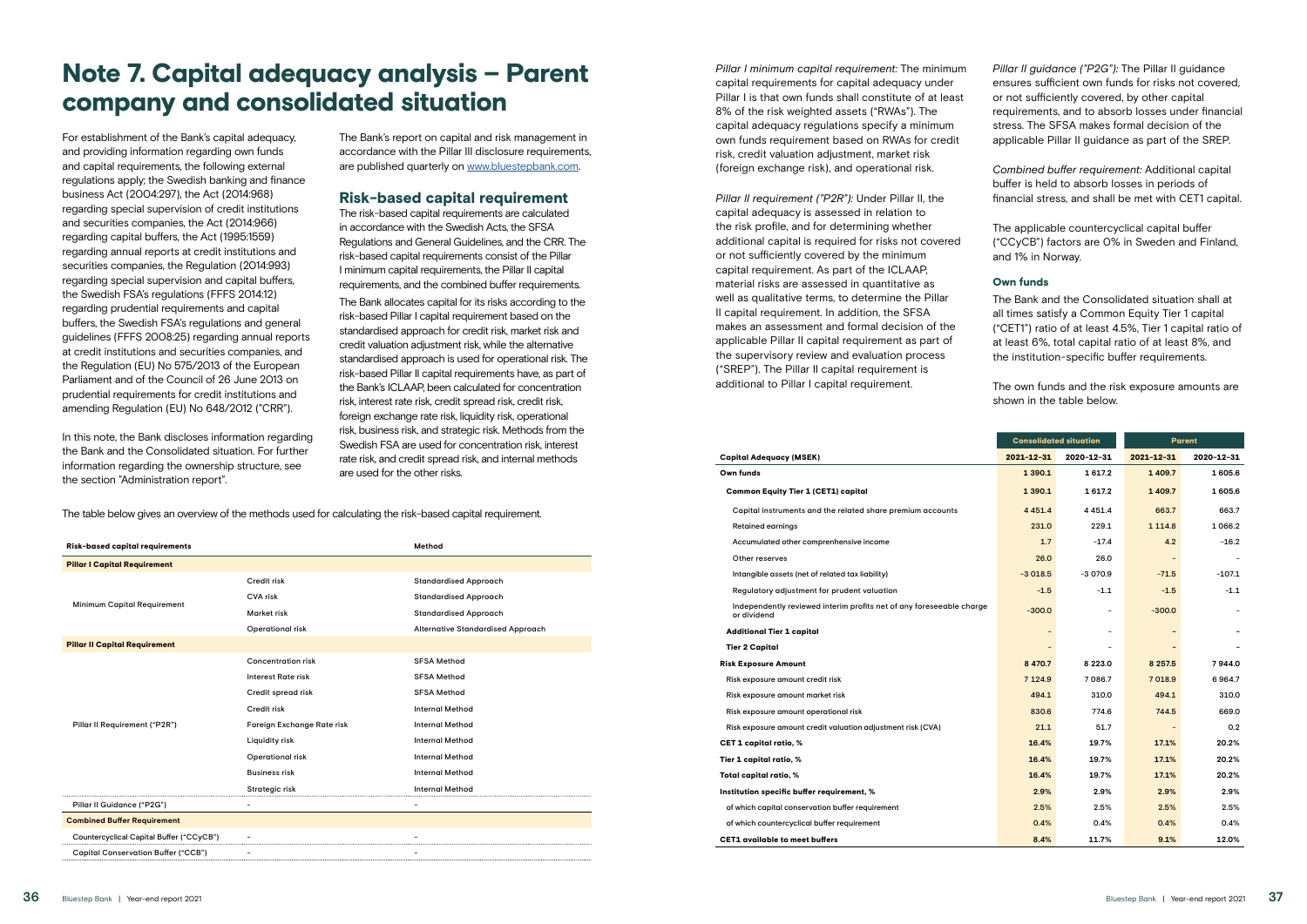## Pillar I minimum capital requirement for credit risk

The capital requirement for credit risk is calculated by using the standardised approach.

The break-down of RWAs and the minimum capital requirement per exposure class for the Consolidated situation and the Bank are shown below.

|                                                                              |                          | <b>Consolidated situation</b> |                                |                        |                        |
|------------------------------------------------------------------------------|--------------------------|-------------------------------|--------------------------------|------------------------|------------------------|
|                                                                              |                          | 2021-12-31                    |                                |                        | 2020-12-31             |
| <b>Exposure class (MSEK)</b>                                                 | <b>Exposed</b><br>amount | <b>Risk weight</b>            | <b>Risk weighted</b><br>amount | Capital<br>requirement | Capital<br>requirement |
| Governments or central banks                                                 | 978.7                    | O%                            |                                |                        |                        |
| <b>Exposures to institutions</b>                                             | 1 3 8 2 . 1              | 20%                           | 276.4                          | 22.1                   | 35.5                   |
| <b>Exposures to corporates</b>                                               |                          | O%                            |                                |                        |                        |
| Retail exposures                                                             | 43.2                     | 75%                           | 32.4                           | 2.6                    | 44.6                   |
| Exposures to mortgages                                                       | 17953.4                  | 36%                           | 6 4 1 3.5                      | 513.1                  | 451.0                  |
| <b>Exposures in default</b>                                                  | 289.8                    | 100%                          | 290.1                          | 23.2                   | 25.9                   |
| Exposures in the form of covered bonds                                       | 283.5                    | 10%                           | 28.4                           | 2.3                    | 2.3                    |
| Claims on institutions and corporates with a short-term<br>credit assessment |                          |                               |                                |                        |                        |
| <b>Equity exposures</b>                                                      | 12.4                     | 100%                          | 12.4                           | 1.0                    | 0.9                    |
| Other exposures                                                              | 71.7                     | 100%                          | 71.7                           | 5.7                    | 6.7                    |
| <b>Securitisations</b>                                                       |                          | $\overline{\phantom{0}}$      | -                              |                        |                        |
| Total capital requirement for credit risk                                    | 21 014.8                 |                               | 7 1 2 4 .9                     | 570.0                  | 566.9                  |

|                                                                              | <b>Parent</b>            |                    |                                |                               |                        |
|------------------------------------------------------------------------------|--------------------------|--------------------|--------------------------------|-------------------------------|------------------------|
|                                                                              |                          | 2021-12-31         |                                |                               | 2020-12-31             |
| <b>Exposure class (MSEK)</b>                                                 | <b>Exposed</b><br>amount | <b>Risk weight</b> | <b>Risk weighted</b><br>amount | <b>Capital</b><br>requirement | Capital<br>requirement |
| Governments or central banks                                                 | 967.6                    | 0%                 |                                |                               |                        |
| <b>Exposures to institutions</b>                                             | 1 0 9 4 .3               | 20%                | 218.9                          | 17.5                          | 29.6                   |
| <b>Exposures to corporates</b>                                               | 1.9                      | 100%               | 1.9                            | 0.2                           | 0.4                    |
| Retail exposures                                                             | 43.2                     | 75%                | 32.4                           | 2.6                           | 44.6                   |
| <b>Exposures to mortgages</b>                                                | 17953.4                  | 36%                | 6 4 1 3.5                      | 513.1                         | 451.1                  |
| <b>Exposures in default</b>                                                  | 289.8                    | 100%               | 290.1                          | 23.2                          | 25.9                   |
| Exposures in the form of covered bonds                                       | 283.5                    | 10%                | 28.4                           | 2.3                           | 2.3                    |
| Claims on institutions and corporates with a short-term<br>credit assessment |                          |                    |                                |                               |                        |
| Equity exposures                                                             | 0.2                      | 100%               | 0.2                            | 0.0                           | 0.4                    |
| Other exposures                                                              | 33.6                     | 100%               | 33.6                           | 2.7                           | 2.9                    |
| Securitisations                                                              | -                        | $\qquad \qquad -$  | -                              | -                             |                        |
| Total capital requirement for credit risk                                    | 20 667.5                 |                    | 7018.9                         | 561.5                         | 557.2                  |

## Pillar I minimum capital requirement for operational risk

The capital requirement for operational risk is calculated by using the alternative standardised approach.

|                                                |            | <b>Consolidated situation</b> |            | <b>Parent</b> |
|------------------------------------------------|------------|-------------------------------|------------|---------------|
| (MSEK)                                         | 2021-12-31 | 2020-12-31                    | 2021-12-31 | 2020-12-31    |
| Relevant indicator                             | 553.7      | 516.4                         | 496.3      | 446.0         |
| of which 12% (business line retail banking)    | 66.4       | 62.0                          | 59.6       | 53.5          |
| Total capital requirement for operational risk | 66.4       | 62.0                          | 59.6       | 53.5          |

### Pillar I minimum capital requirement for market risk

The minimum capital requirement for market risk is calculated by using the standardised approach and consists of foreign exchange rate risk.

|                                                    | <b>Consolidated situation</b> |            |            | <b>Parent</b> |
|----------------------------------------------------|-------------------------------|------------|------------|---------------|
| (MSEK)                                             | 2021-12-31                    | 2020-12-31 | 2021-12-31 | 2020-12-31    |
| Capital requirement for foreign exchange rate risk | 39.5                          | 24.8       | 39.5       | 24.8          |
| Total capital requirement for market risk          | 39.5                          | 24.8       | 39.5       | 24.8          |

## Pillar I minimum capital requirement for credit valuation adjustment risk

The capital requirement for credit valuation adjustment risk is calculated by using the standardised method.

|                                                                | <b>Consolidated situation</b> |            | <b>Parent</b> |            |
|----------------------------------------------------------------|-------------------------------|------------|---------------|------------|
| (MSEK)                                                         | 2021-12-31                    | 2020-12-31 | 2021-12-31    | 2020-12-31 |
| Capital requirements for credit valuation adjustment risk      | 1.7                           | 4.1        |               | 0.0        |
| Total capital requirement for credit valuation adjustment risk | 1.7                           | 4.1        |               | 0.0        |

### Total Pillar I minimum capital requirement

The Consolidated situation's and the Bank's total minimum capital requirements for credit risk, operational risk, market risk and credit valuation adjustment risk are shown below.

|                                           | <b>Consolidated situation</b> |            |            | <b>Parent</b> |
|-------------------------------------------|-------------------------------|------------|------------|---------------|
| Pillar I (MSEK)                           | 2021-12-31                    | 2020-12-31 | 2021-12-31 | 2020-12-31    |
| Pillar I capital requirement              | 677.7                         | 657.8      | 660.6      | 635.5         |
| <b>Total Pillar I capital requirement</b> | 677.7                         | 657.8      | 660.6      | 635.5         |

The minimum level for the own funds is met for both the Consolidated situation and the Bank, which means that the own funds exceed the total minimum capital requirements.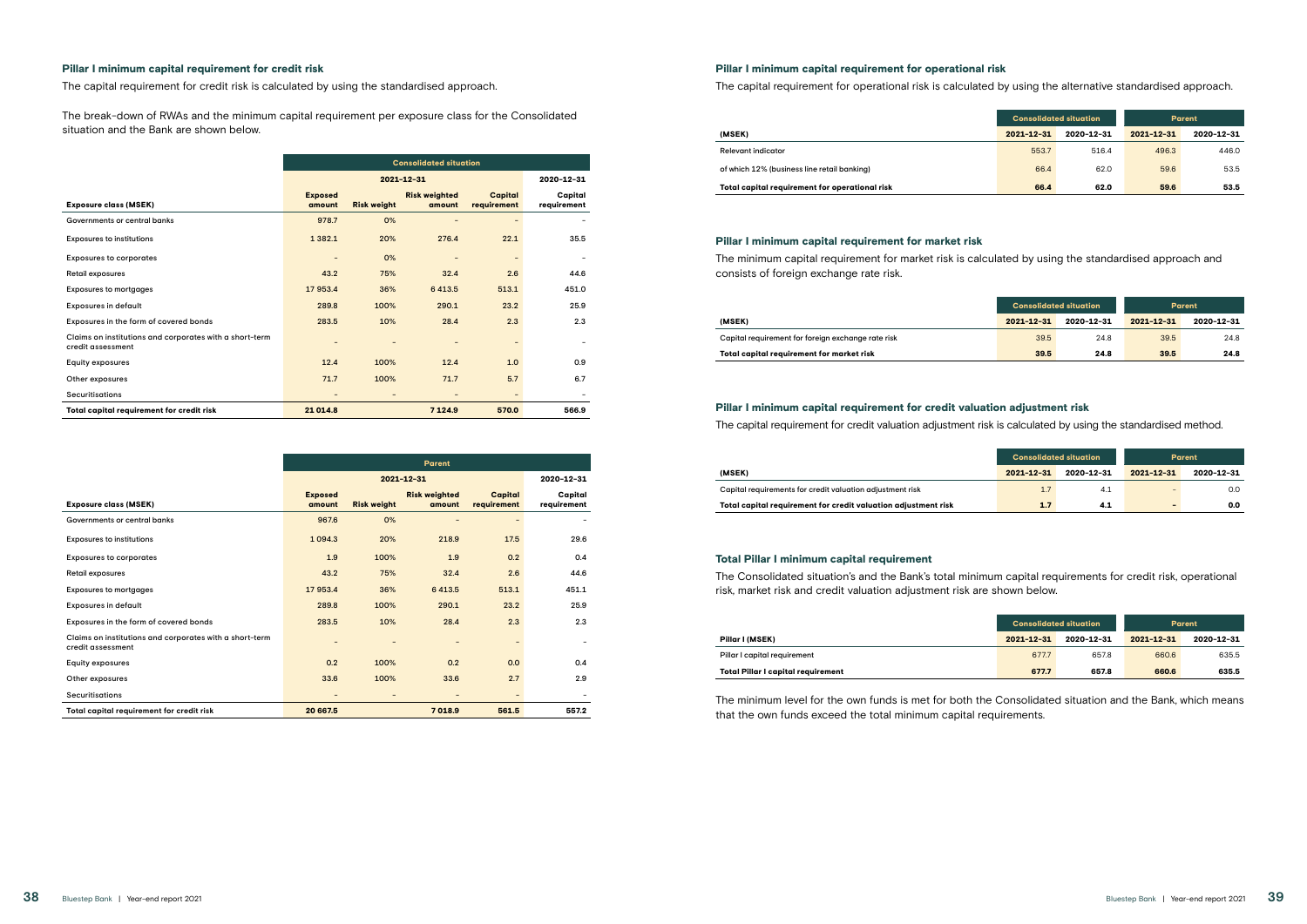

### <span id="page-20-0"></span>Total risk-based capital requirements

The Consolidated situation's and the Bank's total risk-based capital requirements are shown below.

|                                                           | <b>Consolidated situation</b> |            | <b>Parent</b> |            |
|-----------------------------------------------------------|-------------------------------|------------|---------------|------------|
| <b>Capital requirements (MSEK)</b>                        | 2021-12-31                    | 2020-12-31 | 2021-12-31    | 2020-12-31 |
| Pillar I                                                  | 677.7                         | 657.8      | 660.6         | 635.5      |
| Pillar II                                                 | 101.6                         | 82.4       | 91.0          | 79.6       |
| of which concentration risk                               | 78.9                          | 75.3       | 77.4          | 73.0       |
| of which interest rate risk arising from non-trading book | 18.3                          | 7.0        | 9.1           | 6.6        |
| of which credit spread risk                               | 4.4                           |            | 4.4           |            |
| <b>Combined buffer</b>                                    | 246.9                         | 236.8      | 240.9         | 229.0      |
| of which capital concervation buffer                      | 211.8                         | 205.6      | 206.4         | 198.6      |
| of which countercyclical capital buffer                   | 35.1                          | 31.3       | 34.5          | 30.4       |
| <b>Total capital requirements</b>                         | 1026.1                        | 977.1      | 992.5         | 944.1      |

|                                     | <b>Consolidated situation</b> |            | <b>Parent</b> |            |
|-------------------------------------|-------------------------------|------------|---------------|------------|
| <b>Capital requirements (% RWA)</b> | 2021-12-31                    | 2020-12-31 | 2021-12-31    | 2020-12-31 |
| Pillar I                            | 8.0%                          | 8.0%       | 8.0%          | 8.0%       |
| Pillar II                           | 1.2%                          | 1.0%       | 1.1%          | 1.0%       |
| Combined buffer                     | 2.9%                          | 2.9%       | 2.9%          | 2.9%       |
| <b>Total capital requirements</b>   | 12.1%                         | 11.9%      | 12.0%         | 11.9%      |

## Leverage ratio

The leverage ratio is calculated in accordance with the Swedish Acts, the SFSAs Regulations and General Guidelines, and the CRR. The leverage ratio requirement shall be met by Tier 1 capital. The leverage ratio is a non-risk-based measure to limit build-up of leverage on the balance sheet, and is calculated as the ratio between Tier 1 capital and the leverage ratio exposure amount, comprising of on- and off-balance sheet exposures.

The table below gives an overview of the leverage ratio capital requirements.

| Leverage ratio requirement           |
|--------------------------------------|
| <b>Pillar I Capital Requirement</b>  |
| Minimum Capital Requirement          |
| <b>Pillar II Capital Requirement</b> |
| Pillar II Requirement ("P2R")        |
| Pillar II Guidance ("P2G")           |

The Consolidated situations's and the Bank's leverage ratio are shown below.

|                                | <b>Consolidated situation</b> |            | <b>Parent</b> |            |
|--------------------------------|-------------------------------|------------|---------------|------------|
| Leverage ratio (MSEK)          | 2021-12-31                    | 2020-12-31 | 2021-12-31    | 2020-12-31 |
| Leverage ratio exposure amount | 21 107.3                      | 20 374.6   | 20 667.5      | 19936.6    |
| Tier 1 capital                 | 1 3 9 0 . 1                   | 1617.2     | 1 409.7       | 1 605.6    |
| Leverage ratio                 | 6.6%                          | 7.9%       | 6.8%          | 8.1%       |

The Bank is fulfilling the minimum leverage ratio requirement of 3%.

The leverage ratio decreased compared to 2020 as a result of reduced Tier1 capital due to deduction of foreseeable dividend payment.

## Note 8. Related parties

## Related parties

### Related parties refer to:

- EQT VII (private equity fund), registrered in Edinburgh (owner of Bluestep Holding AB),
- Bluestep Holding AB, org no 556668-9575, registered in Stockholm,
- Bluestep Finans Funding No 1 AB, org no 556791-6928, registered in Stockholm,
- Bluestep Mortgage Securities No 2 Designated Activity Company, org no 522186, registered in Dublin,
- Bluestep Mortgage Securities No 3 Designated Activity Company, org no 550839, registered in Dublin,
- Bluestep Mortgage Securities No 4 Designated Activity Company, org no 596111, registered in Dublin
- Bluestep Servicing AB, org no 556955-3927, registered in Stockholm,
- Uno Finans AS, org no 921320639 registrered in Oslo (broker agency which is an associated company to Bluestep Holding AB).

|                                      | Group                    |                          | Parent     |            |
|--------------------------------------|--------------------------|--------------------------|------------|------------|
| <b>Assets and liabilities (MSEK)</b> | 2021-12-31               | 2020-12-31               | 2021-12-31 | 2020-12-31 |
| Intercompany receivables             |                          |                          |            |            |
| Parent                               | 1.9                      | 0.0                      | 1.9        | 0.0        |
| Group                                | 1.9                      | 0.0                      | 533.5      | 541.5      |
| Total                                | 3.9                      | 0.0                      | 535.4      | 541.5      |
|                                      |                          |                          |            |            |
| Intercompany payables                |                          |                          |            |            |
| Parent                               | -                        | -                        |            | -          |
| Group                                | -                        | $\overline{\phantom{0}}$ | 7,2        | 3.1        |
| Total                                | $\overline{\phantom{0}}$ | -                        | 7,2        | 3.1        |

|                                                                | Group           |                          | Parent  |         |
|----------------------------------------------------------------|-----------------|--------------------------|---------|---------|
| Income and costs (MSEK)                                        | 2021            | 2020                     | 2021    | 2020    |
| Interest income calculated using the effective interest method |                 |                          |         |         |
| Parent                                                         | $\qquad \qquad$ | 0.0                      | -       | 0.0     |
| Group                                                          | $\qquad \qquad$ | 0.0                      | 32.4    | 54.1    |
|                                                                |                 |                          |         |         |
| <b>General administration expenses</b>                         |                 |                          |         |         |
| Parent                                                         |                 | $\overline{\phantom{a}}$ |         | -       |
| Group                                                          |                 | $\overline{\phantom{a}}$ | $-23.9$ | $-27.7$ |
| Total                                                          |                 | 0.0                      | 8.5     | 26.4    |

### Interest income

Interest income for the Bank relates to interest income from internal loans between the Bank and other companies within the Group.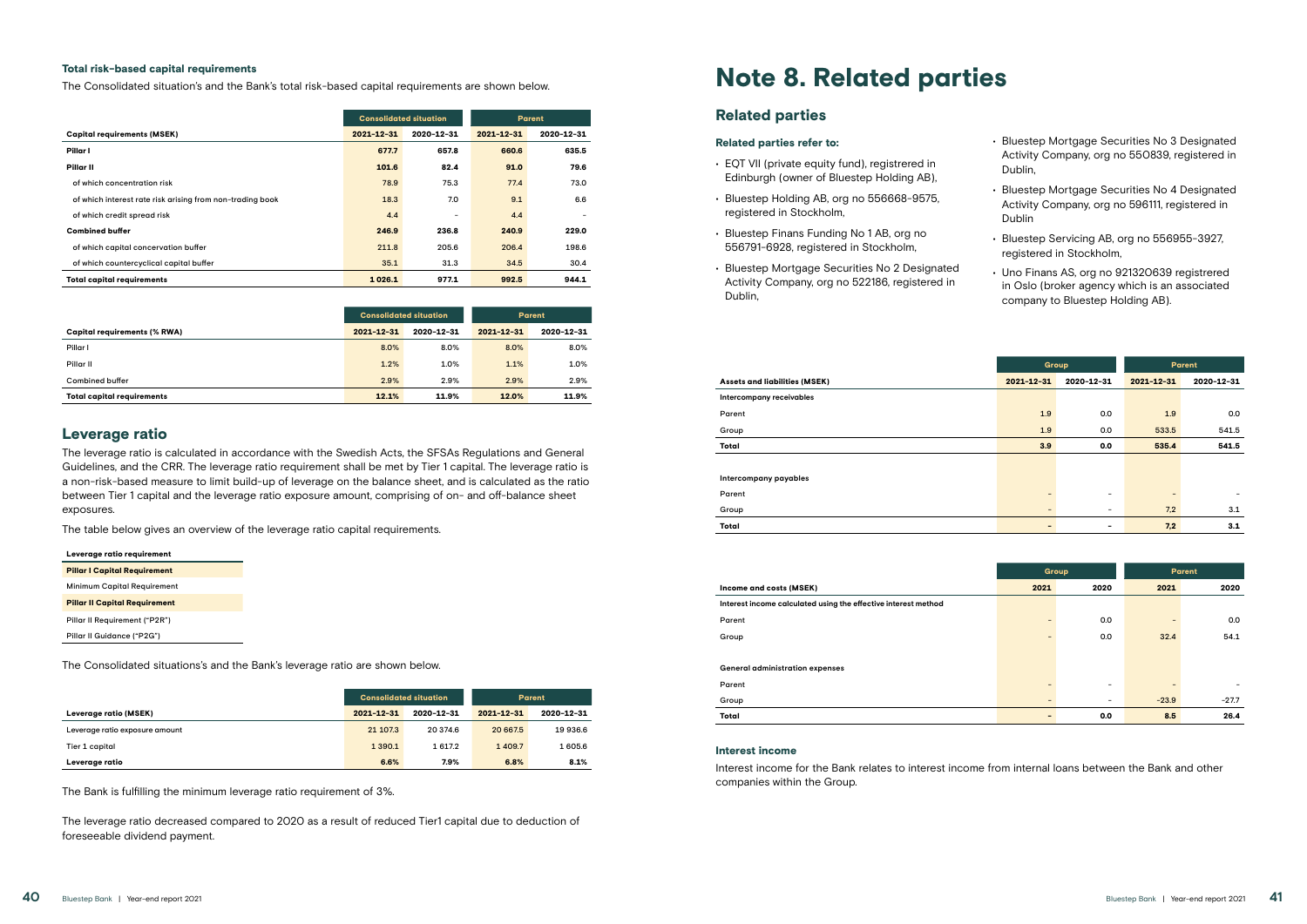

## <span id="page-21-0"></span>Note 9. Pledged assets, contingent liabilities and commitments

|                                                              | Group      |            | <b>Parent</b> |            |
|--------------------------------------------------------------|------------|------------|---------------|------------|
| (MSEK)                                                       | 2021-12-31 | 2020-12-31 | 2021-12-31    | 2020-12-31 |
| Pledged assets and comparable securities for own liabilities |            |            |               |            |
| Shares and participations in associated companies            | 0.0        | 0.0        |               | 0.0        |
| Lending to credit institutions                               | 144.9      | 138.7      | 1.2           |            |
| Lending to the public                                        | 6851.8     | 4 3 6 6.7  | 6851.8        | 4 3 6 6.7  |
| Government debt securities                                   | 18.3       | 19.0       | 18.3          | 19.0       |
| <b>Derivatives</b>                                           | 18.3       | 24.5       |               |            |
| Intangible assets                                            |            | 0.0        |               |            |
| Other assets                                                 | 50.7       | 115.1      | 49.6          | 115.1      |
| Prepaid expenses and accrued income                          | 0.1        | 0.2        |               |            |
|                                                              |            |            |               |            |
| <b>Contingent liabilities</b>                                |            |            |               |            |
| <b>Contingent liabilities</b>                                |            | -          |               |            |
| Commitments                                                  |            | -          |               |            |

### Lending to credit institutions

Reserved funds related to RMBS-transactions and the Bank of Finland reserve requirement.

### Lending to the public

Mainly comprising collateral registered for the benefit of holders of covered bonds issued by the Bank. The collateral comprise loans granted against mortgages in single-family homes, second homes and tenant-owners' rights with a loanto-value ratio within 75 per cent of the market value. In the event of the Bank's insolvency, the holders of the covered bonds have prior rights to the pledged assets. A smaller part also relates to mortgage loans pledged as collateral for the Group's remaining RMBS-transaction.

### Government debt securities

Relates to collateral pledged in case of negative balances on accounts held with the Swedish Central Bank. Accounts with the Swedish Central Bank are used for clearing between banks. If a payment obligation (negative account balance) is not met, the Swedish Central Bank has a possibility to claim the pledged collateral.

## **Derivatives**

Assets pledged as collateral for the Group's currency- and interest rate derivative-transactions.

# Affirmation by the Chief Executive Officer

This Year-end report has not been subject to review by the Bank's auditor.

The Chief Executive Officer certifies that the Year-end report for 2021 provides a true and fair view of the Parent's and the Group's operations, their financial positions and earnings as well as describes significant risks and uncertainties facing the Parent and the Group.

## Stockholm February 24, 2022

Björn Lander Chief Executive Officer